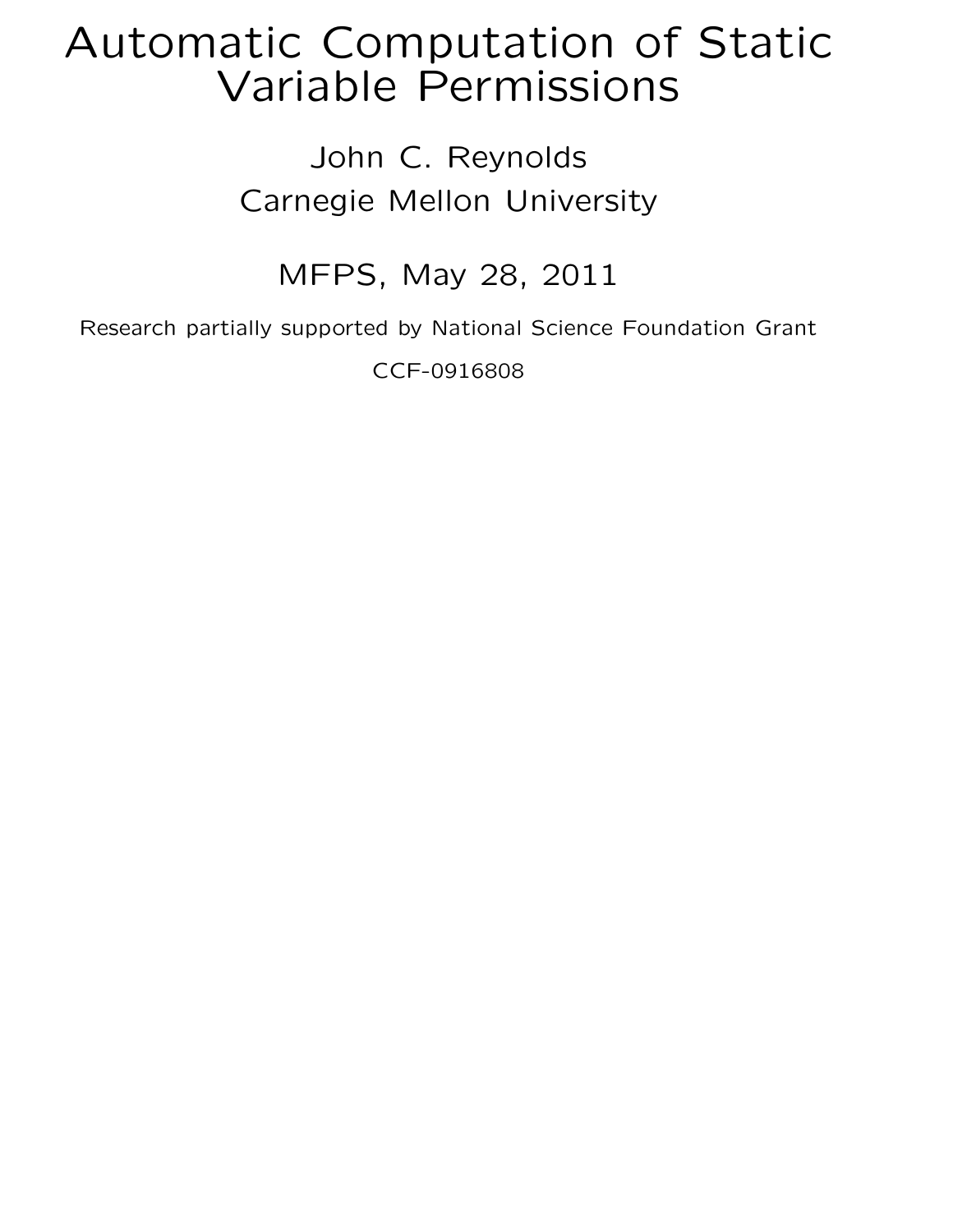# Introduction

We will describe a procedure for inferring permissions for the proof system described by Uday S. Reddy in "Syntactic Control of Interference for Concurrent Separation Logic" (presented earlier at this conference).

Given a purported proof in Reddy's formalism in which the variable permissions have been erased, our goal is to determine if there is an assignment of permissions that will give a valid proof.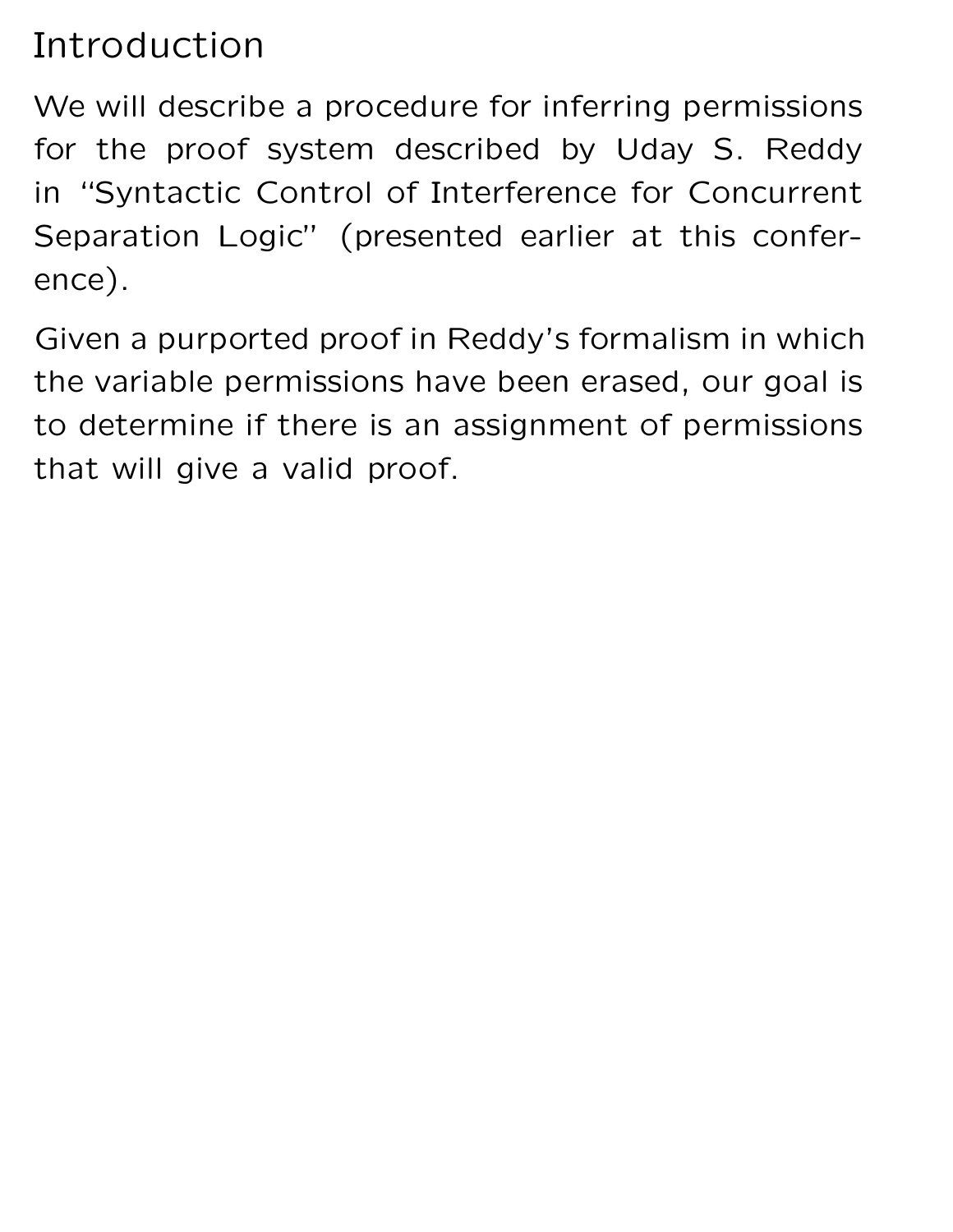## Contexts

Reddy uses contexts such as

$$
\frac{\sum}{x^{p^x}, y^{p^y}, z^{p^z}}
$$
\n
$$
\overbrace{r_1(x^{p^{1x}}, y^{p^{1y}}) : R_1, r_2(x^{p^{2x}}, z^{p^{2z}}) : R_2 \vdash \cdots}
$$

(We assume that the contexts are in normal form.) We introduce the set

Owners = Resources  $\cup$  {self},

and treat  $\Sigma$  as a list associated with self. We also break out the resource invariants as a separate part of the context:

self
$$
(x^{p^x}, y^{p^y}, z^{p^z})
$$
,  $r_1(x^{p^{1x}}, y^{p^{1y}})$ ,  $r_2(x^{p^{2x}}, z^{p^{2z}})$  |  
 $\overbrace{r_1: R_1, r_2: R_2}^{\text{T}} \vdash \cdots$ 

Then we transpose the (Owner, Variable)-matrix to bring the variables to the outside:

$$
\overbrace{x(\text{self}^{p^x}, r_1^{p^{1x}}, r_2^{p^{2x}}), y(\text{self}^{p^y}, r_1^{p^{1y}}), z(\text{self}^{p^z}, r_2^{p^{2z}})}^{\Delta}
$$
\n
$$
\overbrace{r_1: R_1, r_2: R_2 \vdash \cdots}
$$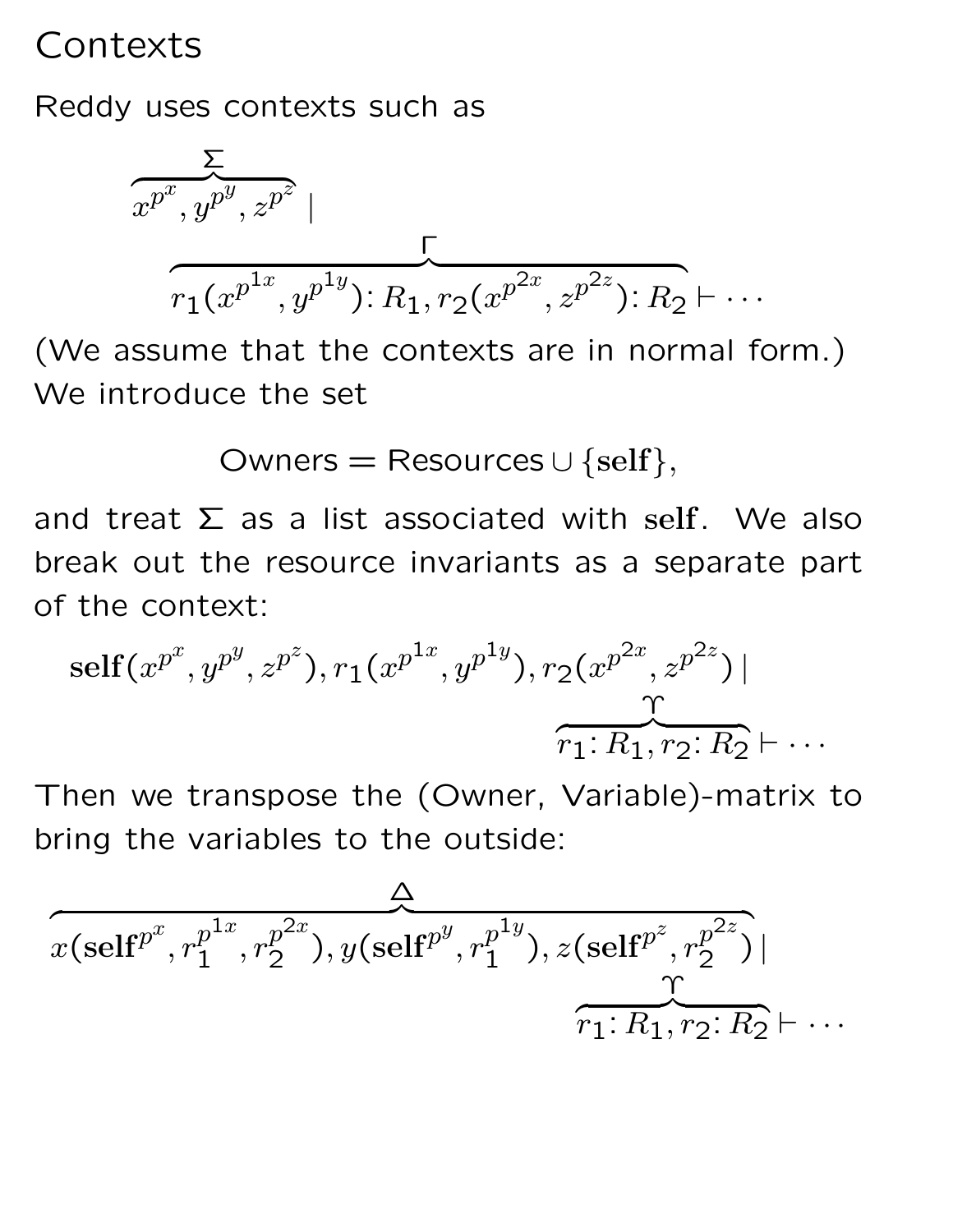Contexts (continued)

We limit our development to fractional permissions, which are real numbers in the set

$$
\text{Perms} = \{ p \mid 0 < p \le 1 \}.
$$

However, rather than regarding a context  $\Delta$  as a partial function into permissions, we will extend it to a total function by filling in the missing permissions with the nonpermission 0. Thus a permission context is a function

$$
\Delta: \text{Vars} \to \text{Owners} \to \text{Perms} \cup \{0\},
$$

such that

$$
\textstyle \sum_{o \in \text{OWners}} \Delta v o \leq 1.
$$

We assume that Vars and Owners are finite sets.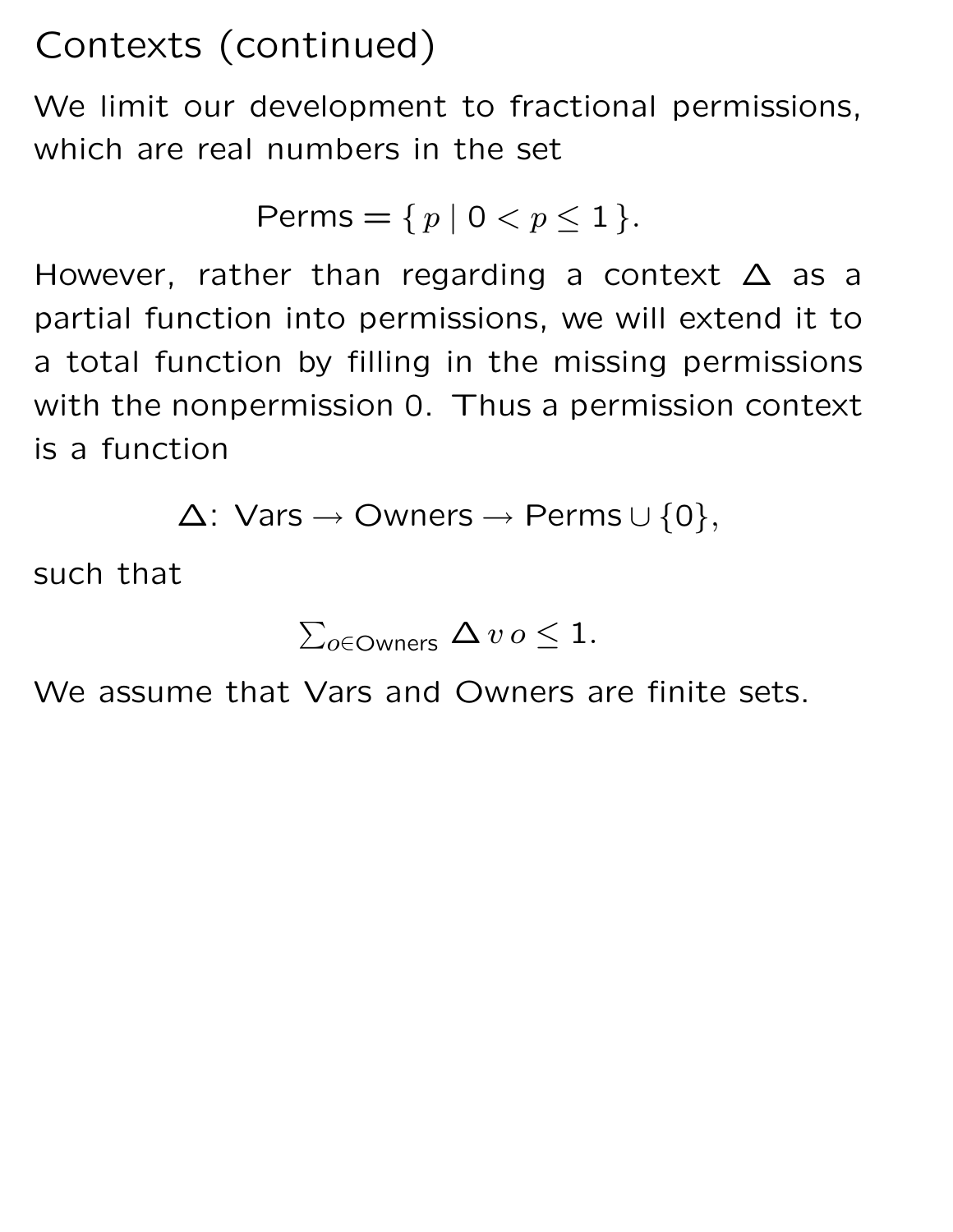Judgements

The judgements used by Reddy:

 $\Sigma \vdash E$  Exp  $\Sigma \vdash P$  Assert

$$
\Sigma \vdash x \text{ Var } \quad \Sigma | \Gamma \vdash \{P\} \ C \ \{Q\}.
$$

become, with our altered view of contexts:

 $\Delta|\Upsilon \vdash E$  Exp  $\Delta|\Upsilon \vdash P$  Assert (passive)  $\Delta|\Upsilon \vdash x \text{ Var } \Delta|\Upsilon \vdash \{P\} \ C \ \{Q\}.$  (active) To deal with the Rule of Consequence, we will also need a passive judgement that an assertion is valid:

 $\Delta|\Upsilon \vdash P$  Valid. (passive)

Passive judgements are those which only describe the reading of variables, while active judgements may describe writing as well. (Our presentation is simplified by using the same form of context for all judgements.)

A pre-judgement has the form

```
\Upsilon \vdash E Exp \Upsilon \vdash P Assert \Upsilon \vdash P Valid (passive)
           \Upsilon \vdash x Var \Upsilon \vdash \{P\} C \{Q\}. (active)
```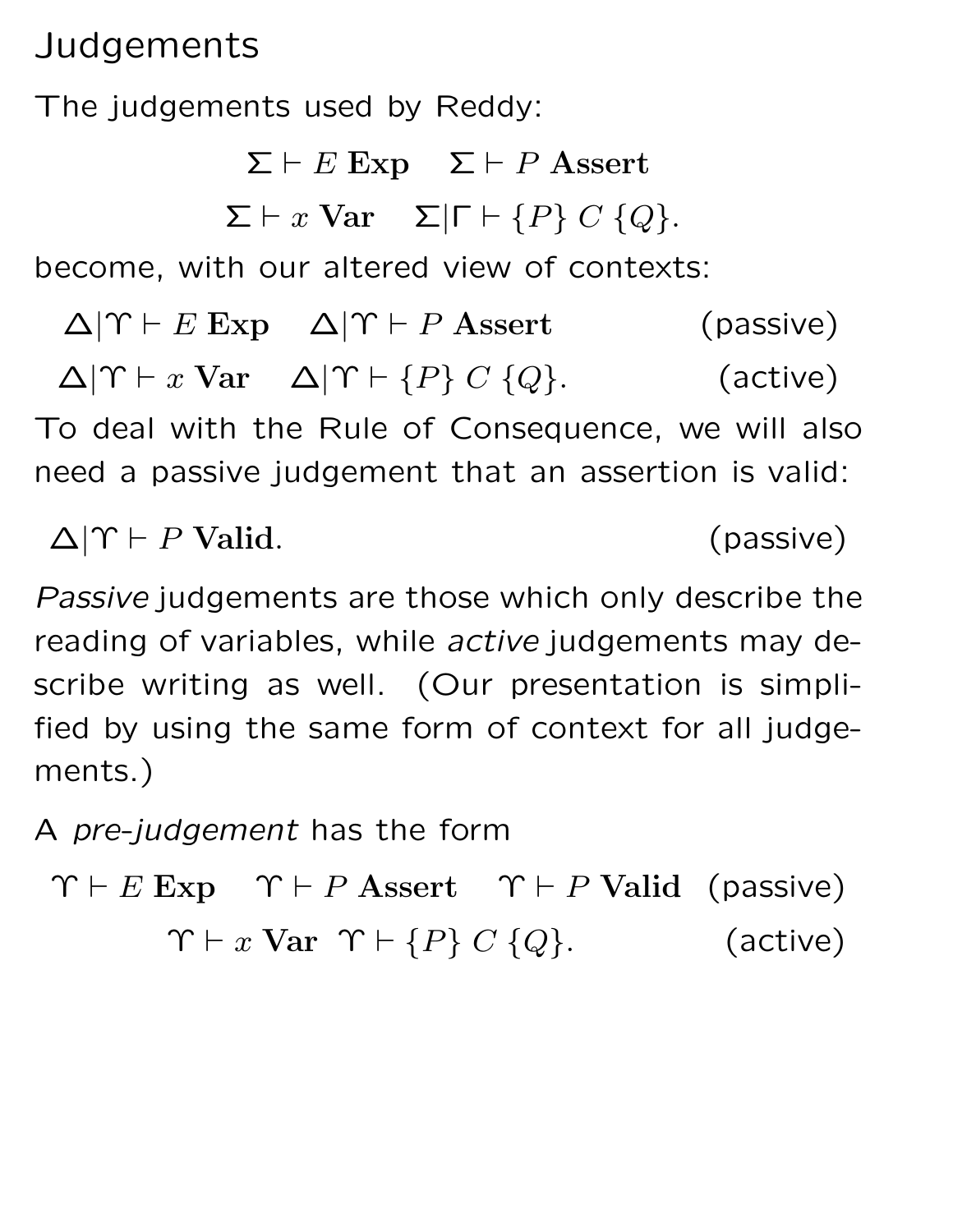Rules

The rules of (our slight modification of) Reddy's logic are schemas of the form

$$
\frac{P_1 \quad \cdots \quad P_k}{C},
$$

where the premisses  $P_i$  and the conclusion  $C$  are schematic judgements.

(An instance of) a pre-rule is obtained from (an instance of) a rule by deleting the permission contexts.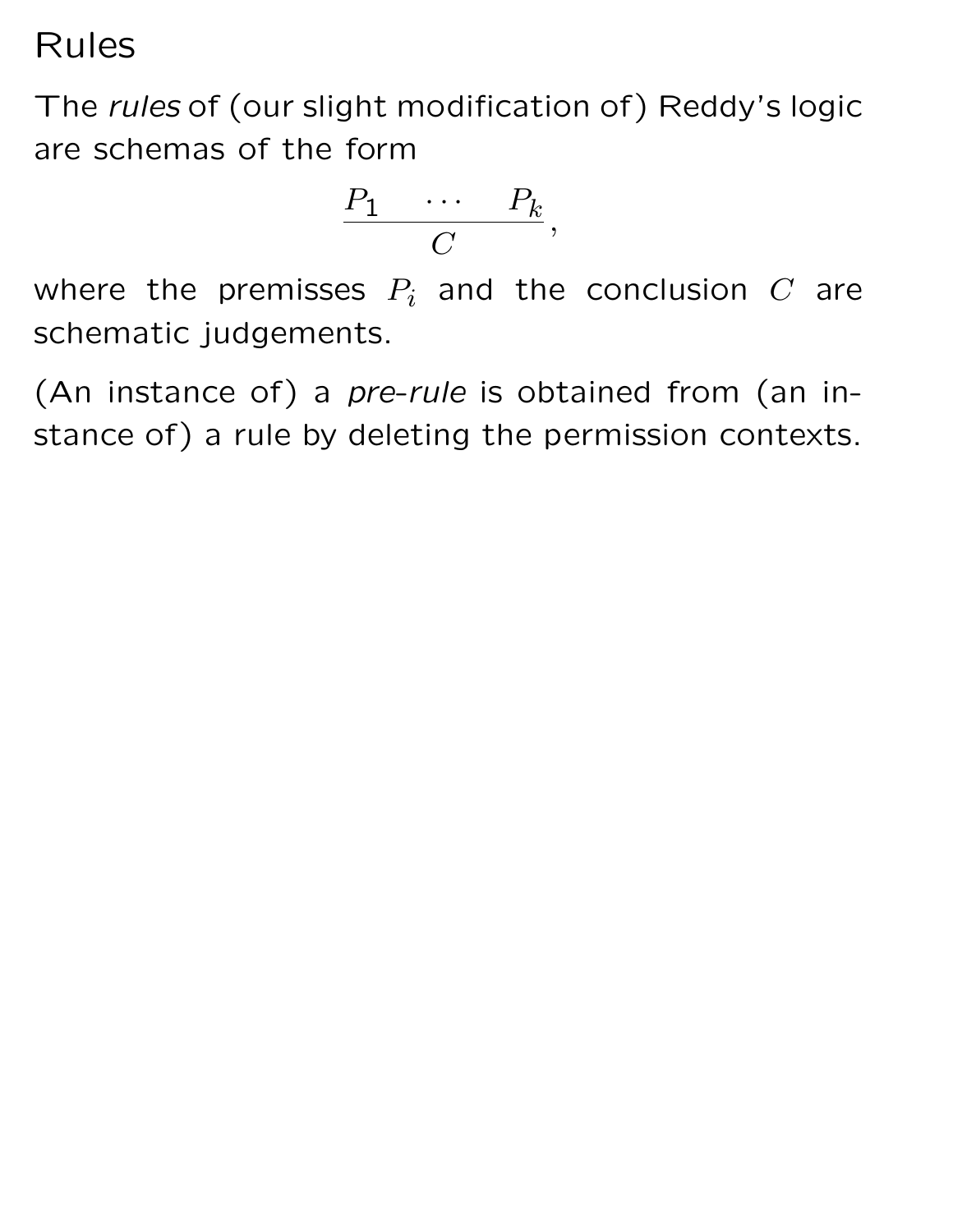## Trees and Proofs

A tree consists of a finite set Nodes, a node root  $\in$ Nodes, and a function parents  $\in$  Nodes  $\rightarrow$  (Nodes\*), satisfying conditions that insure reachability from root, and the absence of cycles and common ancestors.

A proof (pre-proof) of shape  $\langle$  Nodes, root, parents $\rangle$ is a node-indexed family  $\langle J_n \rangle$  of judgements (prejudgements) such that, for each node  $n$  with parents  $n_1, \ldots, n_k,$ 

$$
\frac{J_{n_1} \quad \cdots \quad J_{n_k}}{J_n}
$$

is an instance of a rule (pre-rule).

We say that a node n is passive (active) if  $J_n$  is passive (active).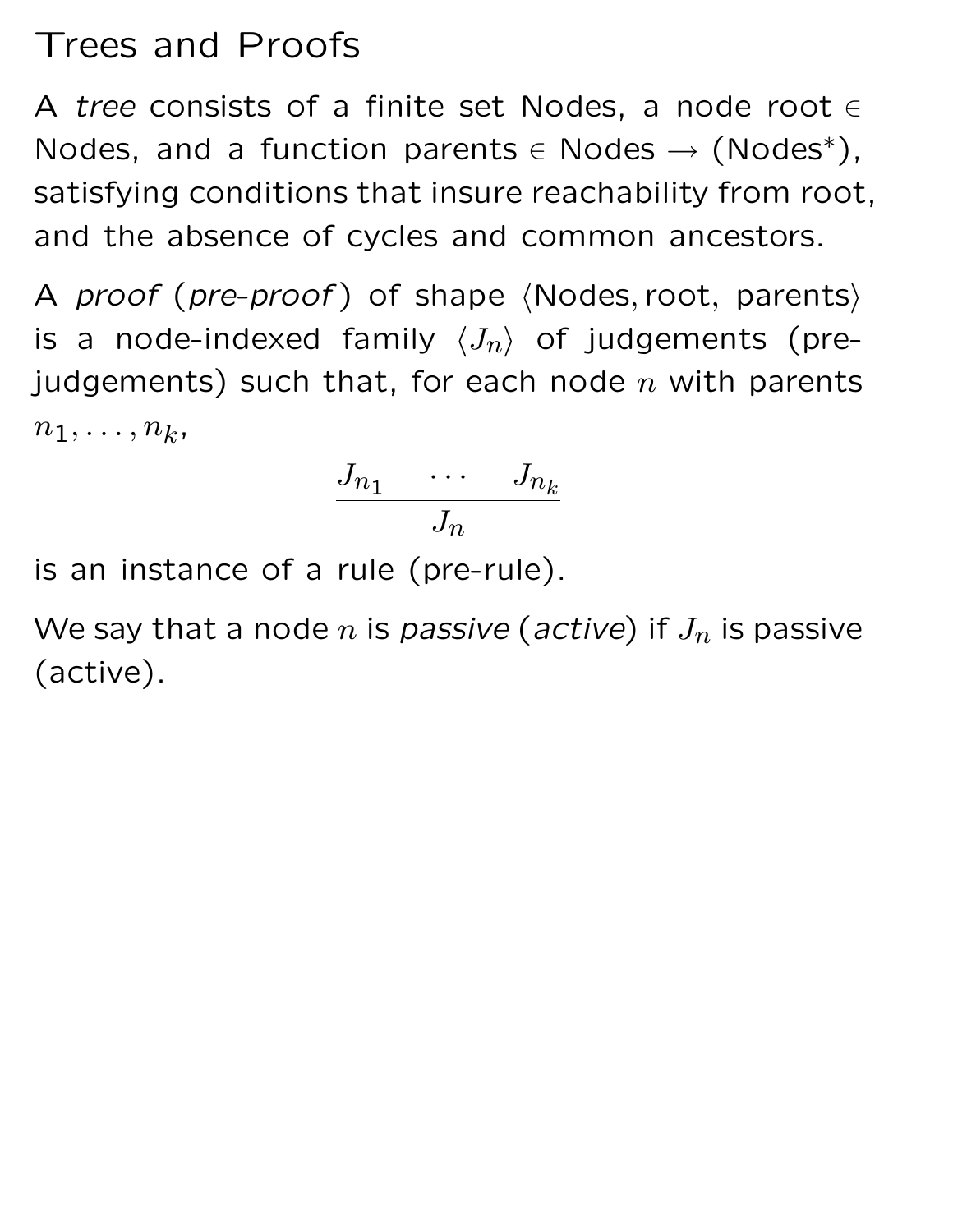## Erasure and Extension

If a pre-judgement, pre-rule instance, or pre-proof  $X^0$ is obtained from a judgement, rule instance, or proof X by deleting all permission contexts, we say that  $X_0$ is the erasure of X, or that X erases to  $X^0$ .

If a pre-proof  $P^{\mathsf{O}}$  is obtained from a proof  $P$  by deleting all permission contexts  $\Delta_n$ , we say that P extends  $P_0$  with the node-indexed family  $\langle \Delta_n \rangle$  of contexts.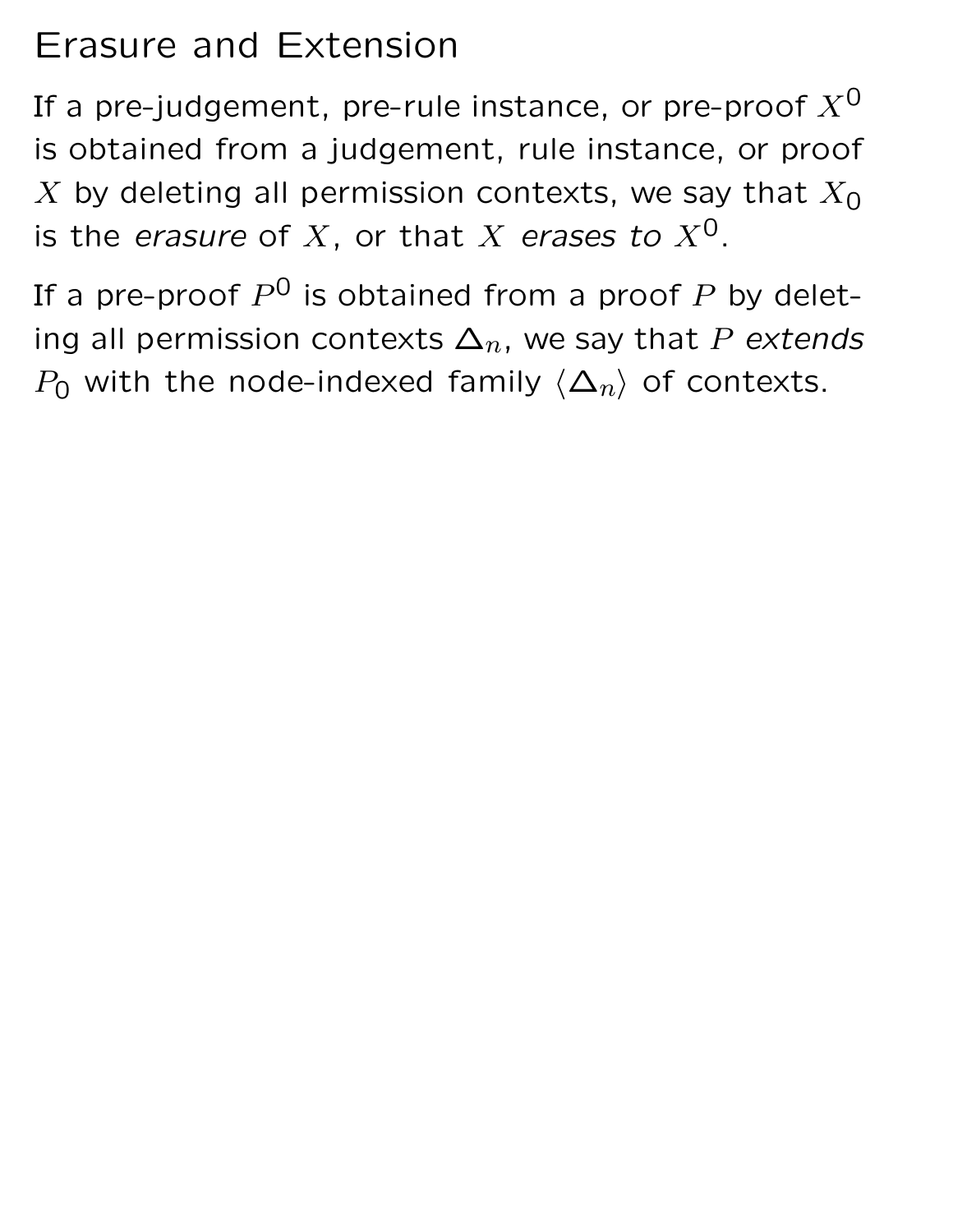Passive Rules

Reddy's rules with passive conclusions will be replaced by two premiss-free rules with side conditions:

 $\Delta|\Upsilon \vdash E$  Exp where  $\forall v \in \textsf{FV}(E)$ .  $\Delta v$  self  $> 0$  $\Delta|\Upsilon \vdash P$  Assert where  $\forall v \in \textsf{FV}(P)$ .  $\Delta v$  self > 0  $\Delta|\Upsilon \vdash P$  Valid where  $\forall v \in \textsf{FV}(P)$ .  $\Delta v$  self > 0 and  $P$  is a valid assertion. where  $FV(X)$  denotes the set of free variables of X.

### Write Proofs

A write-proof is a proof in which the side conditions  $\forall v \in FV(X)$ .  $\Delta v$  self  $> 0$  of the passive rules are ignored, so that the permissions needed for variable reading are not checked.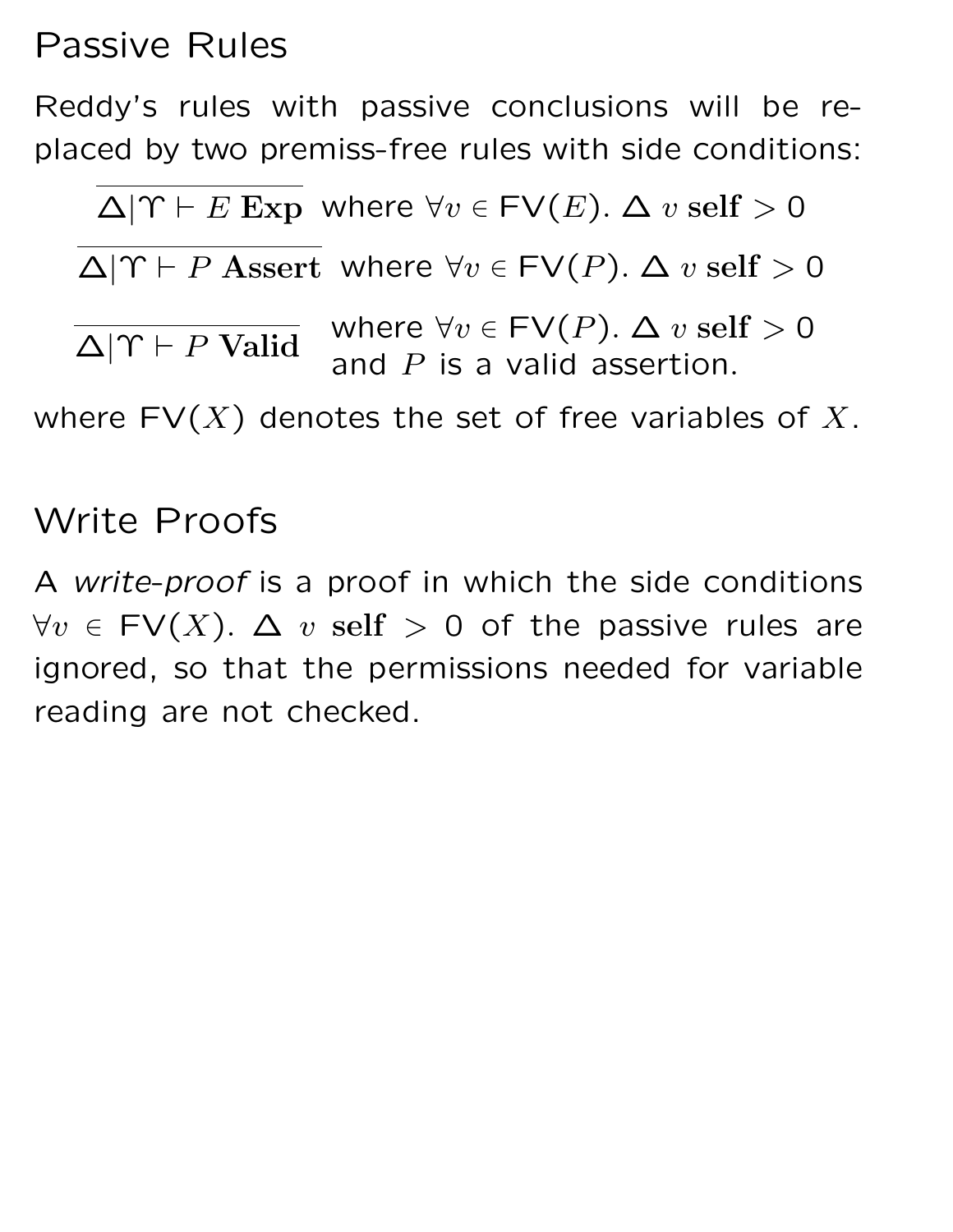The Plot (Phase I)

Given a pre-proof  $P^0$ , our algorithm should produce a proof that extends  $P^{0}$ , if such a proof exists. We assume that the pre-proof  $P^0$  and its underlying tree are fixed.

In its first phase, the algorithm traverses the preproof from leaves to root, and computes at each node permission restrictions that must be satisfied by any write-proof.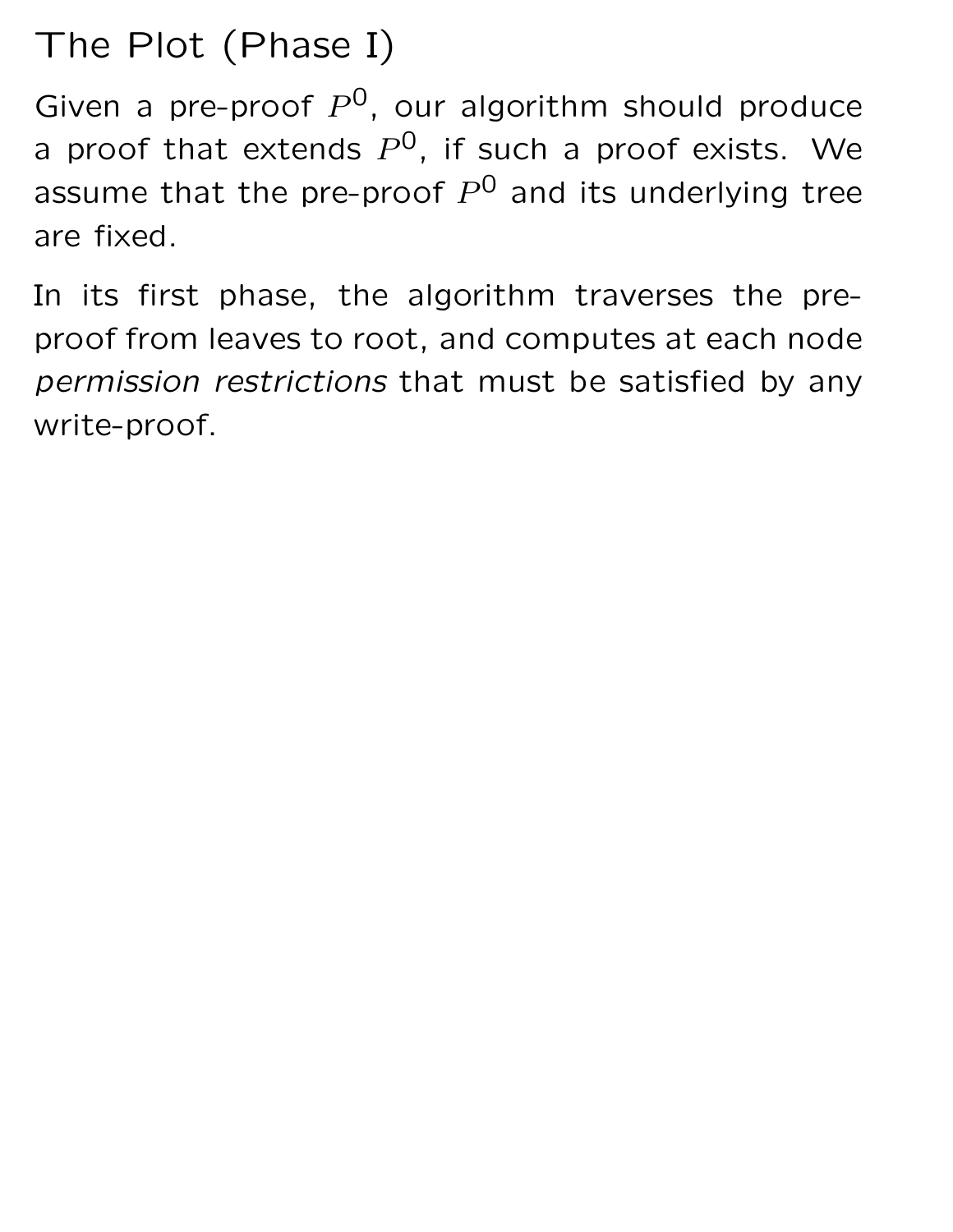Permission Restrictions

A permission restriction is a partial function

Φ: Vars  $\rightarrow$  P(Owners).

If a permission restriction is attached to a node  $n$  in a pre-proof, its domain will be the set of variables that may be assigned by the right side of the prejudgement at  $n.$  (If  $n$  is passive, the domain will be empty.)

We say that a context  $\Delta$  satisfies a permission restriction Φ iff

$$
\forall v \in \text{dom } \Phi. \ \Sigma_{o \in \text{Owners}} \Delta v o = 1
$$

and

 $\forall v \in \text{dom } \Phi, o \in \text{Owners. } o \notin \Phi v \text{ implies } \Delta v o = 0.$ 

As a consequence,

$$
\forall v \in \text{dom } \Phi. \ \sum_{o \in \Phi} v \Delta v o = 1.
$$

Note that, if there is any  $v \in$  dom  $\Phi$  such that  $\Phi v$  is empty, then no ∆ satisfies Φ.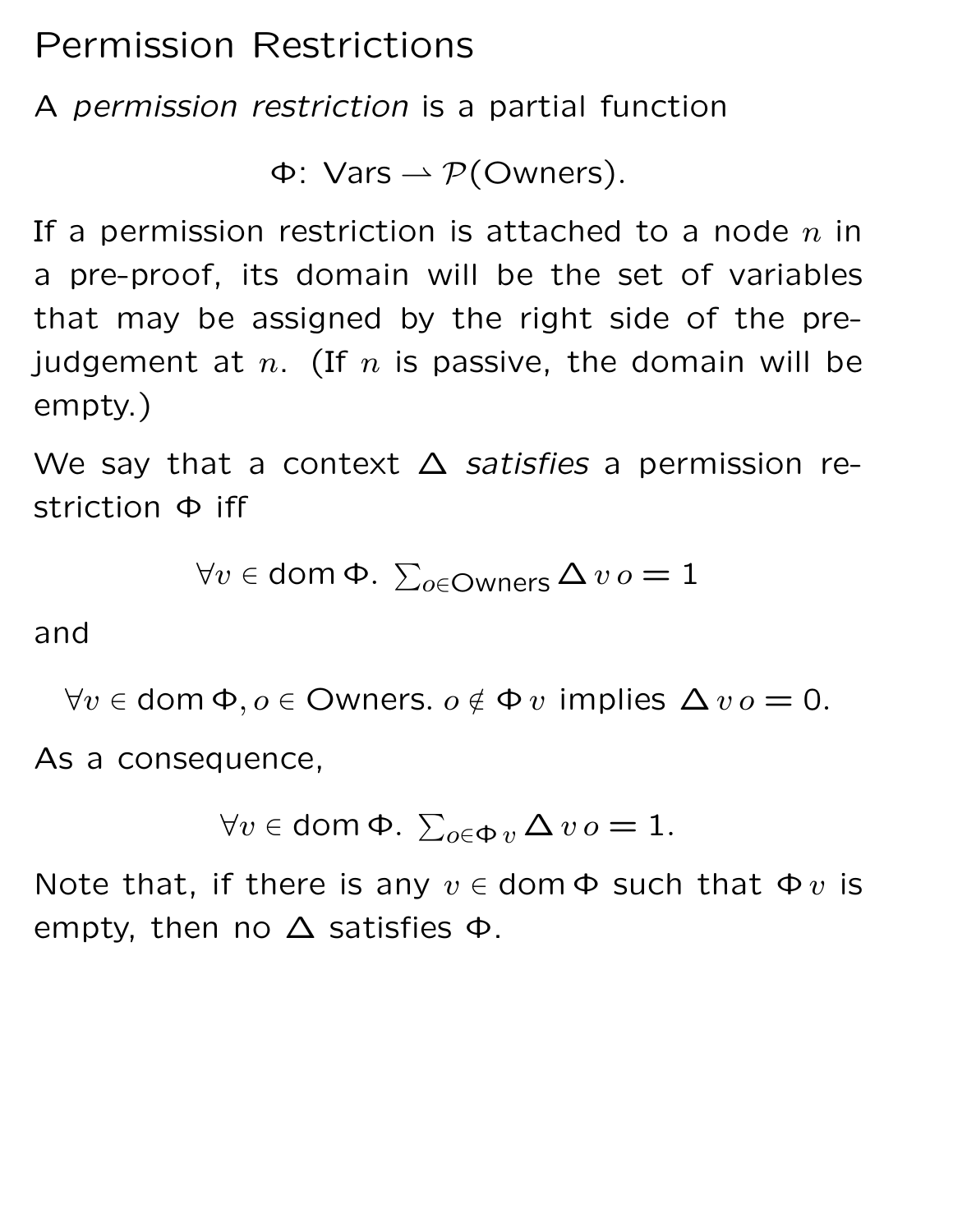## The Permission Ordering

We impose the following preorder on permission contexts:

 $\Delta \leq \Delta'$  iff  $\forall v \in \text{Vars}, o \in \text{Owners}.$ 

 $\Delta v o > 0$  implies  $\Delta' v o > 0$ .

When  $\Delta \leq \Delta'$ , we say that  $\Delta'$  is more permissive than ∆.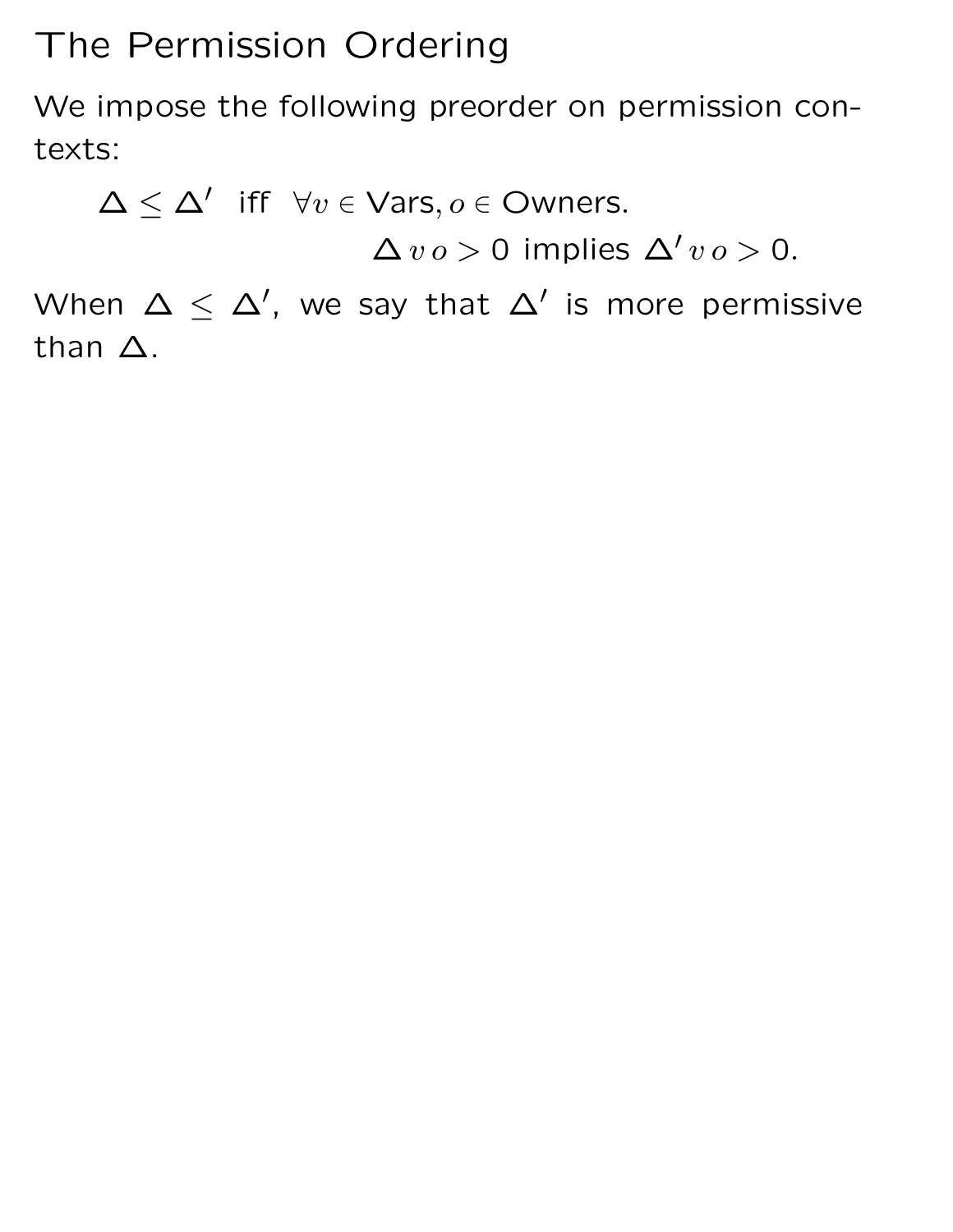# The Plot (Phase II)

If any permission restriction computed in the first phase is unsatisfiable, then there is no proof extending  $P^0$ .

Otherwise, in its second phase, the algorithm traverses the pre-proof from root to leaves, computing contexts that extend the pre-proof to a maximally permissive write-proof.

During the second phase, the algorithm checks the side-conditions on the instances of passive rules. Since, if any write-proof is a proof, the maximally permissive write-proof will be a proof, this suffices to decide whether a proof (extending  $P^0$ ) exists.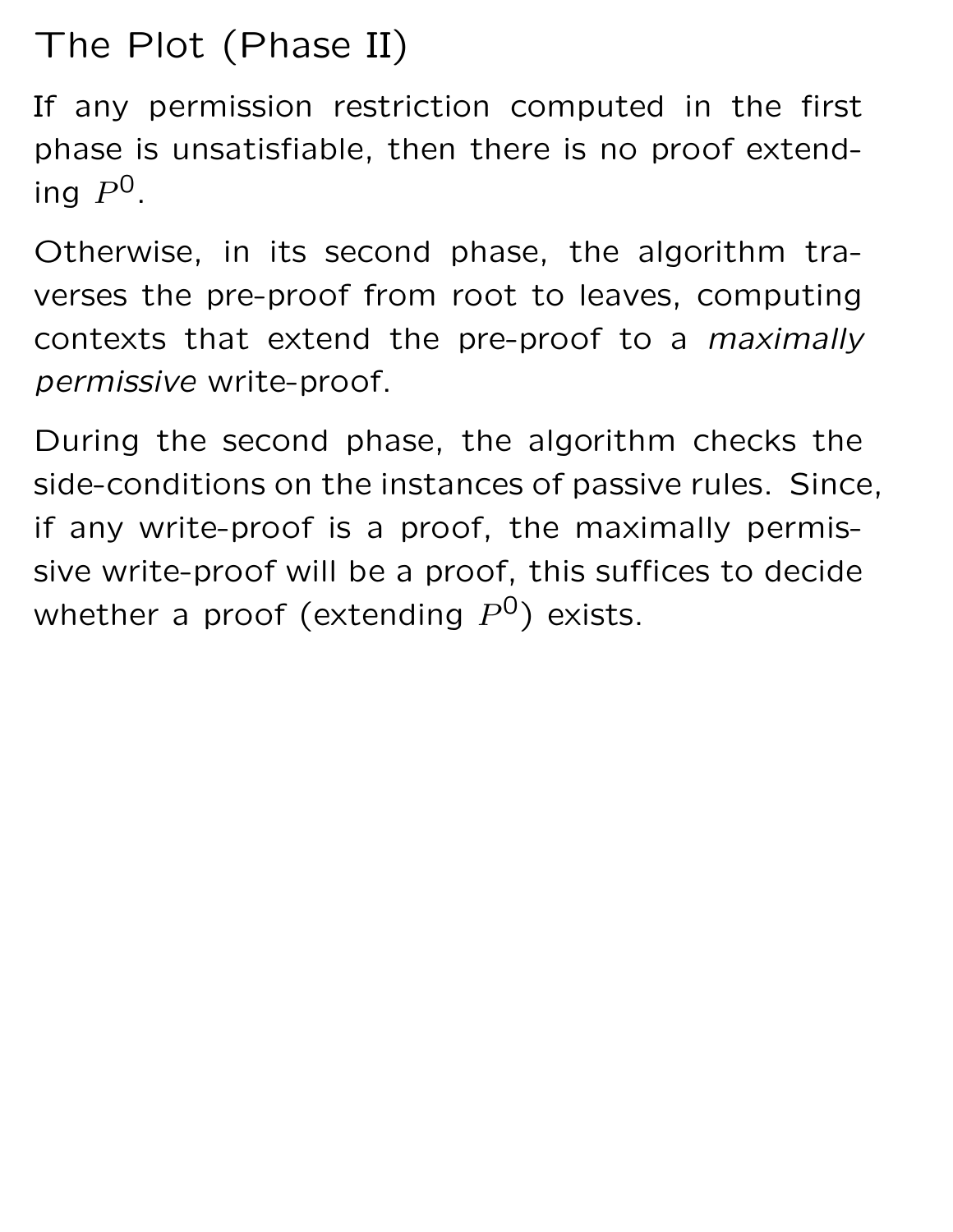## An Example (The Problematic Program)

 $[p: self: 1] \vdash$  ${R_1 * R_2}$ resource  $r_1$  in resource  $r_2$  in (with  $r_1$  do ((with  $r_2$  do  $p := 0$ ); [0] := 3))  $\|$  (with  $r_2$  do ((with  $r_1$  do  $p := 1$ ); [0] := 4))  ${R_1 * R_2}$ 

$$
Vars = {p}
$$
  
Owners = {r<sub>1</sub>, r<sub>2</sub>, self}.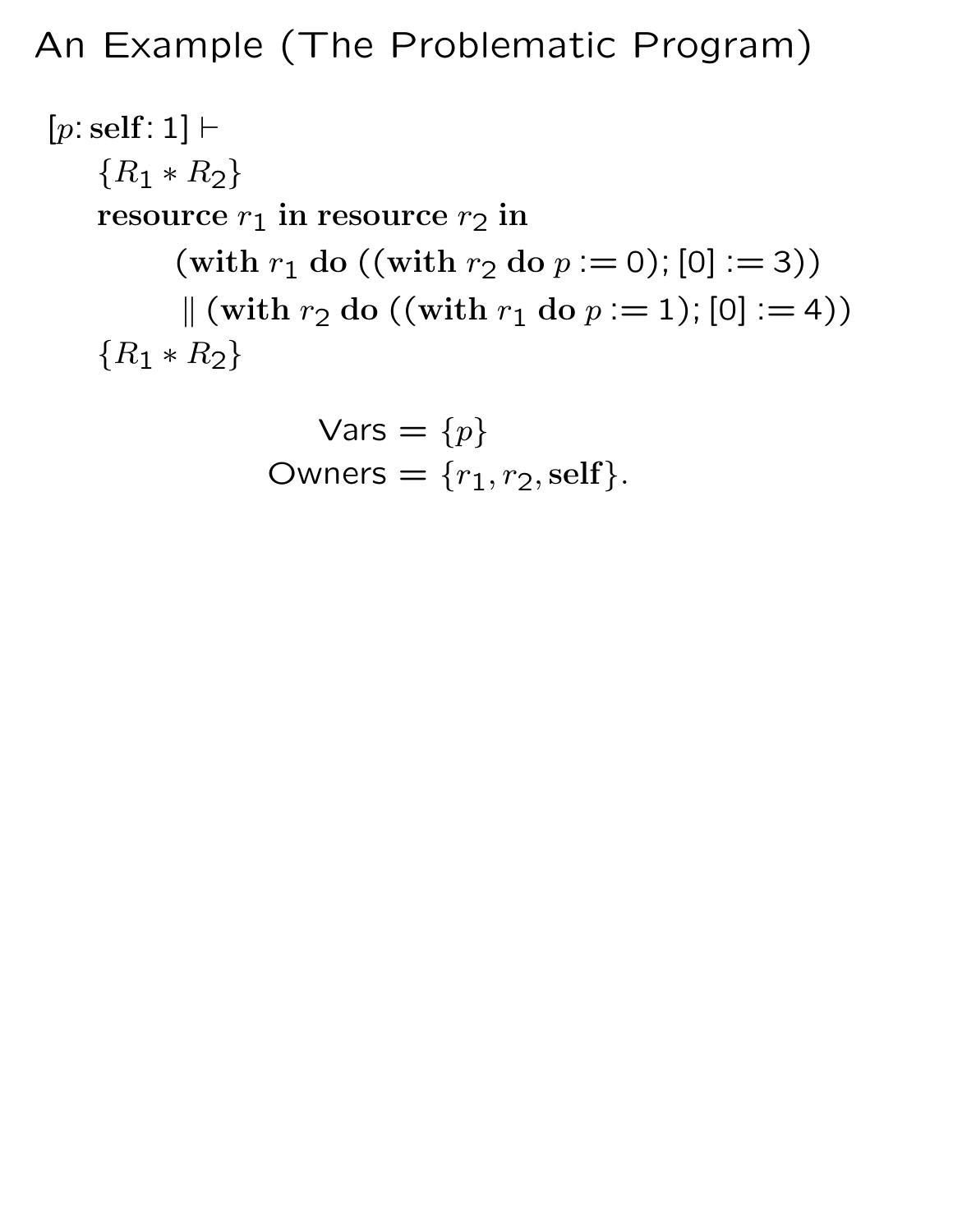## The Resource Invariants

$$
R_1
$$
 = if  $p = 0$  then  $0 \mapsto 3$  else emp  
 $R_2$  = if  $p = 0$  then emp else  $0 \mapsto 4$ .

#### Thus

$$
R_1 * R_2
$$
  
iff if  $p = 0$  then  $0 \mapsto 3 * \text{emp else } \text{emp} * 0 \mapsto 4$   
iff if  $p = 0$  then  $0 \mapsto 3 \text{ else } 0 \mapsto 4$   
implies  $0 \mapsto -$ 

and

$$
p = 0 \land R_1 \text{ iff } p = 0 \land 0 \mapsto 3
$$

$$
p = 0 \land R_2 \text{ iff } p = 0 \land \text{emp}
$$

$$
p \neq 0 \land R_1 \text{ iff } p \neq 0 \land \text{emp}
$$

$$
p \neq 0 \land R_2 \text{ iff } p \neq 0 \land 0 \mapsto 4.
$$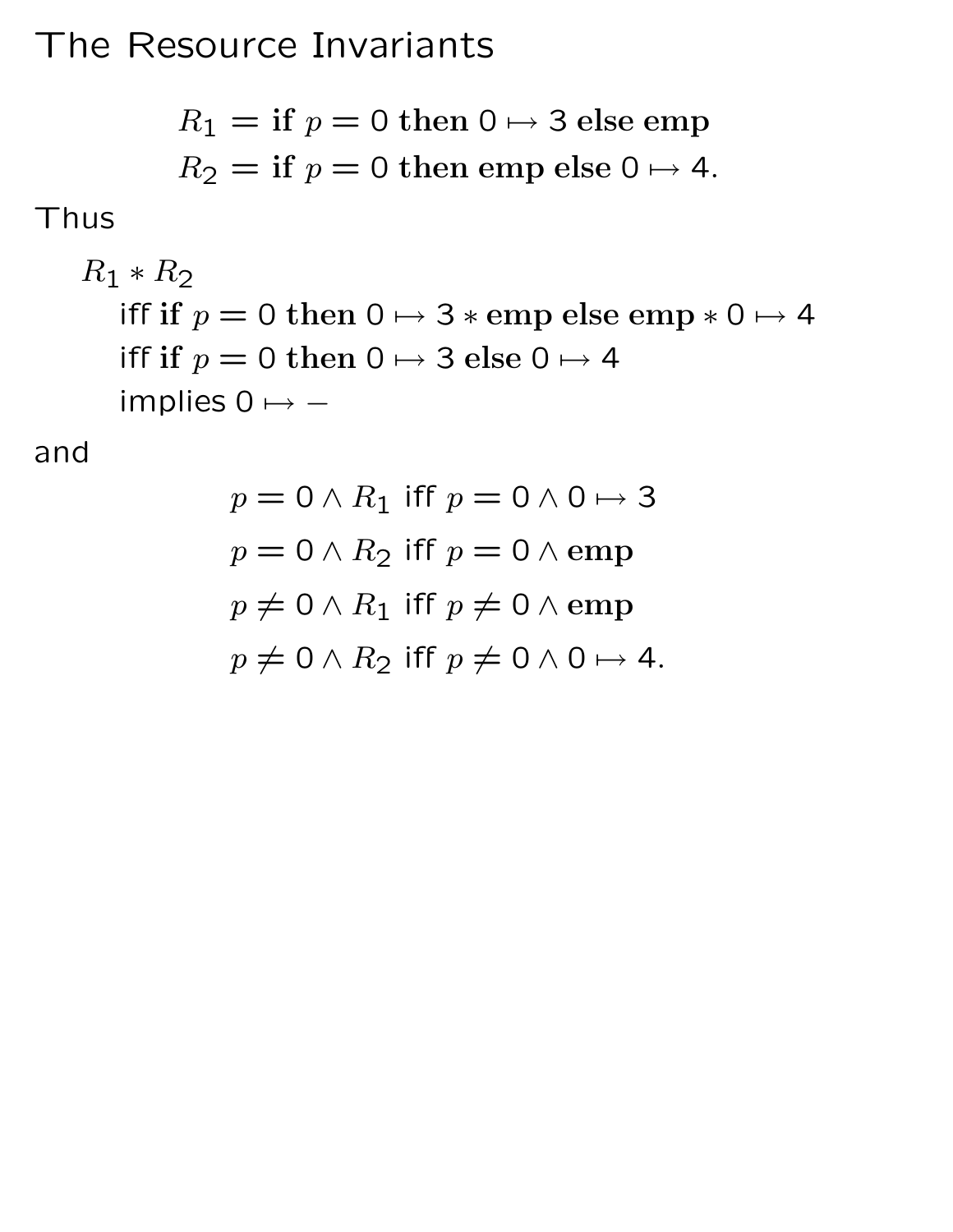Using the Rule for (Assignable) Variables

 $p: [\text{self}: 1] \vdash p \text{ Var } \qquad \Phi = [p: \{\text{self}\}]$ 

Using the Rule for Assignment

$$
\Delta \vdash p \text{ Var} \qquad \Phi_1 = [p: \{ \text{self} \}]
$$
  
\n
$$
\Delta \vdash 0 \mapsto - \land p = 0 \text{ Asset} \qquad \Phi_2 = []
$$
  
\n
$$
\Delta \vdash \{0 \mapsto - \land 0 = 0\}
$$
  
\n
$$
p := 0 \qquad \Phi = [p: \{ \text{self} \}]
$$
  
\n
$$
\{0 \mapsto - \land p = 0\}
$$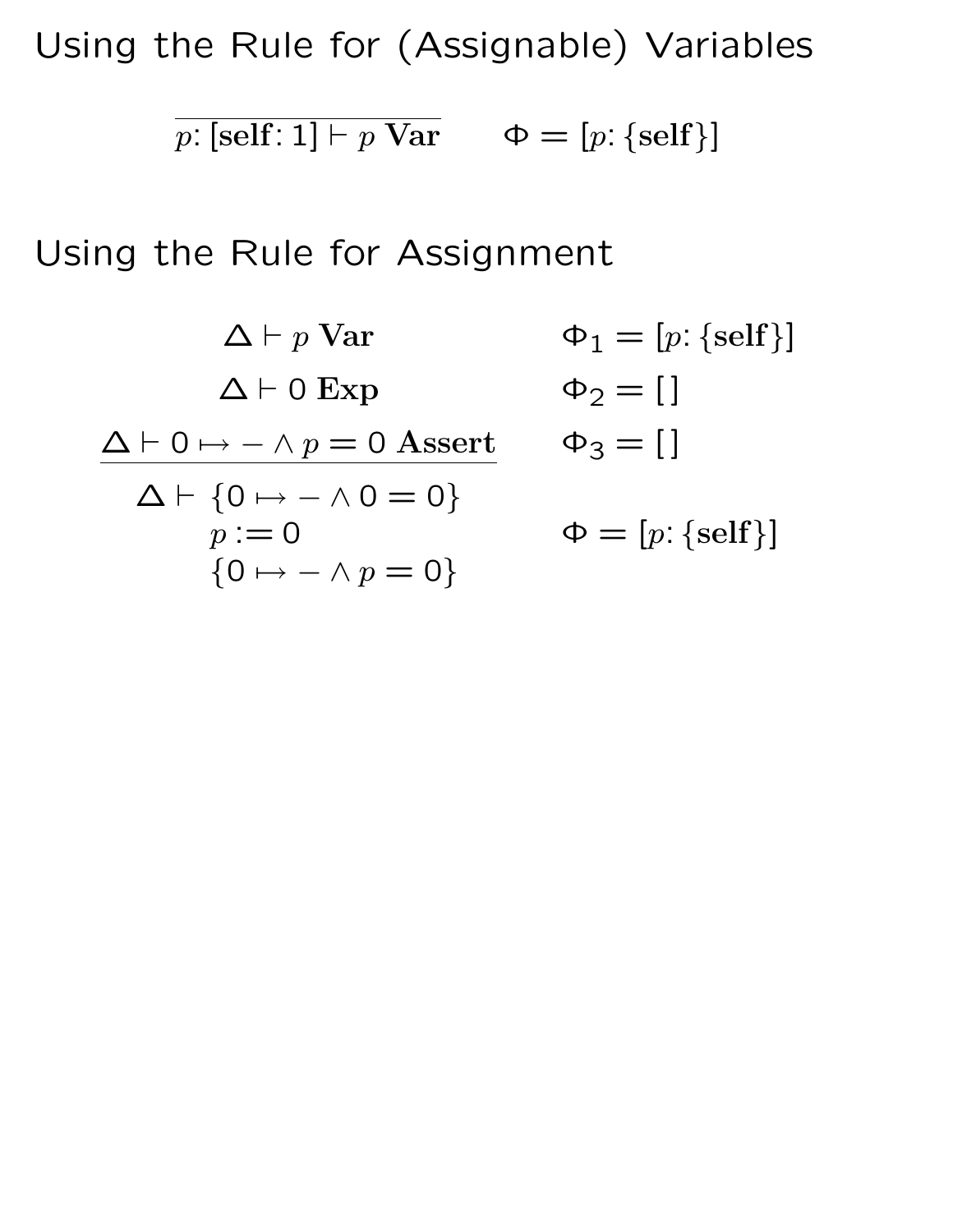# Using the Rule of Consequence

$$
\Delta \vdash R_1 * R_2 \Rightarrow 0 \mapsto - \land 0 = 0 \text{ Valid } \Phi_1 = []
$$
\n
$$
\Delta \vdash \{0 \mapsto - \land 0 = 0\}
$$
\n
$$
p := 0 \qquad \Phi_2 = [p: \{self\}]
$$
\n
$$
\{0 \mapsto - \land p = 0\}
$$
\n
$$
\Delta \vdash 0 \mapsto - \land p = 0 \Rightarrow \qquad \Phi_3 = []
$$
\n
$$
\Delta \vdash \{R_1 * R_2\}
$$
\n
$$
p := 0 \qquad \Phi = [p: \{self\}]
$$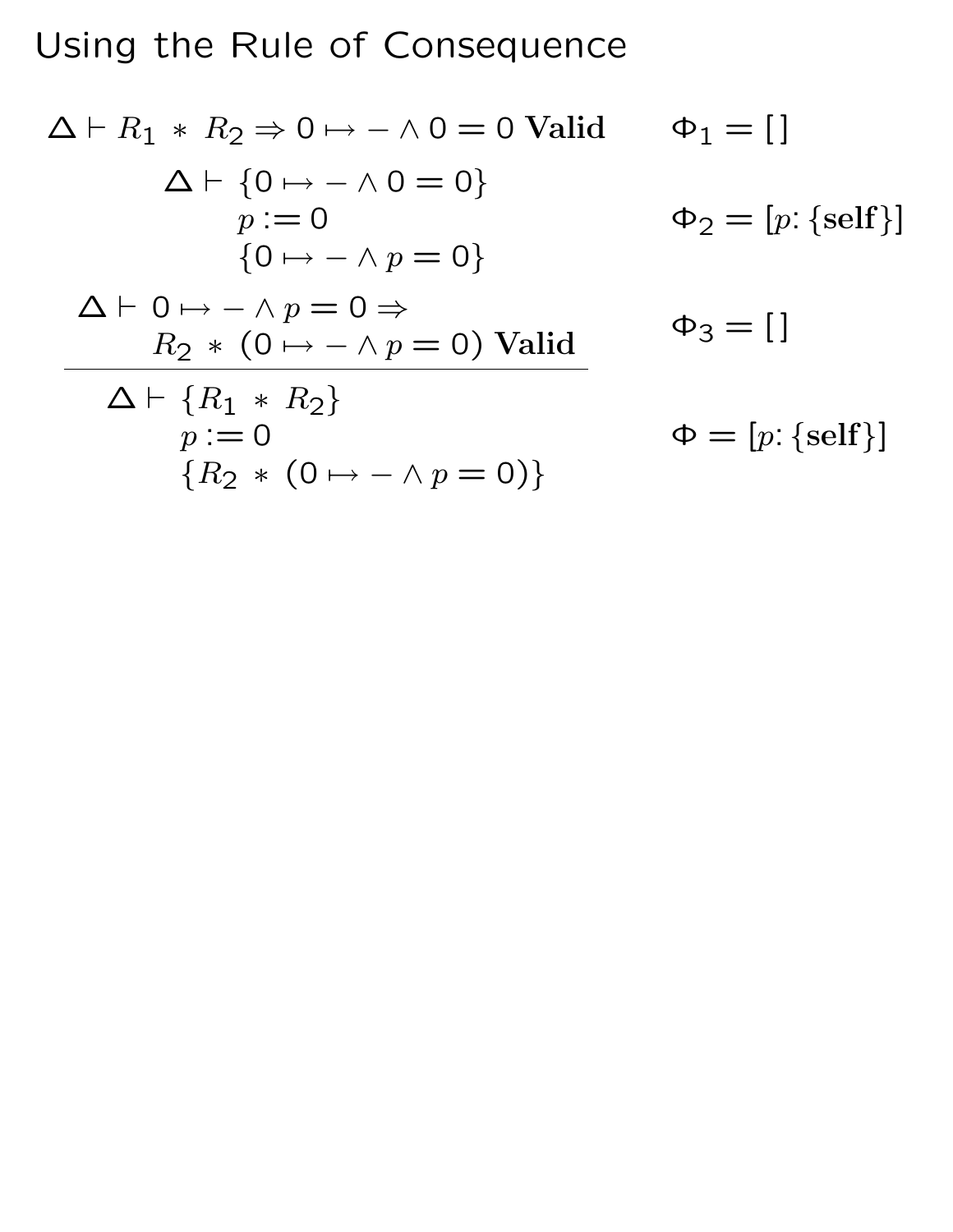An (Unconditional) Critical Region

$$
\Delta|r_2: R_2 \vdash R_1 \text{ Asset} \qquad \Phi_1 = []
$$
  
\n
$$
\Delta|r_2: R_2 \vdash 0 \mapsto - \land p = 0 \text{ Asset} \qquad \Phi_2 = []
$$
  
\n
$$
\Delta' \vdash \{R_1 * R_2\} \qquad \Phi_3 = [p: \{self\}]
$$
  
\n
$$
\{R_2 * (0 \mapsto - \land p = 0)\}
$$
  
\n
$$
\Delta|r_2: R_2 \vdash \{R_1\} \qquad \text{with } r_2 \text{ do } p := 0 \qquad \Phi = [p: \{r_2, self\}]
$$
  
\n
$$
\{0 \mapsto - \land p = 0\}
$$

where

$$
\Delta' p o = \Delta p o \text{ when } o \notin \{r_2, \text{self}\}
$$

$$
\Delta' p \text{ self} = \Delta p \text{ self} + \Delta p r_2 \le 1
$$

$$
\Delta' p r_2 = 0.
$$

From  $\Phi_3$ , we have  $\Delta' p o =$  if  $o =$  self then 1 else 0, so that

 $\Delta p o =$  if  $o =$  self then  $\pi_1$  else if  $o = r_2$  then  $\pi_2$  else 0, where  $\pi_1 + \pi_2 = 1$ . Thus  $\Phi = [p: \{r_2, \text{self}\}].$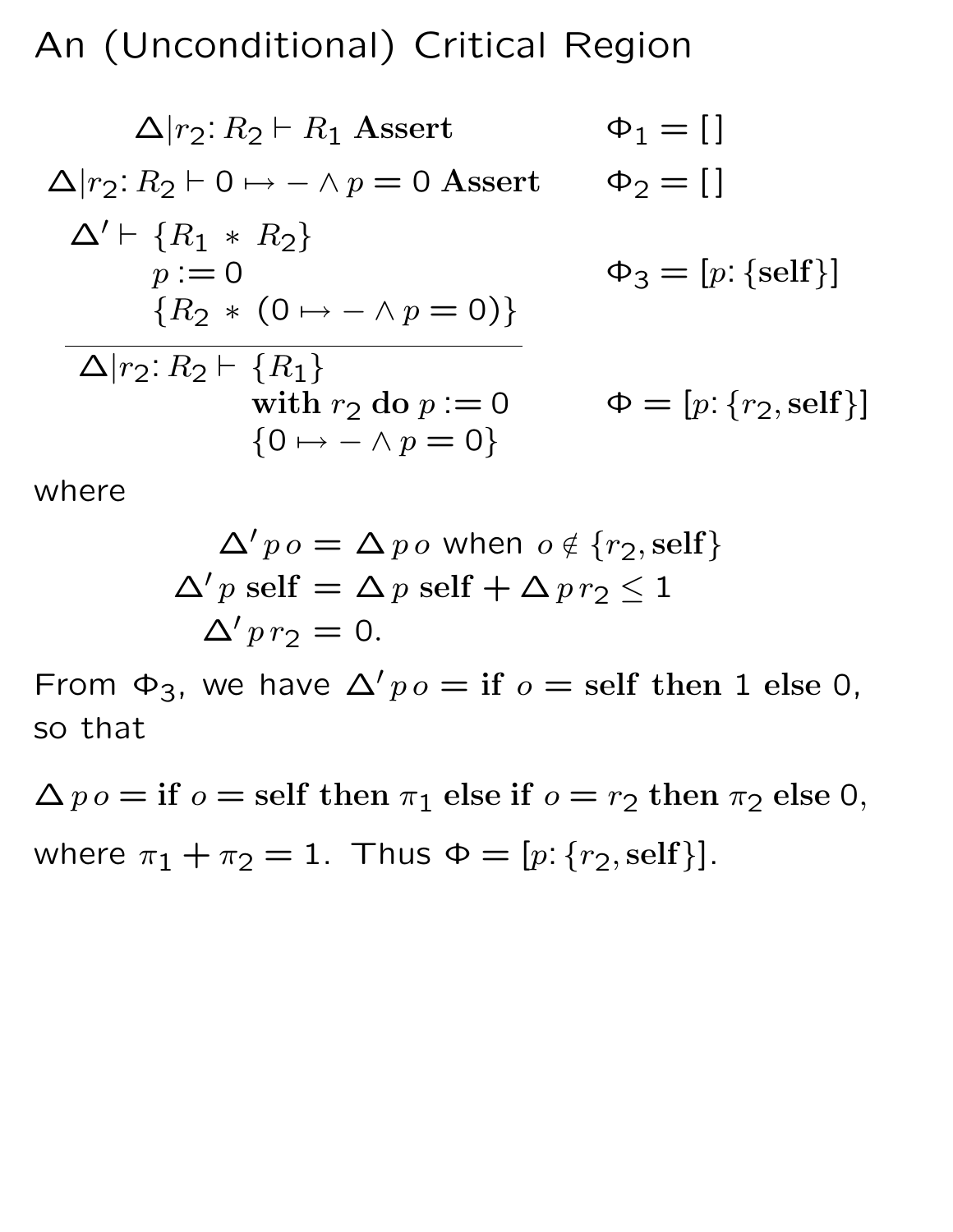#### Mutation

$$
\Delta|r_2: R_2 \vdash 0 \text{ Exp} \qquad \Phi_1 = []
$$
  
\n
$$
\Delta|r_2: R_2 \vdash 3 \text{ Exp} \qquad \Phi_2 = []
$$
  
\n
$$
\Delta|r_2: R_2 \vdash \{0 \mapsto - \land p = 0\}
$$
  
\n
$$
[0] := 3 \qquad \Phi = []
$$
  
\n
$$
\{0 \mapsto 3 \land p = 0\}
$$

### Sequential Composition

 $\Delta |r_2: R_2 \vdash \{R_1\}$ with  $r_2$  do  $p := 0$  ${0 \mapsto - \wedge p = 0}$  $\Phi_1 = [p: \{r_2, \text{self}\}]$  $\Delta |r_2: R_2 \vdash \{0 \mapsto - \wedge p = 0\}$  $[0] := 3$  ${0 \mapsto 3 \wedge p = 0}$  $\Phi_2 = [$  $\Delta |r_2: R_2 \vdash \{R_1\}$ with  $r_2$  do  $p := 0$ ;  $[0] := 3$  ${0 \mapsto 3 \wedge p = 0}$  $\Phi = [p: \{r_2, \text{self}\}]$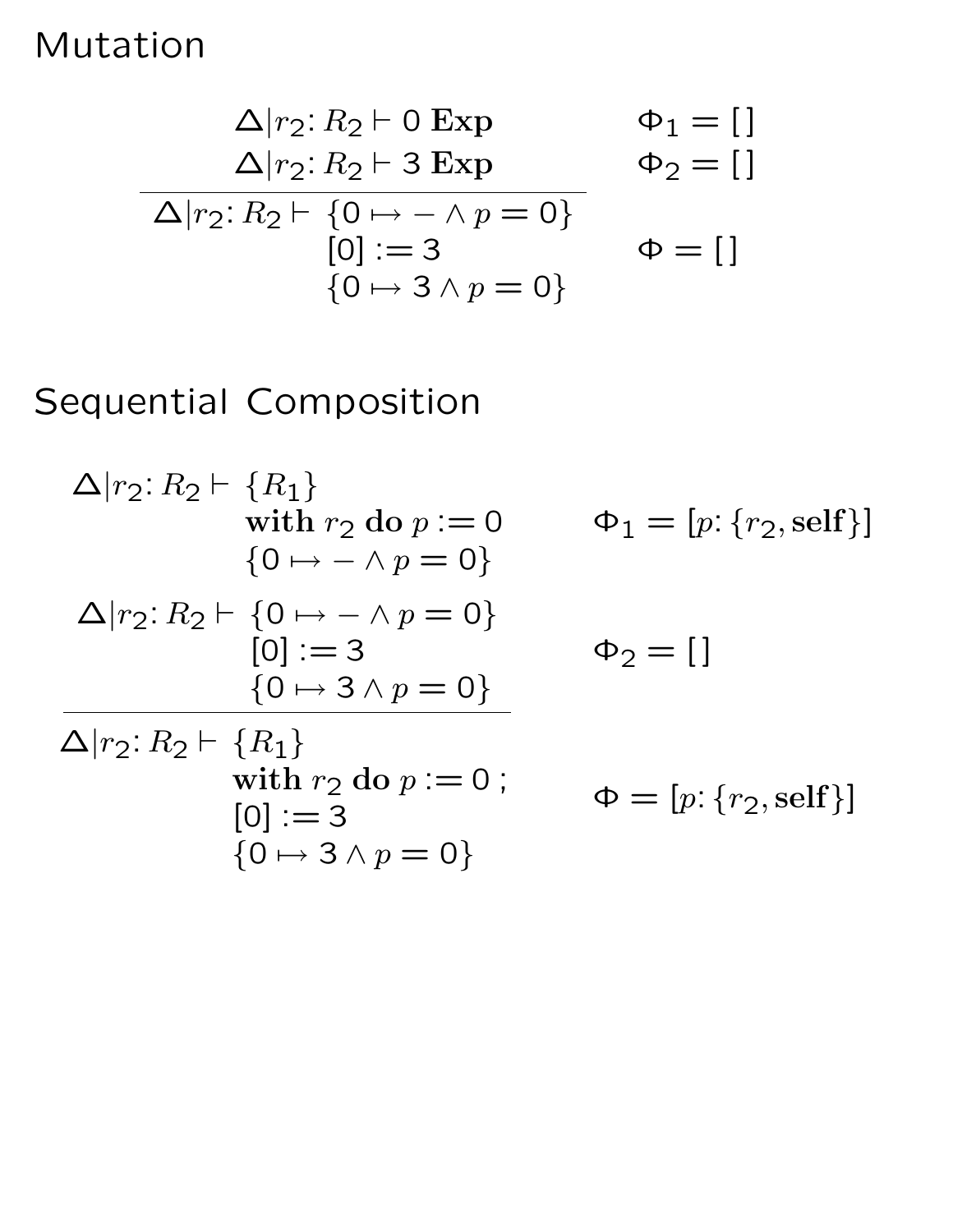# Consequence

$$
\Delta|r_2: R_2 \vdash \{R_1\}
$$
  
\nwith  $r_2$  do  $p := 0$ ;  
\n $[0] := 3$   
\n $\{0 \mapsto 3 \land p = 0\}$   
\n
$$
\Delta|r_2: R_2 \vdash 0 \mapsto 3 \land p = 0 \Rightarrow R_1 \text{ Valid } \Phi_2 = [ ]
$$
  
\n
$$
\Delta|r_2: R_2 \vdash \{R_1\}
$$
  
\nwith  $r_2$  do  $p := 0$ ;  
\n $[0] := 3$   
\n $\{R_1\}$   
\nwith  $\{R_1\}$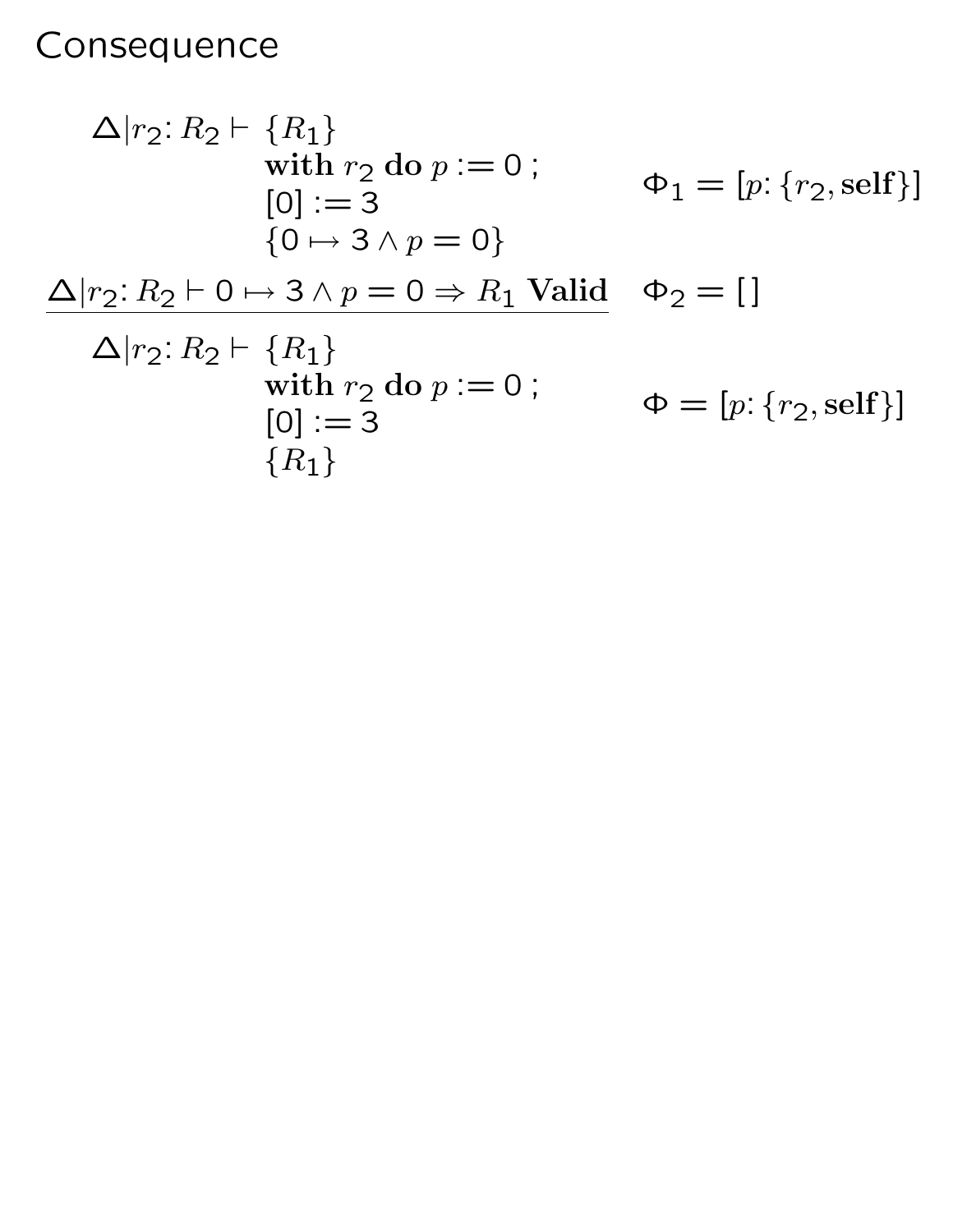### Another Critical Region

$$
\Delta|r_1: R_1, r_2: R_2 \vdash \text{emp Asset} \qquad \Phi_1 = []
$$
\n
$$
\Delta|r_1: R_1, r_2: R_2 \vdash \text{emp Asset} \qquad \Phi_2 = []
$$
\n
$$
\Delta'|r_2: R_2 \vdash \{R_1\}
$$
\nwith  $r_2$  do  $p := 0$ ;\n
$$
[0] := 3 \qquad \Phi_3 = [p: \{r_2, \text{self}\}]
$$
\n
$$
\Delta|r_1: R_1, r_2: R_2 \vdash \{\text{emp}\}
$$
\nwith  $r_1$  do (  
\nwith  $r_2$  do  $p := 0$ ;\n
$$
[0] := 3 \qquad \{\text{emp}\}
$$
\n
$$
[0] := 3 \qquad \{\text{emp}\}
$$

where

$$
\Delta' p o = \Delta p o \text{ when } o \notin \{r_1, \text{self}\}
$$

$$
\Delta' p \text{ self} = \Delta p \text{ self} + \Delta p r_1 \le 1
$$

$$
\Delta' p r_1 = 0.
$$

From  $\Delta' p r_1 = 0$ , we obtain  $\Phi_3 = [p: \{r_2, \text{self}\}].$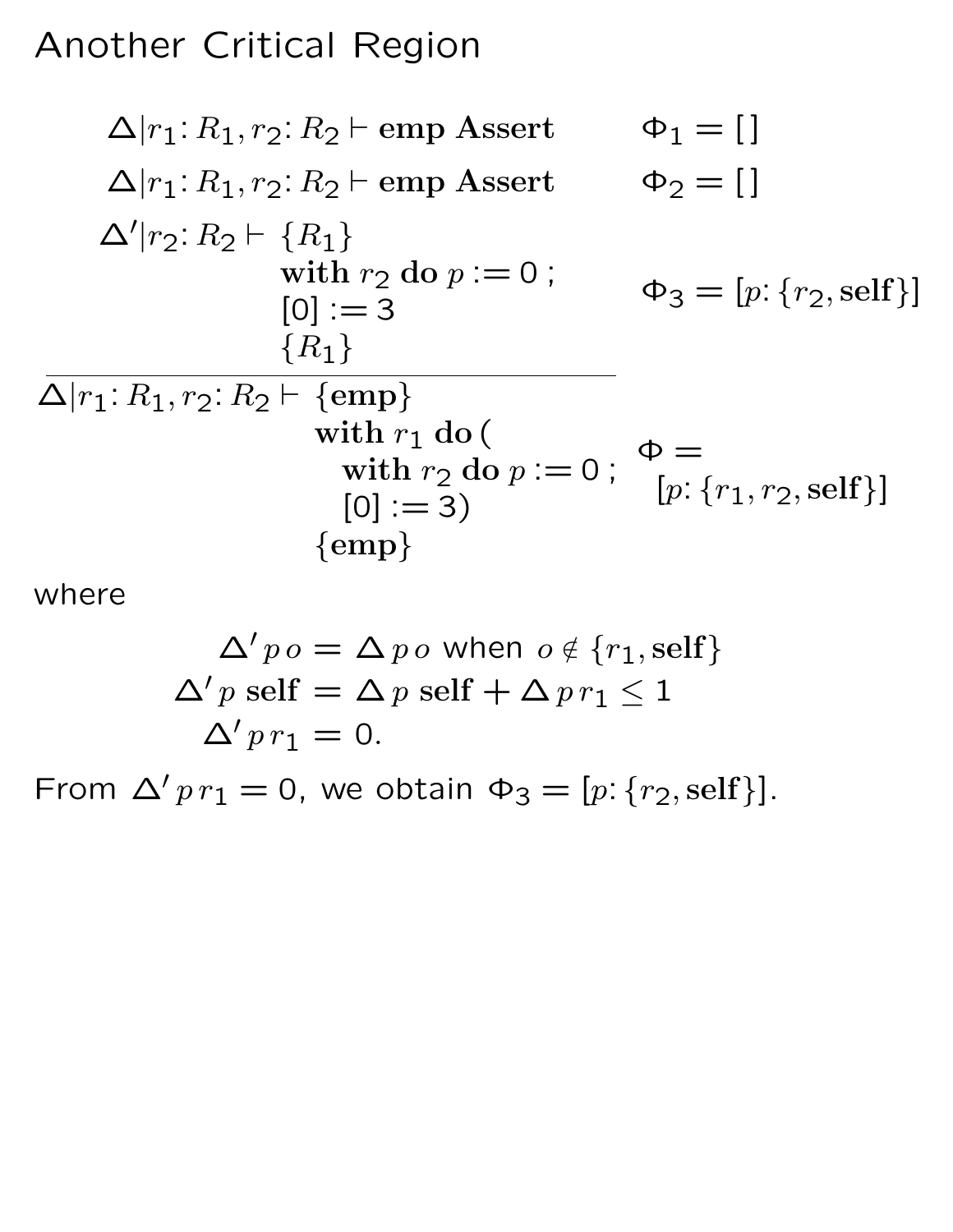Similarly

$$
\Delta|r_1: R_1, r_2: R_2 \vdash \{\text{emp}\}\n \text{with } r_2 \text{ do (with } r_1 \text{ do } p := 1; \quad \Phi = \text{[0] := 4)}\n \qquad \{0\} := 4
$$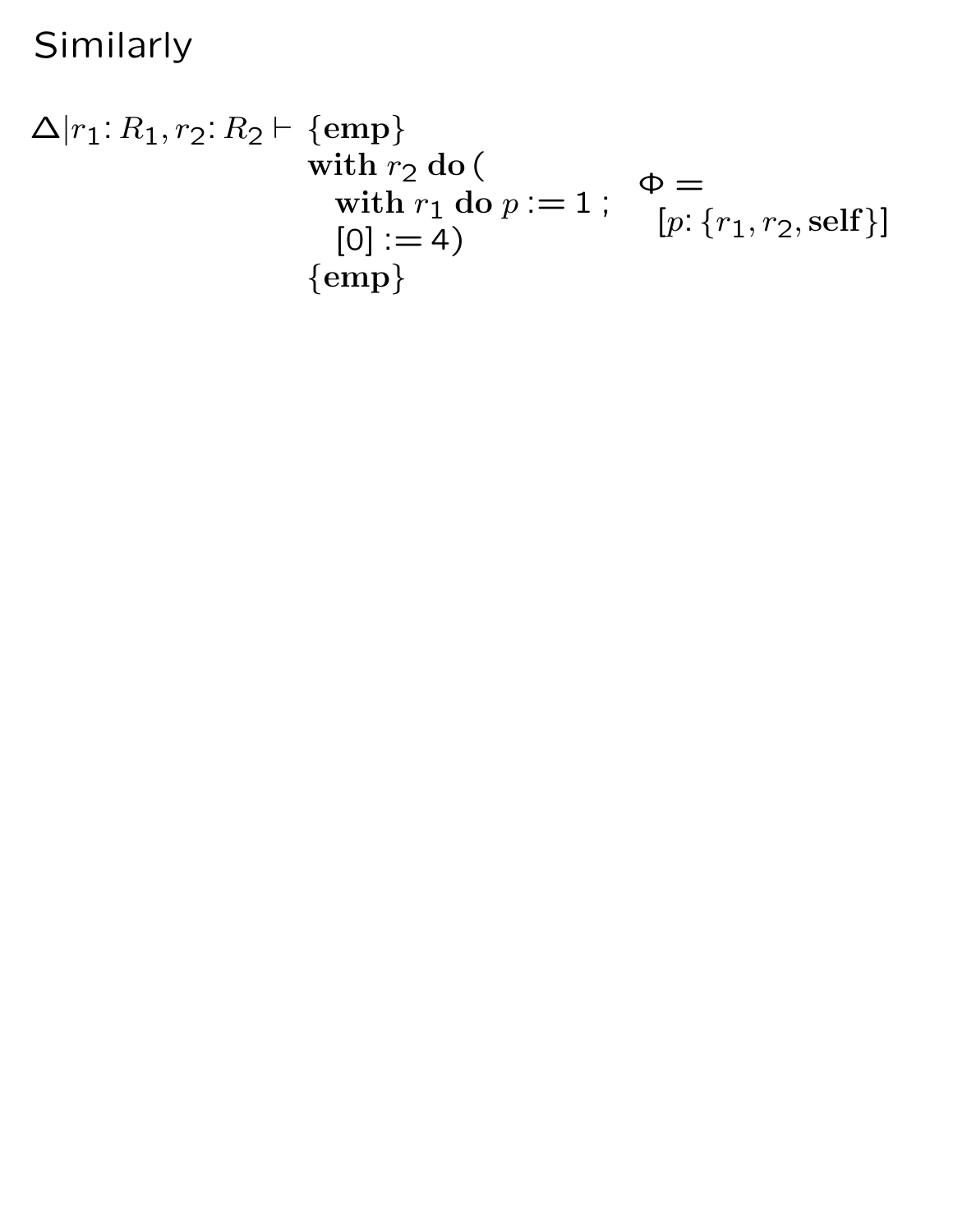#### Parallel Composition

$$
\Delta_1|r_1: R_1, r_2: R_2 \vdash \{\text{emp}\}\n\phi_1 = [p: \{r_1, r_2, \text{self}\}]
$$
\nwith  $r_1$  do (with  $r_2$  do  $p := 0$ ; [0] := 3)\n
$$
\{\text{emp}\}\n\Delta_2|r_1: R_1, r_2: R_2 \vdash \{\text{emp}\}\n\phi_2 = [p: \{r_1, r_2, \text{self}\}]
$$

with 
$$
r_2
$$
 do (with  $r_1$  do  $p := 1$ ; [0] := 4)  
{emp}

 $\Delta |r_1: R_1, r_2: R_2 \vdash \{\text{emp} * \text{emp}\}\qquad \qquad \Phi = [p: \{r_1, r_2\}]$ with  $r_1$  do (with  $r_2$  do  $p := 0$ ; [0] := 3)  $\parallel$ with  $r_2$  do (with  $r_1$  do  $p := 1$ ; [0] := 4) {emp ∗ emp}

where

$$
\Delta_1 p = [r_1: \pi_1, r_2: \pi_2, \text{self}: \pi_s]
$$
  
\n
$$
\Delta_2 p = [r_1: \pi_1, r_2: \pi_2, \text{self}: \pi'_s]
$$
  
\n
$$
\Delta p = [r_1: \pi_1, r_2: \pi_2, \text{self}: \pi_s + \pi'_s],
$$

so that

$$
\pi_1 + \pi_2 + \pi_s = 1
$$
  

$$
\pi_1 + \pi_2 + \pi'_s = 1
$$
  

$$
\pi_1 + \pi_2 + \pi_s + \pi'_s \le 1,
$$

which implies that  $\pi_s = \pi_s'$  $s' = \pi_s + \pi'_s = 0$ . Thus  $\Phi = [p: \{r_1, r_2\}].$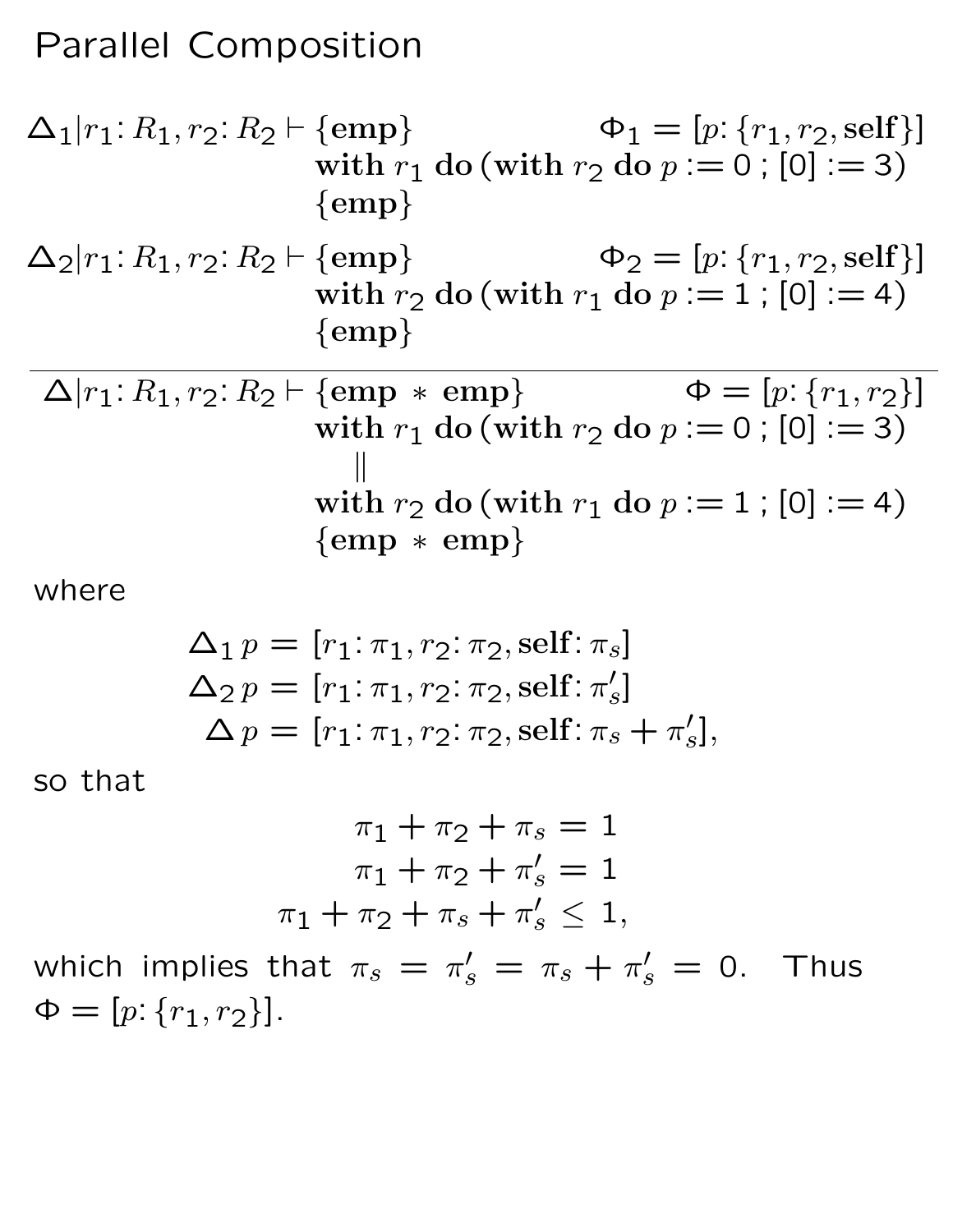## Resource Declaration

$$
\Delta_1|r_1: R_1 \vdash R_2 \text{ Asset} \qquad \Phi_1 = []
$$
\n
$$
\Delta_2|r_1: R_1, r_2: R_2 \vdash \{\text{emp} * \text{emp}\} \qquad \Phi_2 = [p: \{r_1, r_2\}]
$$
\nwith  $r_1$  do (with  $r_2$  do  $p := 0$ ; [0] := 3)  
\n
$$
\parallel
$$
\nwith  $r_2$  do (with  $r_1$  do  $p := 1$ ; [0] := 4)  
\n
$$
\{\text{emp} * \text{emp}\}
$$
\n
$$
\Delta|r_1: R_1 \vdash \{\text{emp} * \text{emp} * R_2\} \qquad \Phi = [p: \{r_1, \text{self}\}]
$$
\nresource  $r_2$  in  
\nwith  $r_1$  do (with  $r_2$  do  $p := 0$ ; [0] := 3)  
\n
$$
\parallel
$$
\nwith  $r_2$  do (with  $r_1$  do  $p := 1$ ; [0] := 4)  
\n
$$
\{\text{emp} * \text{emp} * R_2\}
$$

where

$$
\Delta_2 p = [r_1: \pi_1, r_2: \pi_2, \text{self}: \pi_s]
$$
  
\n
$$
\Delta_1 p = [\text{self}: \pi_2]
$$
  
\n
$$
\Delta p = [r_1: \pi_1, r_2: 0, \text{self}: \pi_s + \pi_2].
$$

Thus  $\Phi = [p: \{r_1, \text{self}\}].$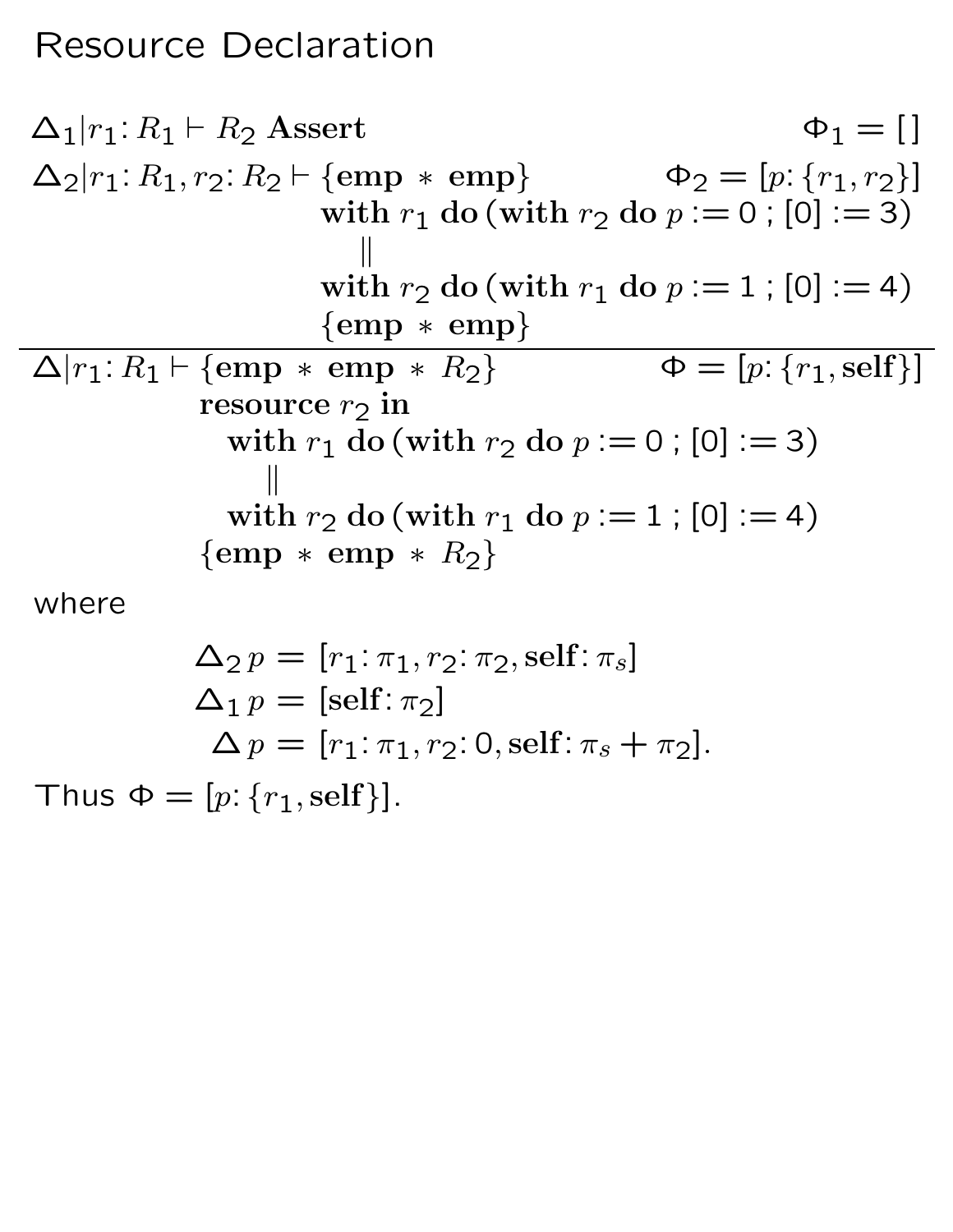## Another Resource Declaration

$$
\Delta_1 \vdash R_1 \text{ Asset} \qquad \varphi_1 = []
$$
\n
$$
\Delta_2 |r_1: R_1 \vdash \{\text{emp} * \text{emp} * R_2\} \qquad \varphi_2 = [p: \{r_1, \text{self}\}]
$$
\nresource  $r_2$  in  
\nwith  $r_1$  do (with  $r_2$  do  $p := 0$ ; [0] := 3)  
\n
$$
\parallel
$$
\nwith  $r_2$  do (with  $r_1$  do  $p := 1$ ; [0] := 4)  
\n
$$
\{\text{emp} * \text{emp} * R_2\}
$$
\n
$$
\Delta \vdash \{\text{emp} * \text{emp} * R_1 * R_2\} \qquad \varphi = [p: \{\text{self}\}]
$$
\nresource  $r_1$  in resource  $r_2$  in  
\nwith  $r_1$  do (with  $r_2$  do  $p := 0$ ; [0] := 3)  
\n
$$
\parallel
$$
\nwith  $r_2$  do (with  $r_1$  do  $p := 1$ ; [0] := 4)  
\n
$$
\{\text{emp} * \text{emp} * R_1 * R_2\}
$$
\nwhere

$$
\Delta_2 p = [r_1: \pi_1, r_2: \pi_2, \text{self}: \pi_s]
$$
  
\n
$$
\Delta_1 p = [\text{self}: \pi_1]
$$
  
\n
$$
\Delta p = [r_1: 0, r_2: \pi_2, \text{self}: \pi_s + \pi_1].
$$

But by  $\Phi_2$ ,  $\pi_2 = 0$ . Thus  $\Phi = [p: \{ \text{self} \}].$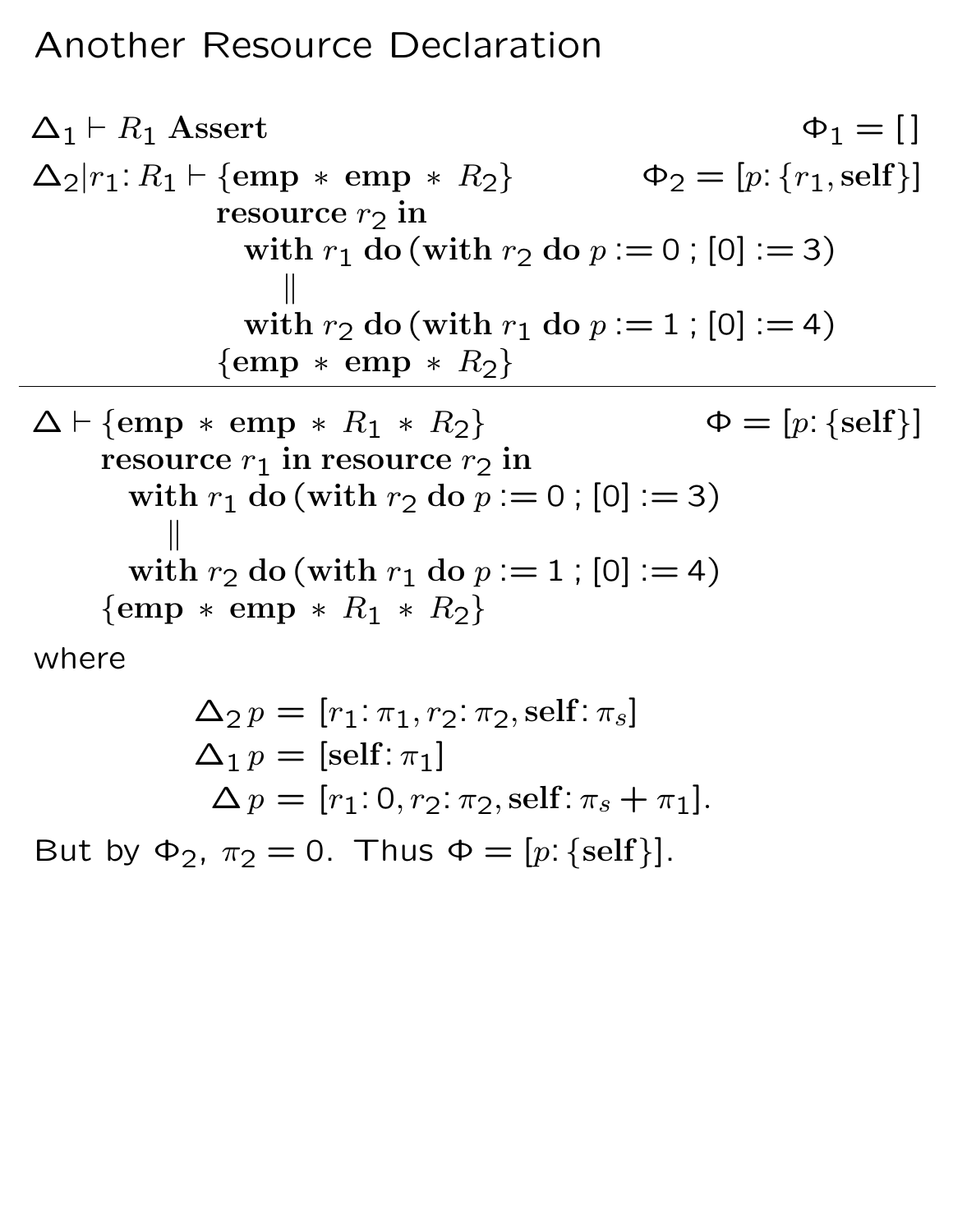### At the Root

We take  $\Delta_{\text{root}}^{\text{max}}$  to be the maximally permissive context that satisfies  $\Phi_{\text{root}} = [p: \{ \text{self} \} ]$ :

$$
\Delta_{\text{root}}^{\text{max}} p = [\text{self} : 1].
$$

Then we go backwards through our proof.

Passive judgement whose side conditions hold (either because  $\Delta^{\text{max}} p$  self > 0 or because p is not a free variable) are marked with an asterisk.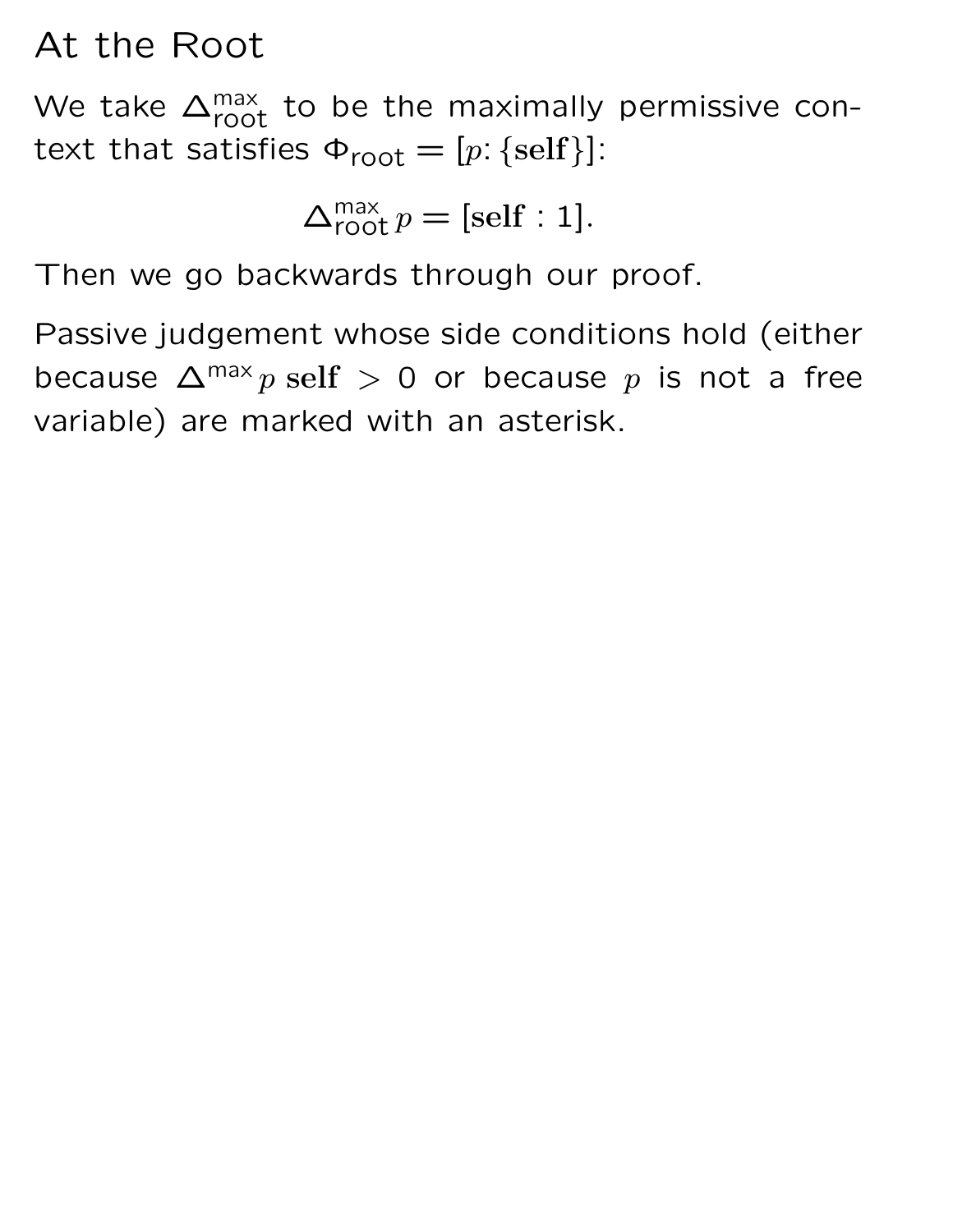### Another Resource Declaration

$$
\begin{array}{ll}\n *\Delta_1 \vdash R_1 \text{ Asset} & \varphi_1 = [] \\
 \Delta_2 | r_1 : R_1 \vdash \{ \text{emp} * \text{emp} * R_2 \} & \varphi_2 = [p: \{r_1, \text{self}\}] \\
 & \text{resource } r_2 \text{ in} & \text{with } r_1 \text{ do (with } r_2 \text{ do } p := 0 \text{ ; } [0] := 3) \\
 & \qquad \qquad \parallel & \text{with } r_2 \text{ do (with } r_1 \text{ do } p := 1 \text{ ; } [0] := 4) \\
 & \qquad \qquad \{ \text{emp} * \text{emp} * R_2 \} & \qquad \qquad \varphi = [p: \{ \text{self}\}] \\
 & \text{resource } r_1 \text{ in resource } r_2 \text{ in} & \text{with } r_1 \text{ do (with } r_2 \text{ do } p := 0 \text{ ; } [0] := 3) \\
 & \qquad \qquad \parallel & \text{with } r_2 \text{ do (with } r_1 \text{ do } p := 1 \text{ ; } [0] := 4) \\
 & \qquad \{ \text{emp} * \text{emp} * R_1 * R_2 \} & \n\end{array}
$$

where

$$
\Delta_2 p = [r_1: \pi_1, r_2: \pi_2, \text{self}: \pi_s]
$$
  
\n
$$
\Delta_1 p = [\text{self}: \pi_1]
$$
  
\n
$$
\Delta p = [r_1: 0, r_2: \pi_2, \text{self}: \pi_s + \pi_1].
$$

From  $\Delta^{\text{max}} p = [\text{self} : 1]$ , we get  $\pi_2 = 0$  and  $\pi_s + \pi_1 =$ 1. Choosing  $\pi_s = \pi_1 = \frac{1}{2}$ , we have

$$
\Delta_1^{\max} p = [\text{self}: \frac{1}{2}] \qquad \Delta_2^{\max} p = [r_1: \frac{1}{2}, \text{self}: \frac{1}{2}]
$$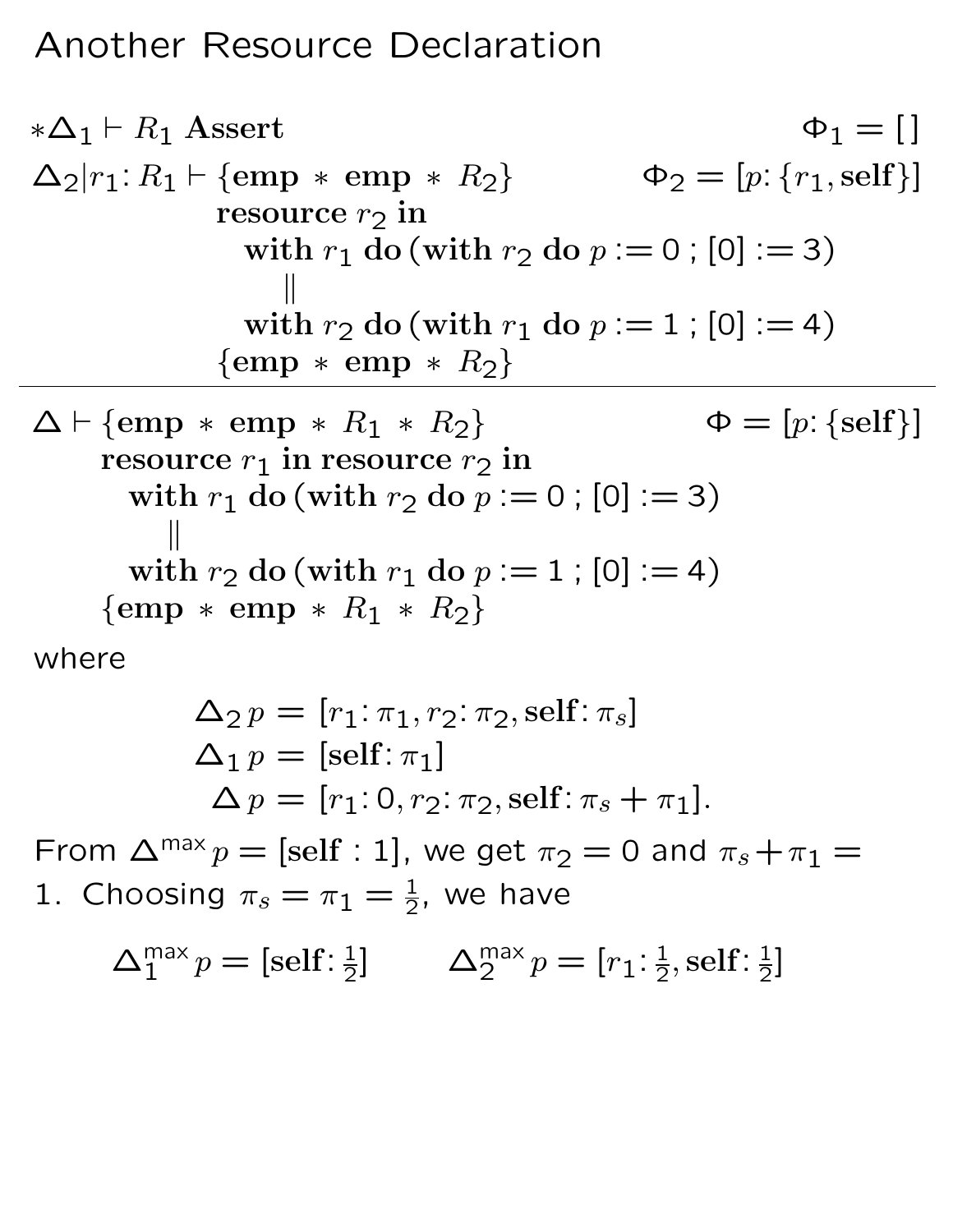#### Resource Declaration

$$
\begin{array}{ll}\n *\Delta_1|r_1: R_1 \vdash R_2 \text{ Asset} & \Phi_1 = [] \\
 \Delta_2|r_1: R_1, r_2: R_2 \vdash \{\text{emp} * \text{ emp}\} & \Phi_2 = [p: \{r_1, r_2\}] \\
 & \text{with } r_1 \text{ do (with } r_2 \text{ do } p := 0 \; ; [0] := 3) \\
 & \parallel \\
 & \text{with } r_2 \text{ do (with } r_1 \text{ do } p := 1 \; ; [0] := 4) \\
 & \{\text{emp} * \text{ emp}\} \\
 \Delta|r_1: R_1 \vdash \{\text{emp} * \text{emp} * R_2\} & \Phi = [p: \{r_1, \text{self}\}] \\
 & \text{resource } r_2 \text{ in} \\
 & \text{with } r_1 \text{ do (with } r_2 \text{ do } p := 0 \; ; [0] := 3) \\
 & \parallel \\
 & \text{with } r_2 \text{ do (with } r_1 \text{ do } p := 1 \; ; [0] := 4) \\
 & \{\text{emp} * \text{emp} * R_2\}\n\end{array}
$$

where

$$
\Delta_2 p = [r_1: \pi_1, r_2: \pi_2, \text{self}: \pi_s]
$$
  
\n
$$
\Delta_1 p = [\text{self}: \pi_2]
$$
  
\n
$$
\Delta p = [r_1: \pi_1, r_2: 0, \text{self}: \pi_s + \pi_2].
$$

From  $\Delta^{\text{max}} p = [r_1: \frac{1}{2}]$  $\frac{1}{2}$ , self :  $\frac{1}{2}$  $\frac{1}{2}$ ], we get  $\pi_1=\frac{1}{2}$  and  $\pi_s+$  $\pi_2=\frac{1}{2}$ . But  $\Phi_2\,p$  forces  $\pi_s=0$ , so that  $\pi_2=\frac{1}{2}$  and

 $\Delta_1^{\max} p = [\text{self}: \frac{1}{2}]$  $\frac{1}{2}$ ]  $\Delta_2^{\text{max}} p = [r_1: \frac{1}{2}]$  $\frac{1}{2}, r_2$ :  $\frac{1}{2}$  $\frac{1}{2}$ .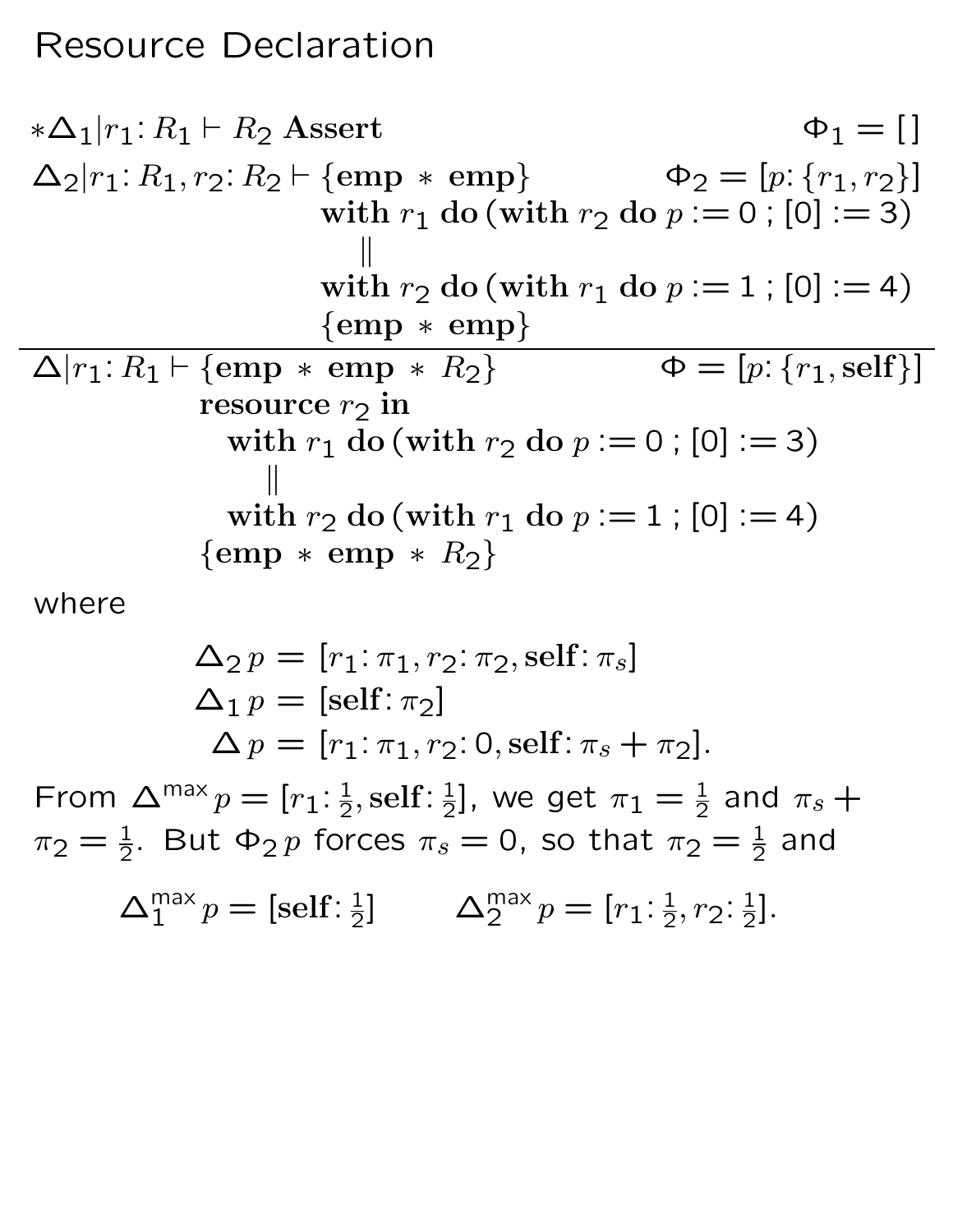#### Parallel Composition

$$
\Delta_1|r_1: R_1, r_2: R_2 \vdash \{\text{emp}\}\n\phi_1 = [p: \{r_1, r_2, \text{self}\}]
$$
\nwith  $r_1$  do (with  $r_2$  do  $p := 0$ ; [0] := 3)\n
$$
\{\text{emp}\}
$$

$$
\Delta_2|r_1: R_1, r_2: R_2 \vdash \{\text{emp}\}\n\begin{cases}\n\Phi_2 = [p: \{r_1, r_2, \text{self}\}] \\
\text{with } r_2 \text{ do (with } r_1 \text{ do } p := 1 \; ; [0] := 4) \\
\{\text{emp}\}\n\end{cases}
$$

 $\Delta|r_1: R_1, r_2: R_2 \vdash \{\text{emp} * \text{emp}\}\qquad \qquad \Phi = [p: \{r_1, r_2\}]$ with  $r_1$  do (with  $r_2$  do  $p := 0$ ; [0] := 3)  $\parallel$ with  $r_2$  do (with  $r_1$  do  $p := 1$ ; [0] := 4) {emp ∗ emp}

where

$$
\Delta_1 p = [r_1: \pi_1, r_2: \pi_2, \text{self}: \pi_s]
$$
  
\n
$$
\Delta_2 p = [r_1: \pi_1, r_2: \pi_2, \text{self}: \pi'_s]
$$
  
\n
$$
\Delta p = [r_1: \pi_1, r_2: \pi_2, \text{self}: \pi_s + \pi'_s].
$$

From  $\Delta^{\text{max}} p = [r_1: \frac{1}{2}]$  $\frac{1}{2}, r_2: \frac{1}{2}$  $\frac{1}{2}$ ], we find that  $\pi_s=0$  and  $\pi'_s = 0$ , and

$$
\Delta_1^{\max} p = \Delta_2^{\max} p = \Delta^{\max} p.
$$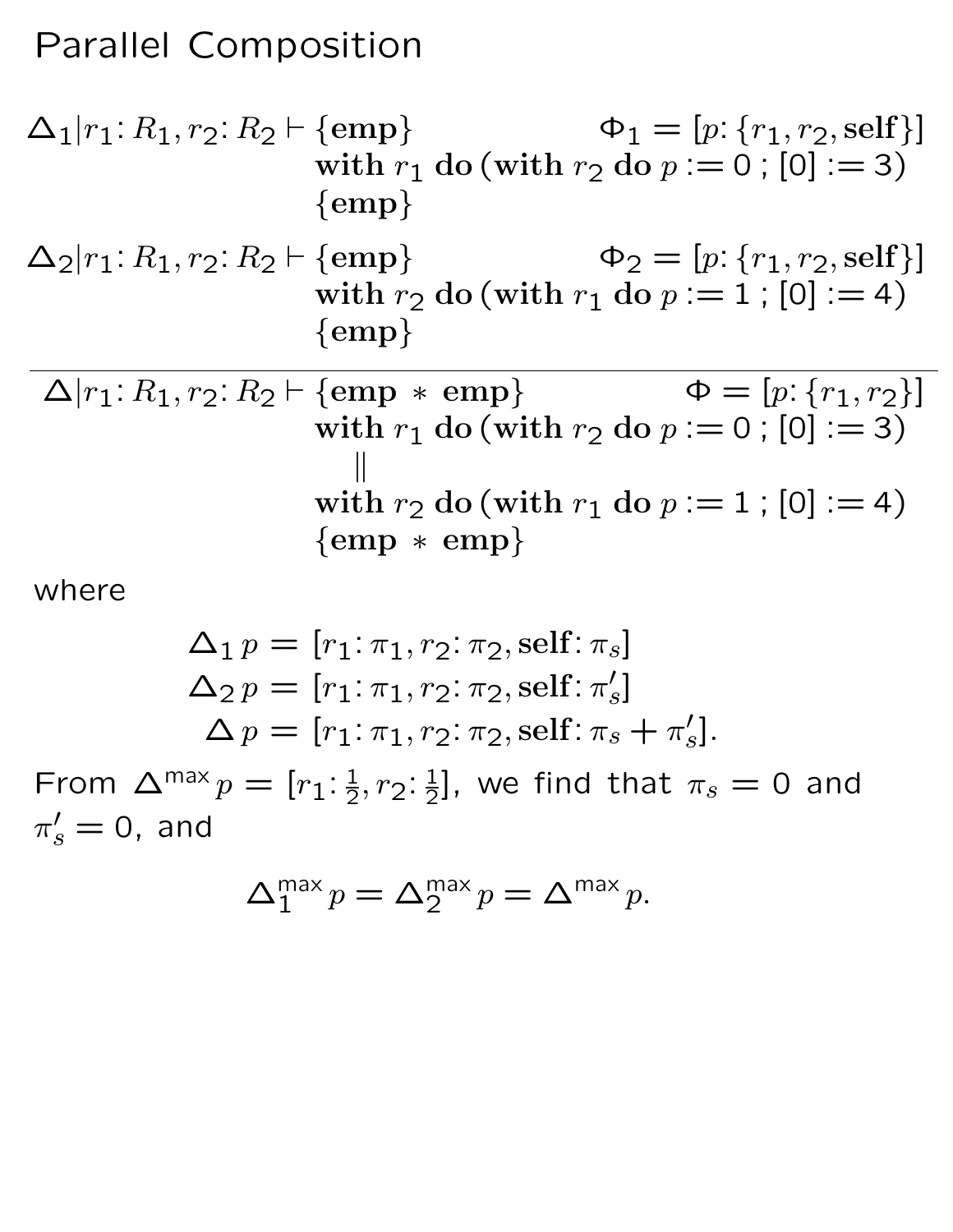## Another Critical Region

$$
\begin{array}{ll}\n *\Delta|r_1: R_1, r_2: R_2 \vdash \text{emp Asset} & \Phi_1 = [] \\
 *\Delta|r_1: R_1, r_2: R_2 \vdash \text{emp Asset} & \Phi_2 = [] \\
 \Delta'|r_2: R_2 \vdash \{R_1\} & \text{with } r_2 \text{ do } p := 0; \\
 & [0] := 3 & \Phi_3 = [p: \{r_2, \text{self}\}] \\
 & \overbrace{\Delta|r_1: R_1, r_2: R_2 \vdash \{\text{emp}\}}_{\text{with } r_1 \text{ do } (\text{with } r_2 \text{ do } p := 0; \Phi = \text{with } r_2 \text{ do } p := 0; \Phi = \text{with } r_3 \text{ (empty)} \\
 & [0] := 3) & \{\text{emp}\}\n\end{array}
$$

where

$$
\Delta' p o = \Delta p o \text{ when } o \notin \{r_1, \text{self}\}
$$

$$
\Delta' p \text{ self} = \Delta p \text{ self} + \Delta p r_1 \le 1
$$

$$
\Delta' p r_1 = 0.
$$

From  $\Delta^{\text{max}} p = [r_1: \frac{1}{2}]$  $\frac{1}{2}, r_2: \frac{1}{2}$  $\frac{1}{2}$ ] we get

$$
\Delta^{\max}p=[r_2:\frac{1}{2},\text{self}:\frac{1}{2}].
$$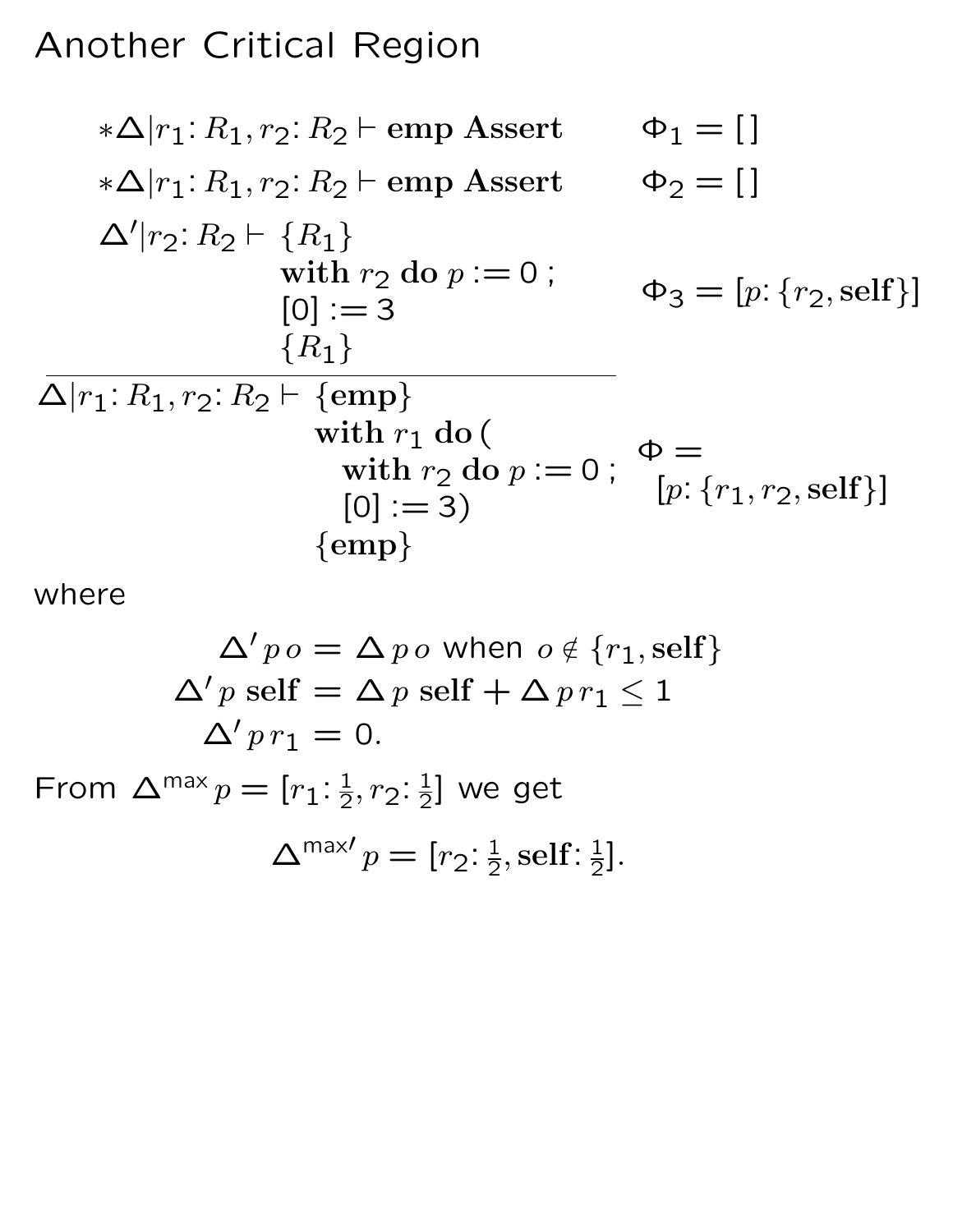## Consequence

$$
\Delta|r_2: R_2 \vdash \{R_1\}
$$
  
\nwith  $r_2$  do  $p := 0$ ;  
\n $[0] := 3$   
\n $\{0 \mapsto 3 \land p = 0\}$   
\n
$$
*\Delta|r_2: R_2 \vdash 0 \mapsto 3 \land p = 0 \Rightarrow R_1 \text{ Valid } \Phi_2 = []
$$
  
\n
$$
\Delta|r_2: R_2 \vdash \{R_1\}
$$
  
\nwith  $r_2$  do  $p := 0$ ;  
\n $[0] := 3$   
\n $\{R_1\}$   
\nwith  $\{R_2\}$ 

Obviously,  $\Delta^{\text{max}}$  is preserved.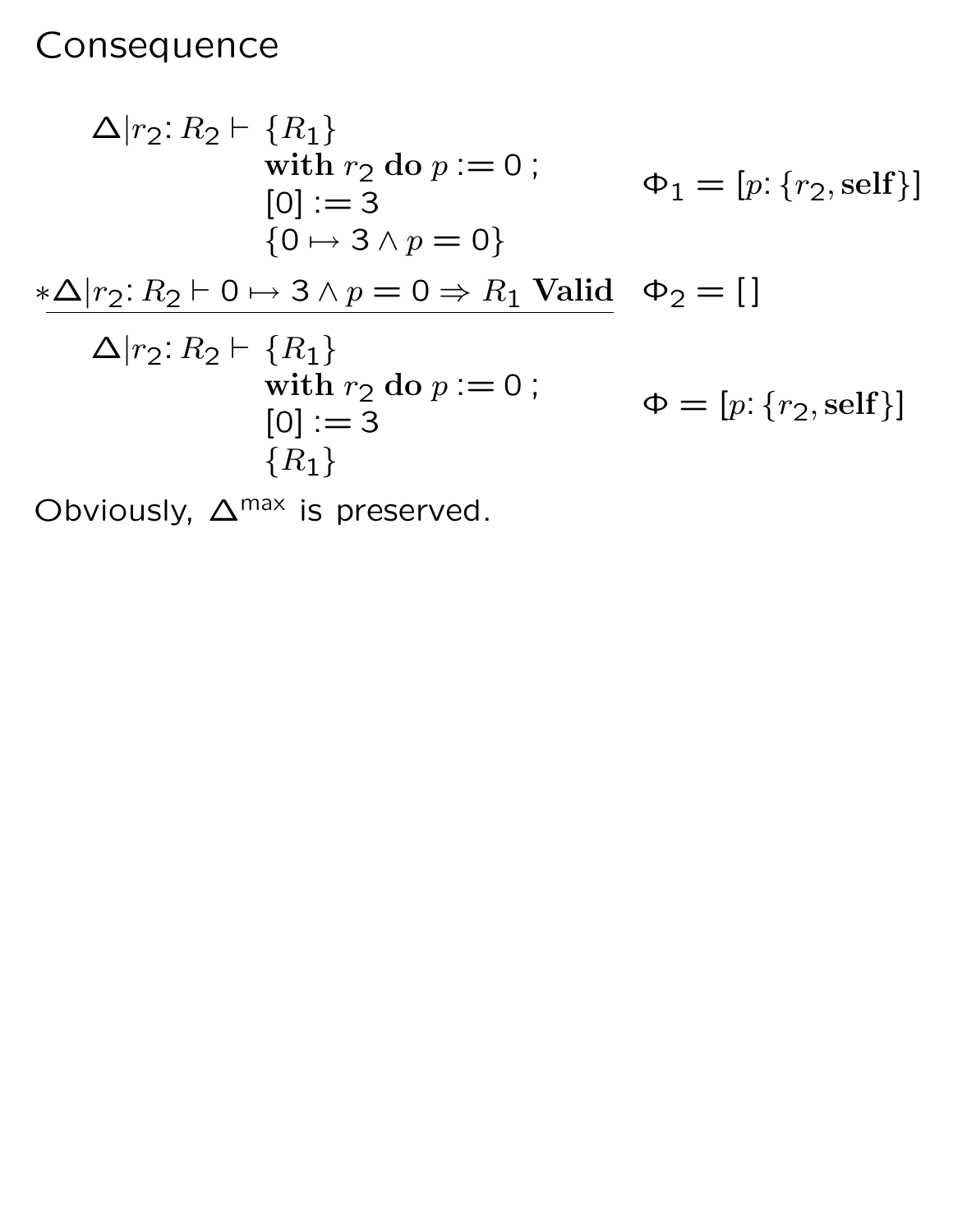### Mutation

$$
\begin{array}{ccc}\n\ast \Delta |r_2: R_2 \vdash 0 \text{ Exp} & \Phi_1 = [] \\
\ast \Delta |r_2: R_2 \vdash 3 \text{ Exp} & \Phi_2 = [] \\
\hline\n\Delta |r_2: R_2 \vdash \{0 \mapsto - \land p = 0\} & \Phi = [] \\
[0] := 3 & \Phi = [] \\
\{0 \mapsto 3 \land p = 0\}\n\end{array}
$$

Obviously,  $\Delta^{\text{max}}$  is preserved.

## Sequential Composition

$$
\Delta|r_2: R_2 \vdash \{R_1\} \text{with } r_2 \text{ do } p := 0 \qquad \Phi_1 = [p: \{r_2, \text{self}\}]
$$
  
\n
$$
\{0 \mapsto \land p = 0\}
$$
  
\n
$$
*\Delta|r_2: R_2 \vdash \{0 \mapsto \land p = 0\}
$$
  
\n
$$
[0] := 3 \qquad \Phi_2 = []
$$
  
\n
$$
\Delta|r_2: R_2 \vdash \{R_1\} \text{with } r_2 \text{ do } p := 0 ;
$$
  
\n
$$
[0] := 3 \qquad \Phi = [p: \{r_2, \text{self}\}]
$$
  
\n
$$
\{0 \mapsto 3 \land p = 0\}
$$
  
\nObviously,  $\Delta^{\text{max}}$  is preserved.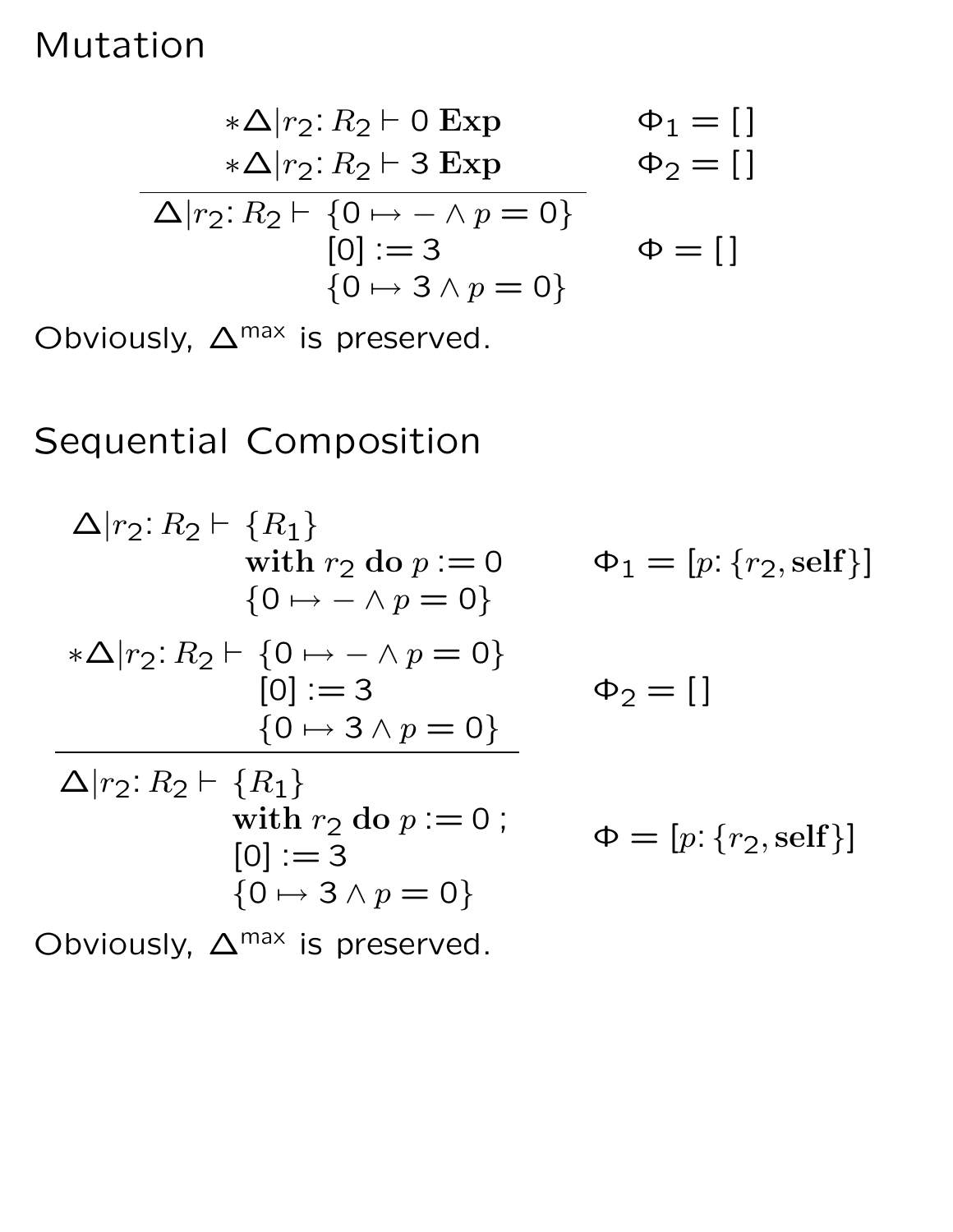An (Unconditional) Critical Region

$$
\begin{aligned}\n &\ast \Delta |r_2: R_2 \vdash R_1 \text{ Asset} & \Phi_1 = [] \\
 &\ast \Delta |r_2: R_2 \vdash 0 \mapsto - \land p = 0 \text{ Asset} & \Phi_2 = [] \\
 &\Delta' \vdash \{R_1 \ast R_2\} & p := 0 & \Phi_3 = [p: \{self\}] \\
 &\{R_2 \ast (0 \mapsto - \land p = 0)\} & \Delta |r_2: R_2 \vdash \{R_1\} & \text{with } r_2 \text{ do } p := 0 & \Phi = [p: \{r_2, self\}] \\
 &\{0 \mapsto - \land p = 0\}\n\end{aligned}
$$

where

$$
\Delta' p o = \Delta p o \text{ when } o \notin \{r_2, \text{self}\}\
$$

$$
\Delta' p \text{ self} = \Delta p \text{ self} + \Delta p r_2 \le 1
$$

$$
\Delta' p r_2 = 0.
$$

$$
\text{From } \Delta^{\text{max}} p = [r_2: \frac{1}{2}, \text{self}: \frac{1}{2}], \text{ we get}
$$

$$
\Delta^{\text{max}'} p = [\text{self}: 1].
$$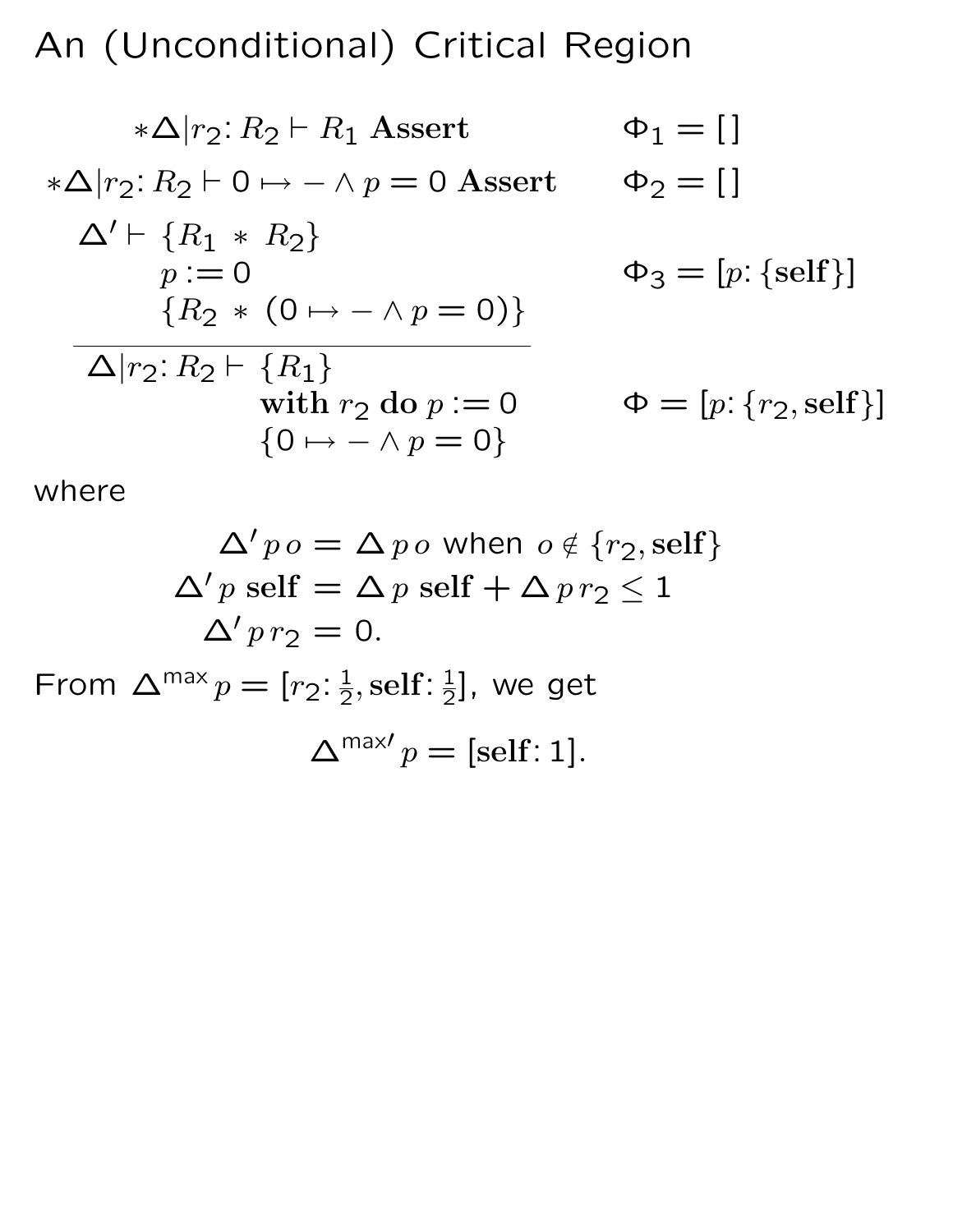## Using the Rule of Consequence

$$
*\Delta \vdash R_1 * R_2 \Rightarrow 0 \mapsto - \land 0 = 0 \text{ Valid } \Phi_1 = []
$$
  
\n
$$
\Delta \vdash \{0 \mapsto - \land 0 = 0\}
$$
  
\n
$$
p := 0 \qquad \Phi_2 = [p: \{self\}]
$$
  
\n
$$
*\Delta \vdash 0 \mapsto - \land p = 0 \Rightarrow
$$
  
\n
$$
R_2 * (0 \mapsto - \land p = 0) \text{ Valid } \Phi_3 = []
$$
  
\n
$$
\Delta \vdash \{R_1 * R_2\}
$$
  
\n
$$
p := 0 \qquad \Phi = [p: \{self\}]
$$
  
\n
$$
\{R_2 * (0 \mapsto - \land p = 0)\}
$$

Obviously,  $\Delta^{\text{max}}$  is preserved.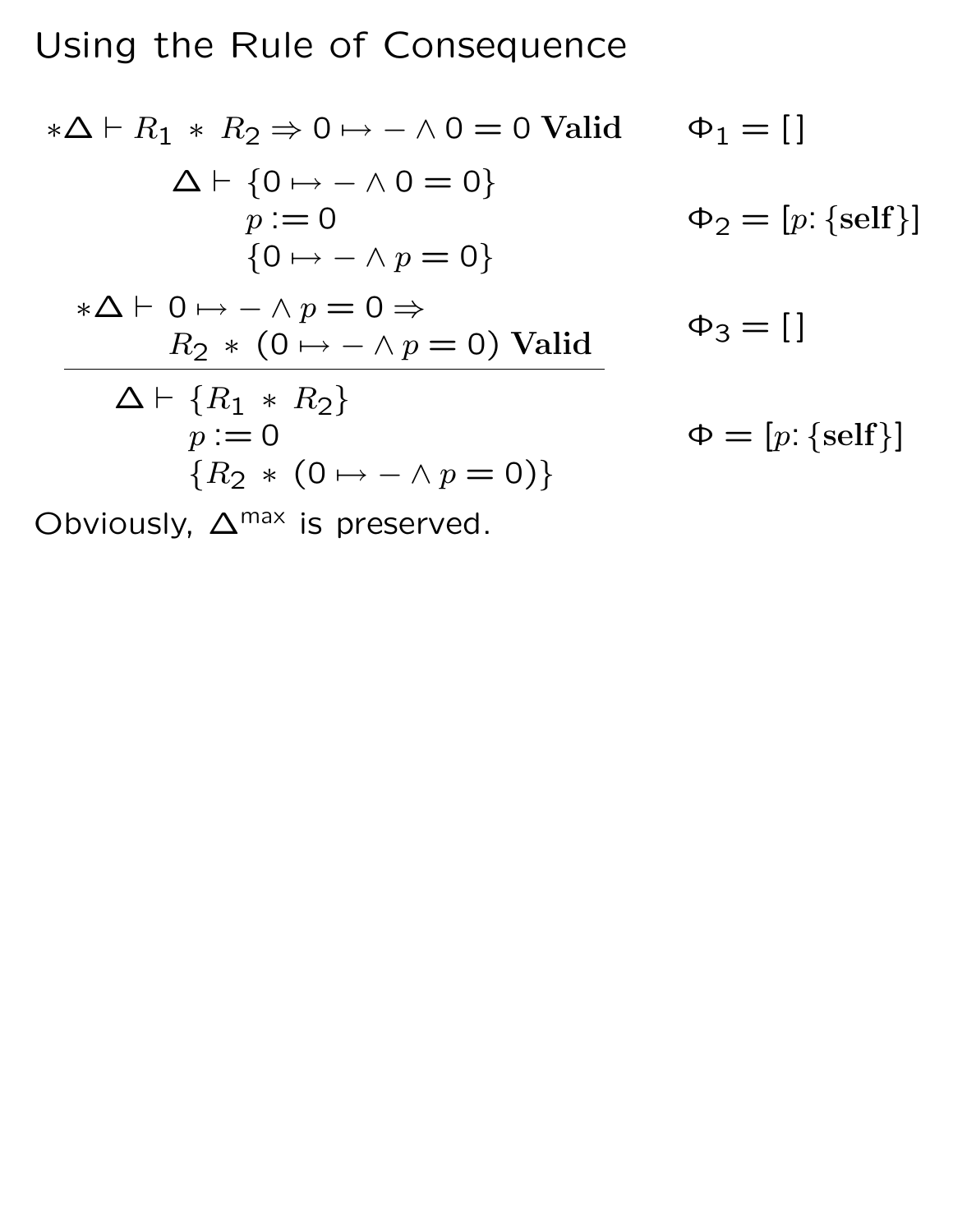Using the Rule for (Assignable) Variables

$$
\overline{p: [\text{self}:1] \vdash p \text{ Var}} \qquad \Phi = [p: \{\text{self}\}]
$$

which is satisfied by  $\Delta^{\text{max}} p = [\text{self}: 1]$ .

Using the Rule for Assignment

$$
\Delta \vdash p \text{ Var} \qquad \Phi_1 = [p: \{ \text{self} \}]
$$
  
\n
$$
*\Delta \vdash 0 \mapsto - \land p = 0 \text{ Assert} \qquad \Phi_2 = []
$$
  
\n
$$
\Delta \vdash \{0 \mapsto - \land 0 = 0\}
$$
  
\n
$$
p := 0 \qquad \Phi = [p: \{ \text{self} \}]
$$
  
\n
$$
\{0 \mapsto - \land p = 0\}
$$

Obviously,  $\Delta^{\text{max}}$  is preserved.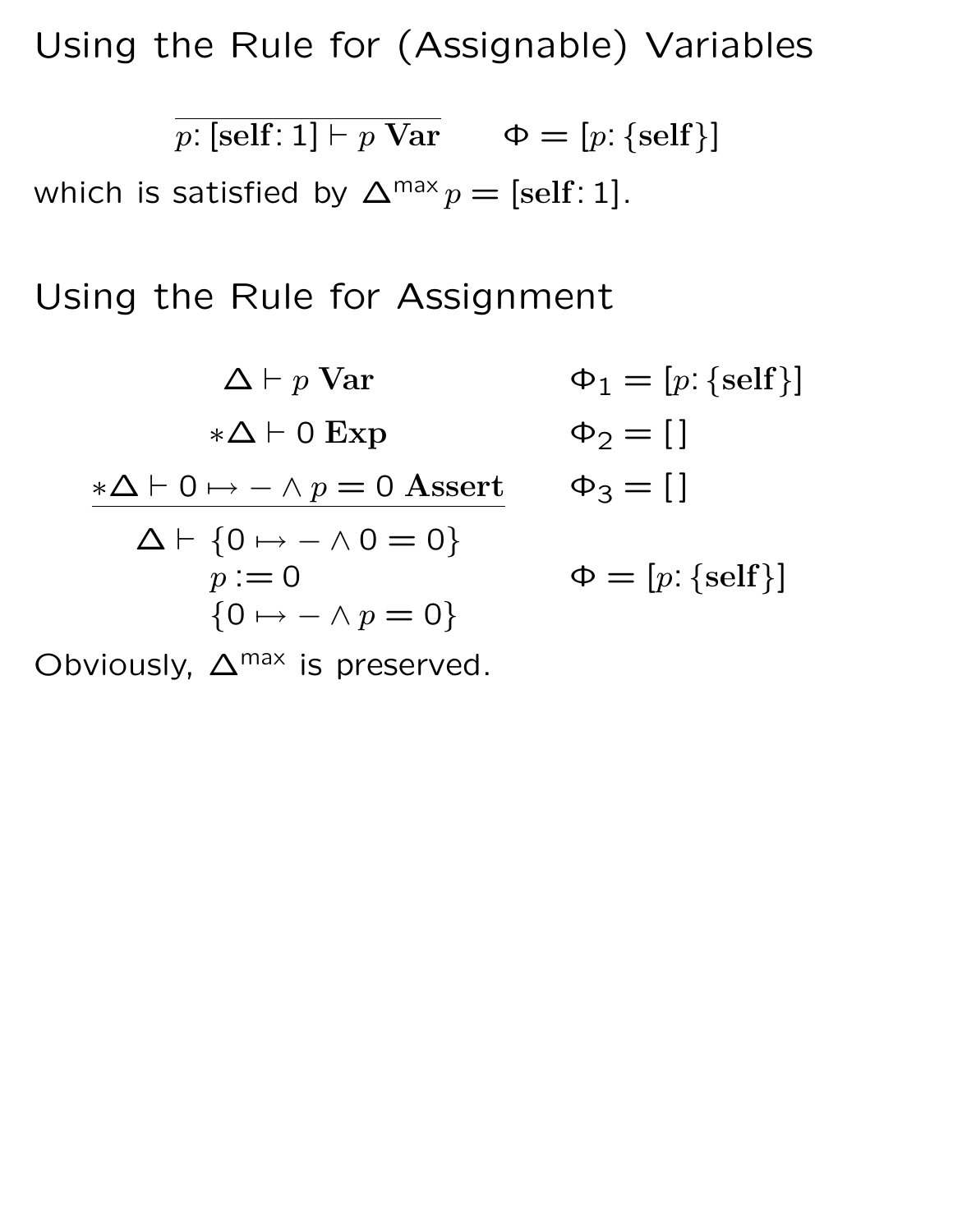## At each Node during Phase I

Consider a node n in  $P^0$  whose parents are  $n_1, \ldots, n_k$ . The judgements at these nodes will form an instance of a pre-rule:

$$
R^{0} \colon \frac{\Upsilon_{n_1} \vdash S_{n_1} \cdots \Upsilon_{n_k} \vdash S_{n_k}}{\Upsilon_n \vdash S_n}.
$$

During Phase I, the algorithm will accept permission restrictions  $\Phi_{n_1}, \ldots, \Phi_{n_k}$  and will produce a permission restriction  $\Phi_n$  such that

(1) If

$$
\frac{\Delta_{n_1}|\Upsilon_{n_1} \vdash S_{n_1} \cdots \Delta_{n_k}|\Upsilon_{n_k} \vdash S_{n_k}}{\Delta_n|\Upsilon_n \vdash S_n}.
$$

is a rule instance that erases to  $R^{\mathsf{O}}$ , and if  $\boldsymbol{\Delta}_{n_i}$  satisfies  $\Phi_{n_i}$  for  $1 \leq i \leq k$ , then  $\Delta_n$  will satisfy  $\Phi_n$ .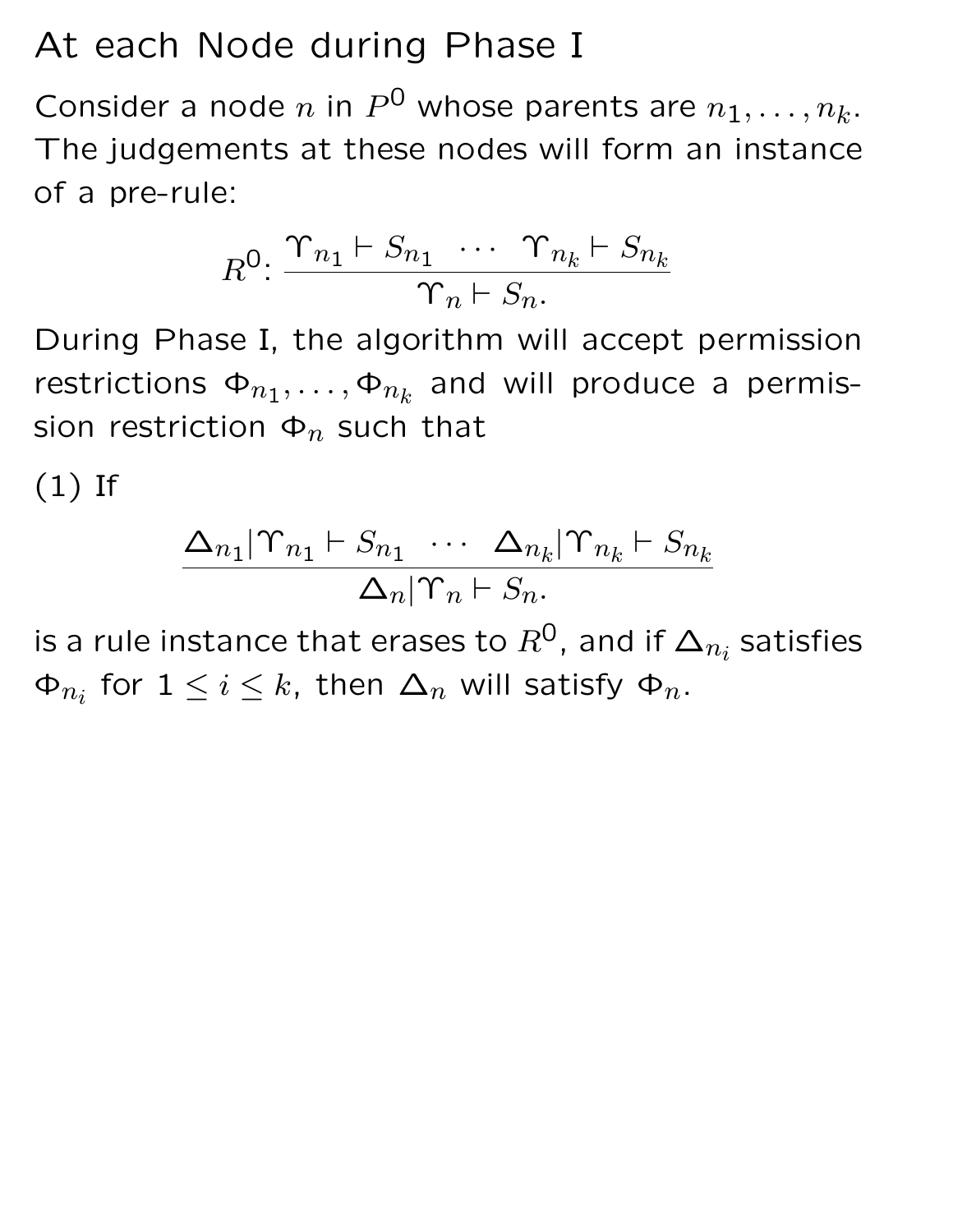## The Result of Phase I

In Phase I, the algorithm will produce a permission restriction  $\Phi_n$  for each node  $n$  in  $P^0$ .

By structural induction on  $P^0$ , using (1):

(2) If  $P^w$  is a write-proof that extends  $P^0$  with contexts  $\langle \Delta_n \rangle$ , then each  $\Delta_n$  satisfies  $\Phi_n$ .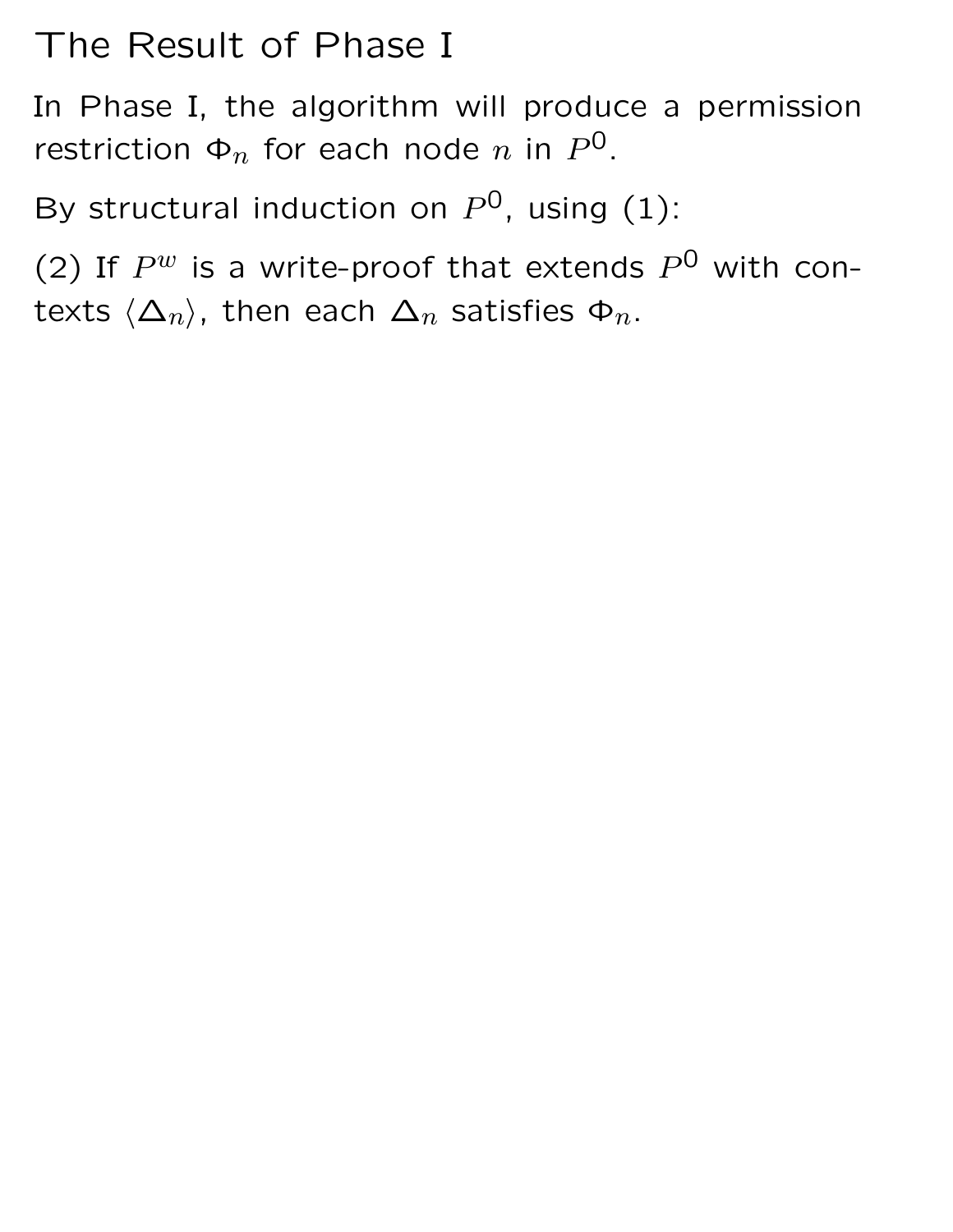## At the Root

In Phase II, the algorithm will search for a proof whose root judgement contains the context  $\Delta_{\text{root}}^{\text{max}}$ , which must satisfy  $\Phi_{\text{root}}$ . There are two cases:

Specified Root Context: We take  $\Delta_{\text{root}}^{\text{max}}$  to be the specified root context, providing it satisfies  $\Phi_{\text{root}}$ . Otherwise, by (2), there is no write-proof (and therefore no proof) that extends  $P^0$  and has the specified root context.

Arbitrary Root Context: If, for every v in dom  $\Phi_{\text{root}}$ ,  $\Phi_{\text{root}} v$  is nonempty, then we take  $\Delta_{\text{root}}^{\text{max}}$  to be

$$
\Delta_{\text{root}}^{\text{max}} v o = \begin{cases} \text{if } v \in \text{dom } \Phi_{\text{root}} \text{ then} \\ \text{if } o \in \Phi_{\text{root}} v \text{ then } 1/\# \Phi_{\text{root}} v \text{ else } 0 \\ \text{else } 1/(\# \text{OWners} + 1) \end{cases}
$$

(where  $\#S$  is the size of S), which is (one of) the most permissive contexts satisfying  $\Phi_{\text{root}}$ .

On the other hand, if there is some variable  $v$  such that  $\Phi_{\text{root}} v$  is empty, then there is no root context satsifying  $\Phi_\text{root}$ , and by (2), no proof extends  $P^{\mathsf{0}}.$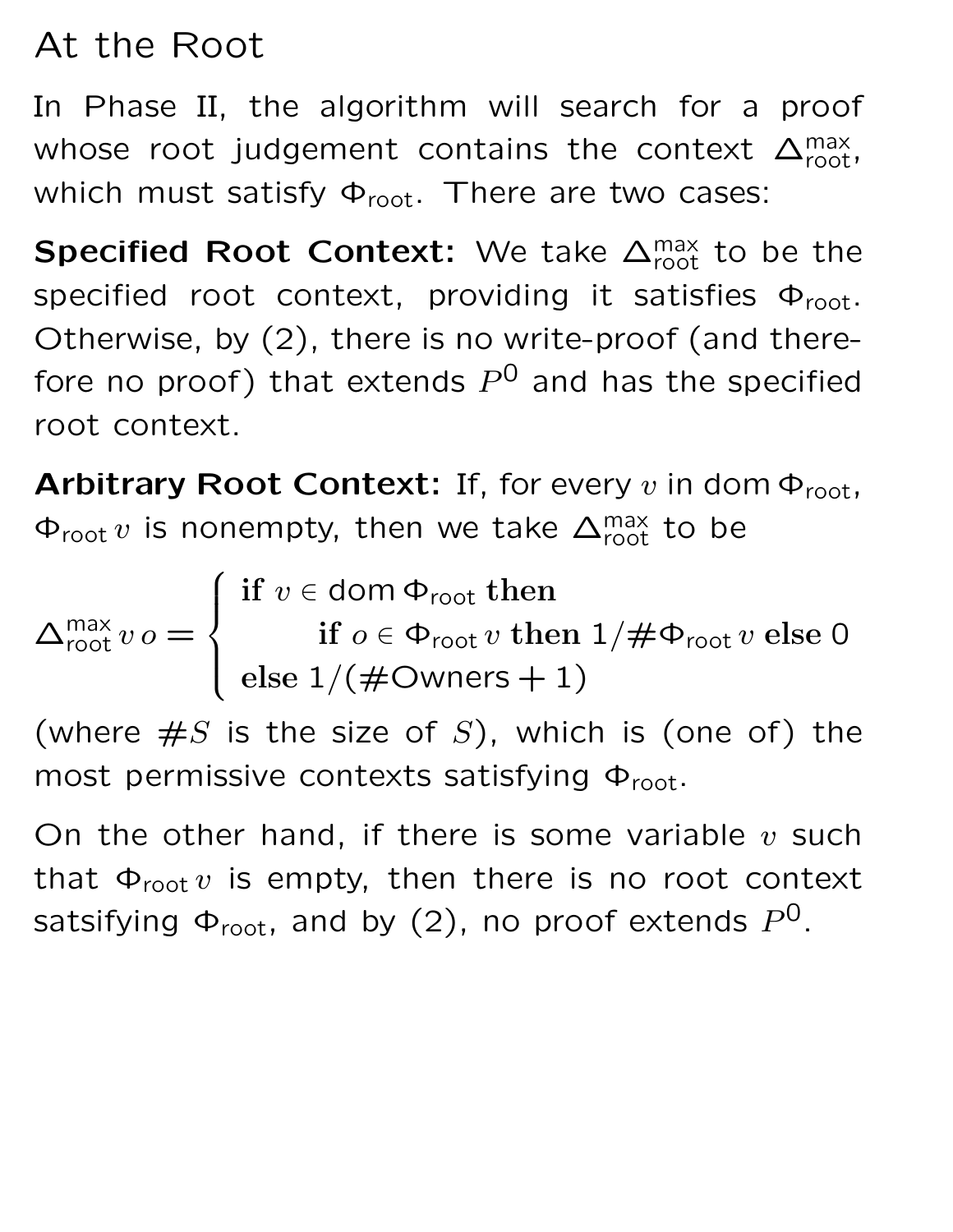#### At each Node during Phase II

During Phase II, the algorithm will accept a context  $\Delta_n^{\text{max}}$  that satisfies  $\Phi_n$  and will produce contexts  $\Delta_{n_1}^{\text{max}}, \ldots, \Delta_{n_k}^{\text{max}}$ such that

(3) Each  $\Delta_{n}^{\text{max}}$  $_{n_{i}}^{\mathsf{max}}$  satisfies  $\mathsf{\Phi}_{n_{i}}$  and

$$
\frac{\Delta_{n_1}^{\max}|\Upsilon_{n_1} \vdash S_{n_1} \cdots \Delta_{n_k}^{\max}|\Upsilon_{n_k} \vdash S_{n_k}}{\Delta_n^{\max}|\Upsilon_n \vdash S_n}.
$$

is a rule instance that erases to  $R^0$ . Moreover,

(4) If  $\Delta_{n_1}, \ldots, \Delta_{n_k}$ , and  $\Delta_n$  satisfy  $\Phi_{n_1}, \ldots, \Phi_{n_k}$ , and  $\Phi_n$  respectively,

$$
\frac{\Delta_{n_1}|\Upsilon_{n_1} \vdash S_{n_1} \cdots \Delta_{n_k}|\Upsilon_{n_k} \vdash S_{n_k}}{\Delta_n|\Upsilon_n \vdash S_n}
$$

is a rule instance that erases to  $R^0$ , and  $\Delta_n \leq \Delta_n^{\text{max}}$ , then  $\Delta_{n_i} \leq \Delta_{n_i}^{\text{max}}$  for  $1 \leq i \leq k$ .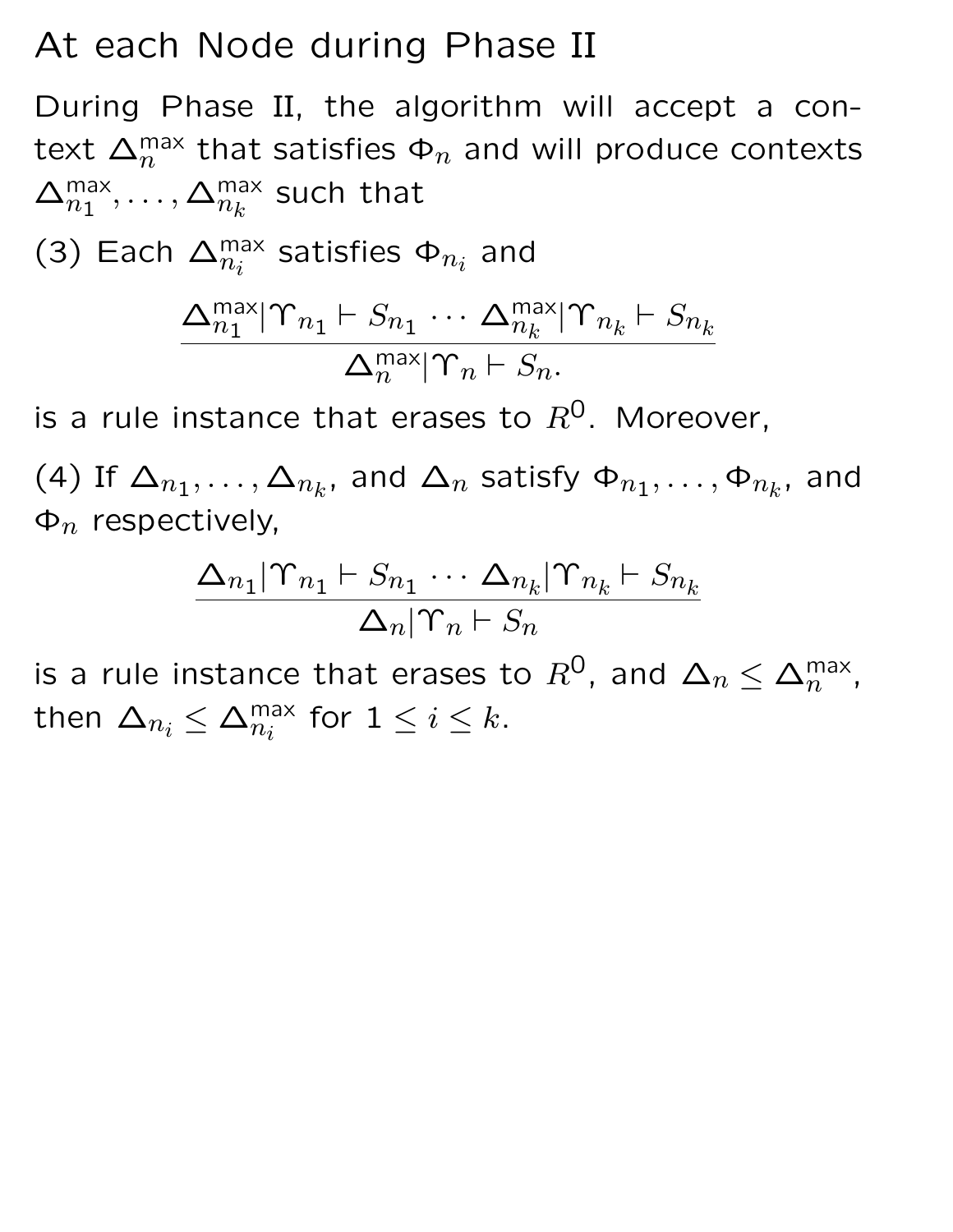## The Result of Phase II

In Phase II, given a context  $\Delta_{\text{root}}^{\text{max}}$  satisfying  $\Phi_{\text{root}}$ , the algorithm will produce a context  $\Delta_n^{\text{max}}$  for each node  $n$ .

By induction on distance from the root, using (3):

(5) There is a write-proof that extends  $P^0$  with  $\langle \Delta_n^{\text{max}} \rangle$ .

Moreover, using (2), and then induction on distance from the root, using (4):

(6) If there is a write-proof that extends  $P^0$  with  $\langle \Delta_n \rangle$ , and  $\Delta_{\text{root}} \leq \Delta_{\text{root}}^{\text{max}}$ , then  $\Delta_n \leq \Delta_n^{\text{max}}$  for each node n.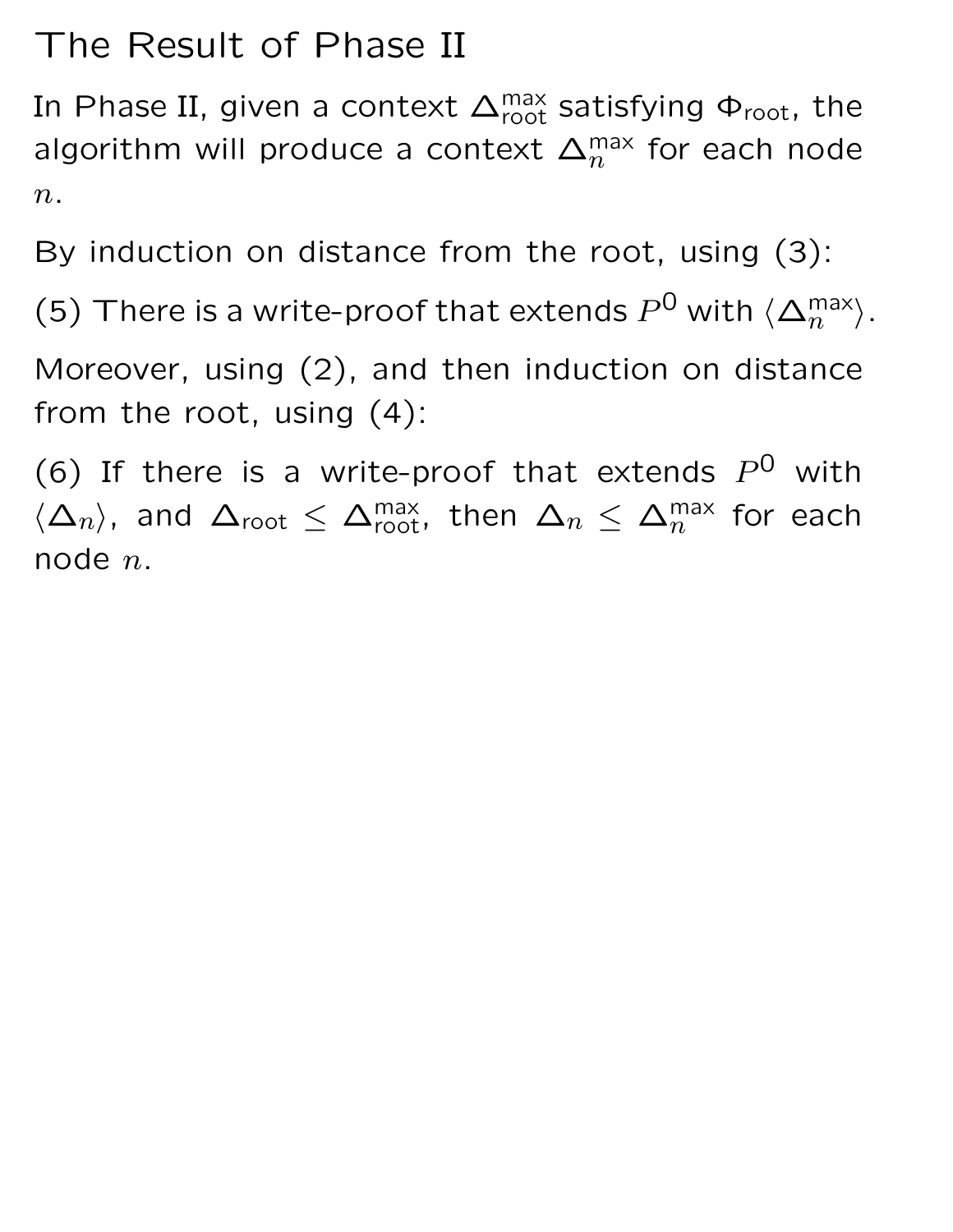## The Finale

In Phase II, while generating the  $\Delta_n^{\text{max}}$ , the algorithm can check whether, at all passive nodes, the side conditions of the rules

$$
\Delta|\Upsilon \vdash E \text{ Exp where } \forall v \in \text{FV}(E). \Delta v \text{ self} > 0
$$

 $\Delta|\Upsilon \vdash P$  Assert where  $\forall v \in \textsf{FV}(P)$ .  $\Delta v$  self > 0

$$
\overline{\Delta|\Upsilon \vdash P \text{ Valid}} \quad \text{where } \forall v \in \text{FV}(P). \ \Delta v \text{ self} > 0
$$
\n
$$
\text{and } P \text{ is a valid assertion.}
$$

are satisfied. If and only if these conditions are satisfied, the write-proof that extends  $P^\mathsf{O}$  with  $\langle\Delta_n^{\mathsf{max}}\rangle$  will be a proof.

Moreover, suppose there is some proof that extends  $P^{\mathsf{0}}$  with  $\langle \Delta_n \rangle$  and that  $\Delta_{\mathsf{root}} \leq \Delta_{\mathsf{root}}^{\mathsf{max}}$ . Then by (6),  $\Delta_n \leq \Delta_n^{\text{max}}$  for all nodes n. It follows that, since the side conditions at passive n are met by  $\Delta_n$ , they will be met by  $\Delta_n^{\text{max}}$ , so that the write-proof that extends  $P^{\mathsf{0}}$  with  $\Delta_n^{\max}$  will also be a proof.

It follows that either the algorithm will find a proof that extends  $P^\mathsf{O}$  with  $\Delta_\text{root}^\text{max}$  at the root, or there is no proof that extends  $P^0$  with any  $\Delta_{\text{root}} \leq \Delta_{\text{root}}^{\text{max}}$ .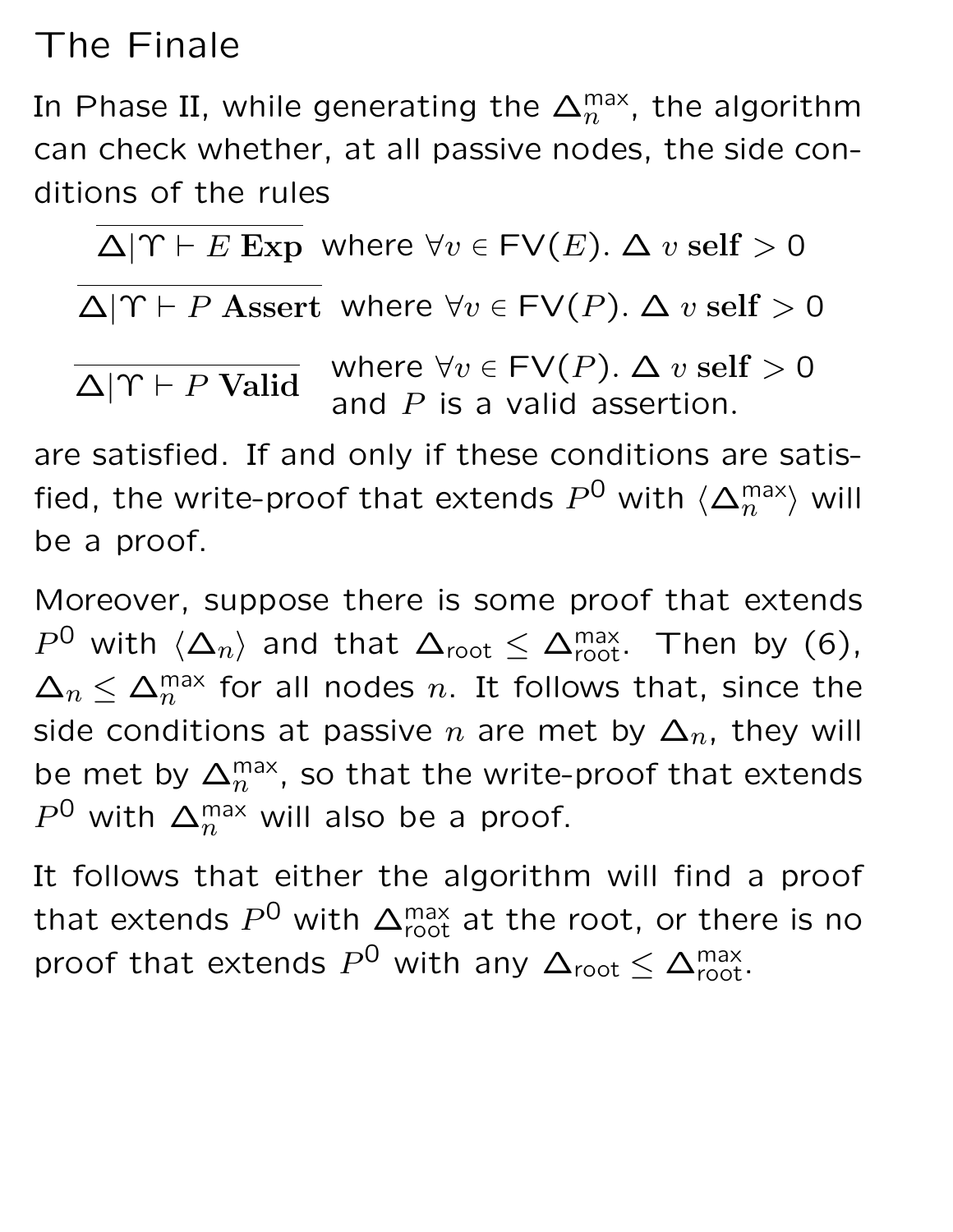## The Finale (continued)

It follows that either the algorithm will find a proof that extends  $P^\mathsf{O}$  with  $\Delta_\text{root}^\text{max}$  at the root, or there is no proof that extends  $P^0$  with any  $\Delta_{\text{root}} \leq \Delta_{\text{root}}^{\text{max}}$ .

Specified Root Context: If  $\Delta_{\text{root}}^{\text{max}}$  is the specified root context, then either the algorithm will find a proof that extends  $P^0$  with  $\Delta_{\text{root}}^{\text{max}}$  at the root, or, since  $\Delta_\text{root}^\text{max} \leq \Delta_\text{root}^\text{max}$ , there is no proof that extends  $P^\text{O}$ with  $\Delta_{\text{root}}^{\text{max}}$  at the root.

Arbitrary Root Context: Here  $\Delta_{\text{root}}^{\text{max}}$  is the most permissive context satisfying  $\Phi_{\text{root}}$ . Either the algorithm will find a proof that extends  $P^{0}$ , or there is no proof that extends  $P^0$  with any  $\Delta_{\text{root}}$  that satisfies  $\Phi_{\text{root}}$ . But by (2), there is no proof that extends  $P_0$ with any  $\Delta_{\text{root}}$  that does not satisfies  $\Phi_{\text{root}}$ .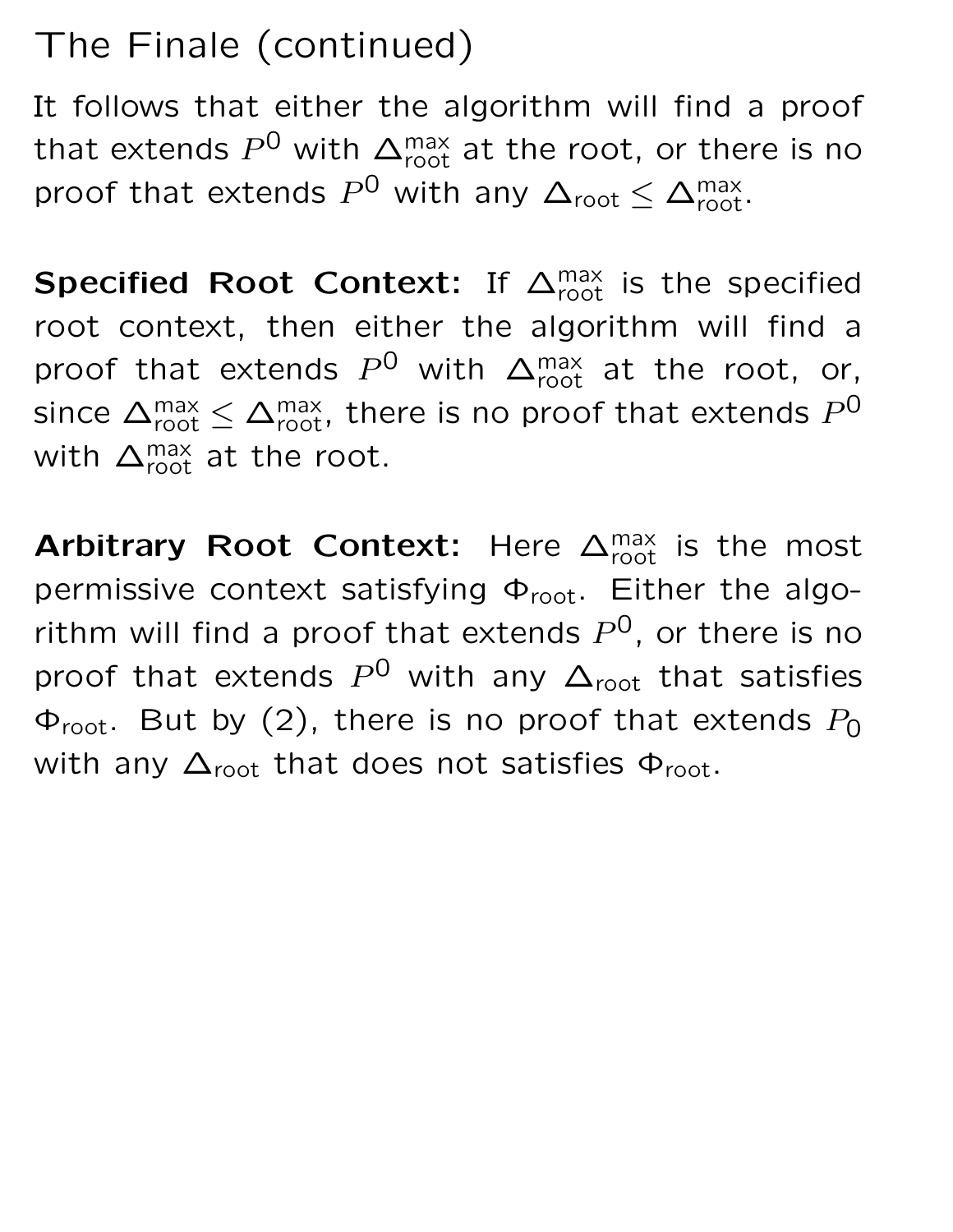### The Passive Rules

 $\Delta|\Upsilon \vdash E$  Exp where  $\forall v \in \textsf{FV}(E)$ .  $\Delta v$  self > 0  $\Delta|\Upsilon \vdash P$  Assert where  $\forall v \in \textsf{FV}(P)$ .  $\Delta v$  self > 0  $\Delta|\Upsilon \vdash P$  Valid where  $\forall v \in \textsf{FV}(P)$ .  $\Delta v$  self > 0, where  $FV(X)$  denotes the set of free variables of X.

Φ is the empty function.

Since there are no premisses, there are no  $\Delta_i^{\text{max}}$  to be computed. But the side conditions must be checked to determine if a write-proof is a proof.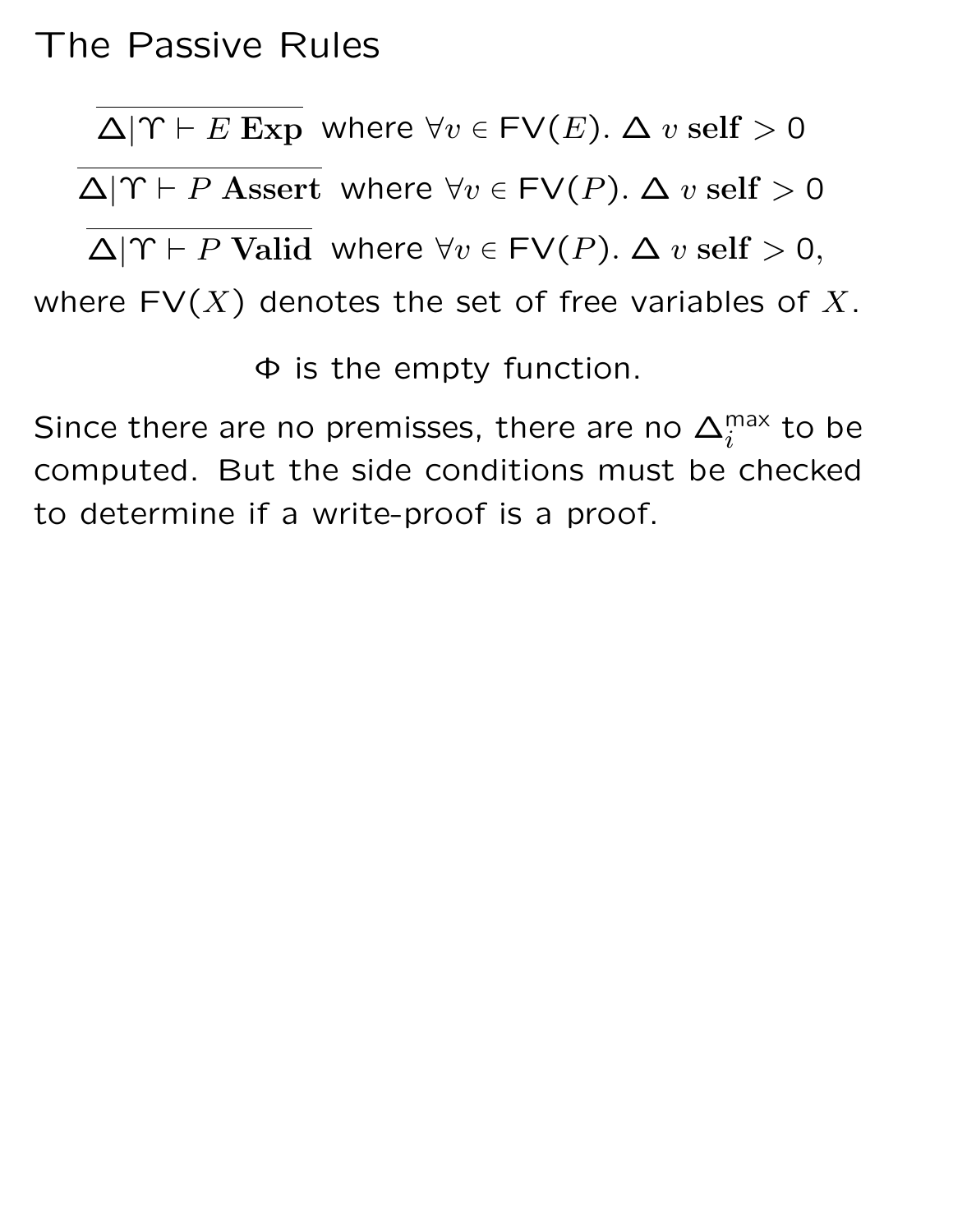The Rule for (Assignable) Variables

 $\overline{\Delta|\Upsilon \vdash v \text{ Var}}$ ,

where

$$
\Delta v' o = 0 \text{ when } v' \neq v
$$
  

$$
\Delta v o = \text{if } o = \text{self then } 1 \text{ else } 0.
$$

$$
\text{dom }\Phi = \{v\} \qquad \Phi v = \{\text{self}\}.
$$

Since there are no premisses, there are no  $\Delta_i^{\text{max}}$  to be computed. Moreover, it is clear that  $\Delta^{\text{max}}$  will meet the side condition since  $\Delta^{\text{max}}$  will satisfy  $\Phi$ .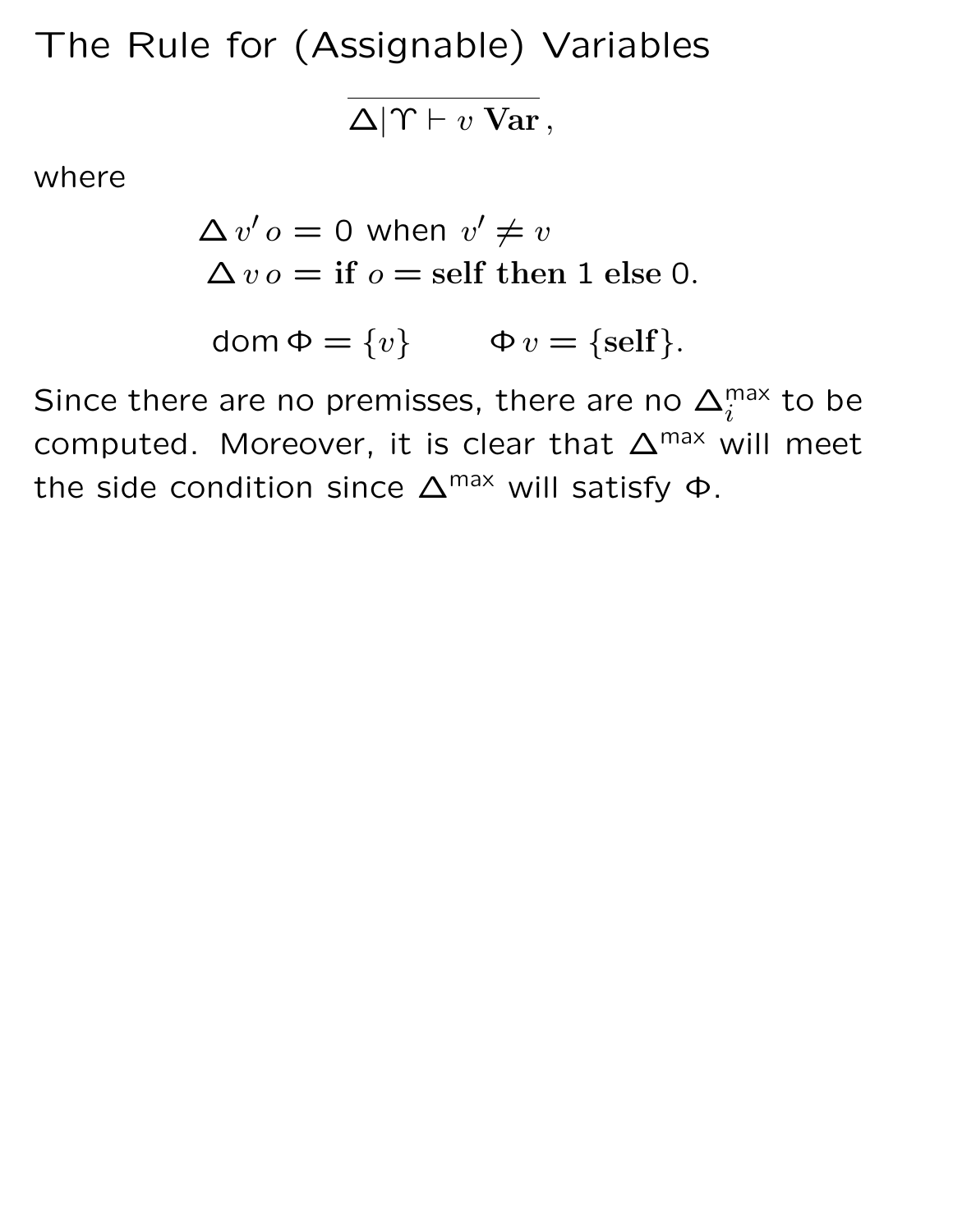Sequential Composition (Many rules are similar.)

$$
\frac{\Delta_1|\Upsilon \vdash \{P\} \ C \ \{Q\} \quad \Delta_2|\Upsilon \vdash \{Q\} \ C' \ \{R\}}{\Delta|\Upsilon \vdash \{P\} \ C \ ; \ C' \ \{R\},}
$$

where

$$
\Delta_1 = \Delta_2 = \Delta.
$$

$$
\operatorname{dom} \Phi = \operatorname{dom} \Phi_1 \cup \operatorname{dom} \Phi_2.
$$

When  $v \in$  dom  $\Phi$ :

$$
o \in \Phi \, v \text{ iff } \begin{cases} \begin{array}{c} (v \in \text{dom } \Phi_1 \Rightarrow o \in \Phi_1 \, v) \\ \wedge \\ (v \in \text{dom } \Phi_2 \Rightarrow o \in \Phi_2 \, v), \end{array} \end{cases}
$$

or equivalently

$$
o \notin \Phi v \text{ iff } \left\{ \begin{array}{l} (v \in \text{dom } \Phi_1 \land o \notin \Phi_1 v) \\ \lor \\ (v \in \text{dom } \Phi_2 \land o \notin \Phi_2 v). \end{array} \right.
$$

$$
\Delta_1^{\max} = \Delta_2^{\max} = \Delta^{\max}.
$$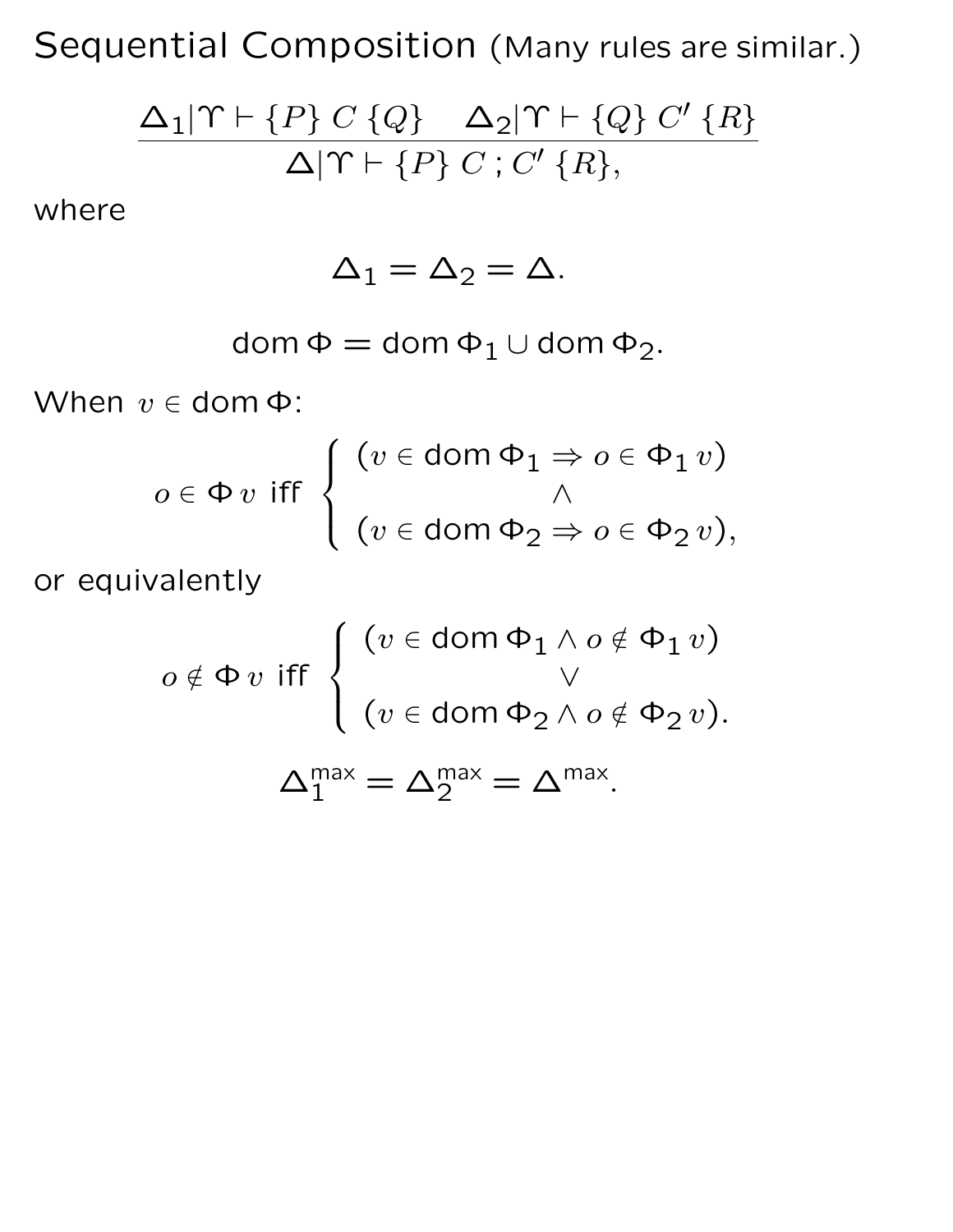#### Conditionals

 $\Delta_1|\Upsilon \vdash B$  Assert  $\Delta_2|\Upsilon \vdash \{P \wedge B\} \ C \ Q\}$   $\Delta_3|\Upsilon \vdash \{P \wedge \neg B\} \ C' \ Q\}$  $\Delta|\Upsilon \vdash \{P\}$  if B then C else C'  $\{Q\},\$ 

where

$$
\Delta_1 = \Delta_2 = \Delta_3 = \Delta.
$$

dom  $\Phi =$  dom  $\Phi_1 \cup$  dom  $\Phi_2 \cup$  dom  $\Phi_3$ .

When  $v \in$  dom  $\Phi$ :

$$
o \in \Phi \, v \text{ iff } \begin{cases} (v \in \text{dom } \Phi_1 \Rightarrow o \in \Phi_1 \, v) \\ (v \in \text{dom } \Phi_2 \Rightarrow o \in \Phi_2 \, v) \\ (v \in \text{dom } \Phi_3 \Rightarrow o \in \Phi_3 \, v). \\ (\infty \in \text{dom } \Phi_3 \Rightarrow o \in \Phi_3 \, v). \end{cases}
$$

$$
\Delta_1^{\text{max}} = \Delta_2^{\text{max}} = \Delta_3^{\text{max}} = \Delta^{\text{max}}.
$$

Note that  $\Phi_1$  will be the empty function.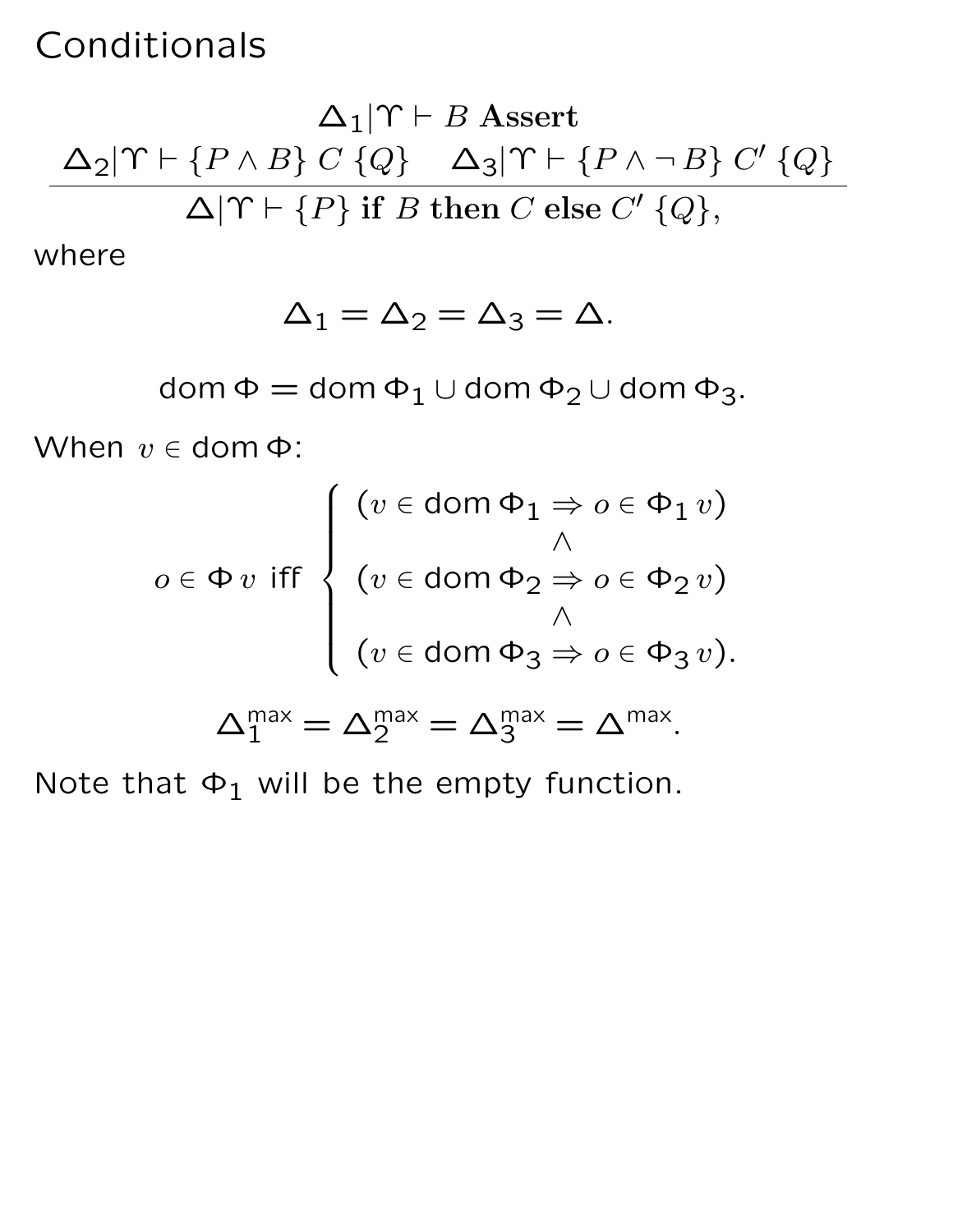Parallel Composition (Frame is similar)

$$
\frac{\Delta_1|\Upsilon \vdash \{P\} \ C \ \{Q\} \quad \Delta_2|\Upsilon \vdash \{P'\} \ C' \ \{Q'\}}{\Delta|\Upsilon \vdash \{P \ * \ P'\} \ C \parallel C' \ \{Q \ * \ Q'\},}
$$

where

$$
\Delta v o = \Delta_1 v o = \Delta_2 v o \text{ when } o \neq \text{self}
$$
  
 
$$
\Delta v \text{ self} = \Delta_1 v \text{ self} + \Delta_2 v \text{ self} \leq 1.
$$
 (A)

$$
dom \Phi = dom \Phi_1 \cup dom \Phi_2.
$$

When  $v \in$  dom  $\Phi$ :

$$
o \in \Phi \, v \text{ iff } \begin{cases} (v \in \text{dom } \Phi_1 \Rightarrow o \in \Phi_1 \, v) \\ (v \in \text{dom } \Phi_2 \Rightarrow o \in \Phi_2 \, v) \\ (v \in \text{dom } \Phi_1 \cap \text{dom } \Phi_2 \Rightarrow o \neq \text{self}), \end{cases}
$$

or equivalently,

$$
o \notin \Phi v \text{ iff } \begin{cases} (v \in \text{dom } \Phi_1 \land o \notin \Phi_1 v) \\ (v \in \text{dom } \Phi_2 \land o \notin \Phi_2 v) \\ \lor \\ (v \in \text{dom } \Phi_1 \cap \text{dom } \Phi_2 \land o = \text{self}). \end{cases} (B)
$$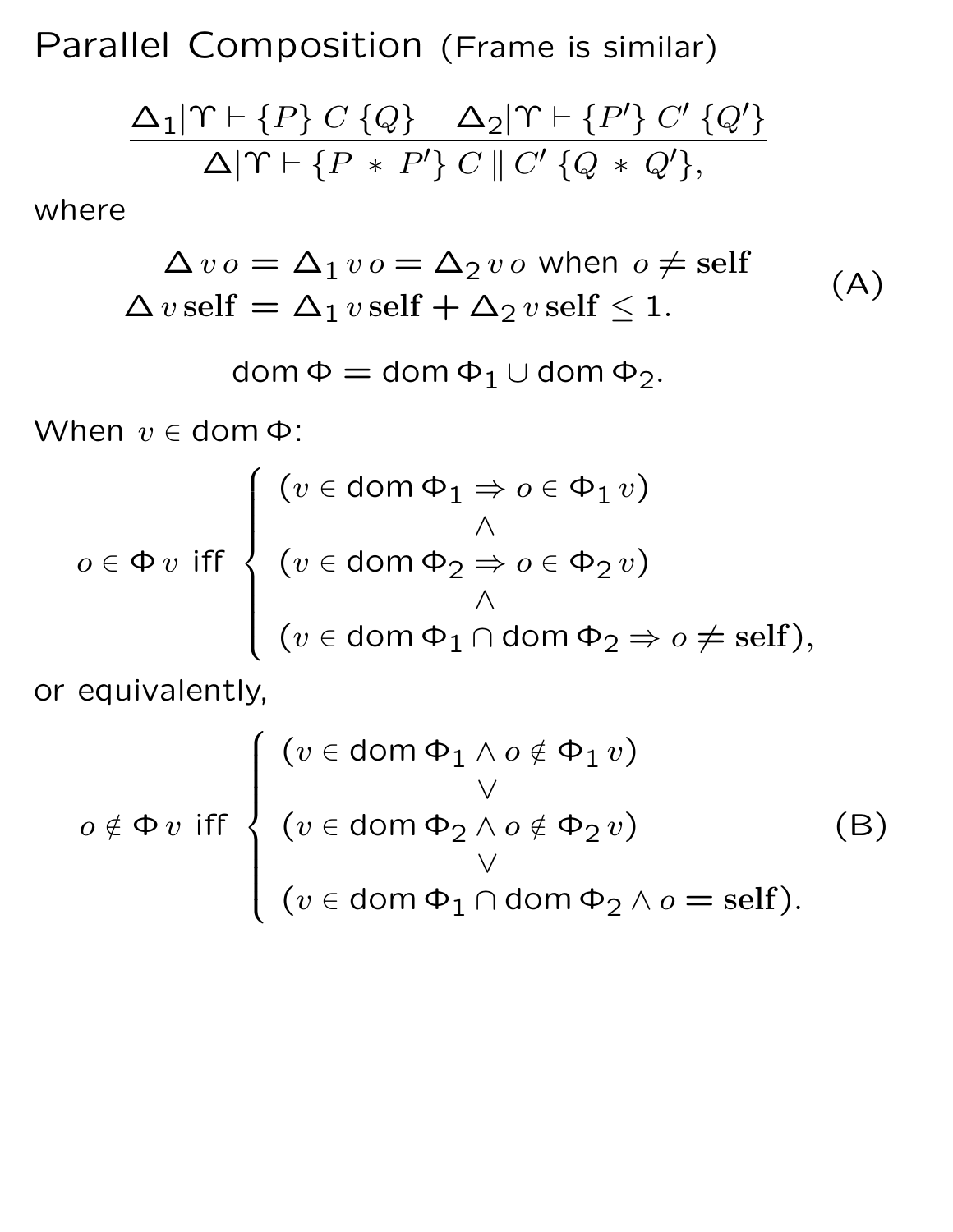## Parallel Composition (continued)

 $\Delta_1^{\text{max}} v o = \Delta^{\text{max}} v o$  $\Delta_1^{\text{max}} v o = \Delta^{\text{max}} v o$ <br>  $\Delta_2^{\text{max}} v o = \Delta^{\text{max}} v o$ when  $o\neq \operatorname{self}$  $\Delta_1^{\text{max}} v \, \text{self} = \Delta^{\text{max}} v \, \text{self}$  $\Delta_1^{\text{max}} v \text{ self} = \Delta^{\text{max}} v \text{ self}$ <br>  $\Delta_2^{\text{max}} v \text{ self} = 0$  when  $\begin{cases} v \in \text{dom } \Phi_1 \wedge \\ v \notin \text{dom } \Phi_2 \end{cases}$  $v\notin$  dom  $\Phi_2$  $\Delta_1^{\max} v \, \text{self} = 0$  $\Delta_1^{\text{max}} v \text{ self} = 0$ <br>  $\Delta_2^{\text{max}} v \text{ self} = \Delta^{\text{max}} v \text{ self}$  when  $\begin{cases} v \notin \text{dom } \Phi_1 \wedge \\ v \in \text{dom } \Phi_2 \end{cases}$  $v \in \text{\sf dom } \Phi_2$  $\Delta_1^{\max} v \operatorname{self} = \frac{1}{2} \Delta^{\max} v \operatorname{self}$  $\Delta_1^{\text{max}} v \text{ self} = \frac{1}{2} \Delta^{\text{max}} v \text{ self}$  when  $\begin{cases} v \in \text{dom } \Phi_1 \wedge \Delta_2^{\text{max}} v \text{ self} = \frac{1}{2} \Delta^{\text{max}} v \text{ self} \end{cases}$  when  $\begin{cases} v \in \text{dom } \Phi_1 \wedge \ldots \wedge \omega_m^{\text{max}} v \text{ self} \end{cases}$  $v \in \text{\sf dom}\, \Phi_2$  $\Delta_1^{\max} v \, \text{self} = \frac{1}{2} \, \Delta^{\max} v \, \text{self}$  $\Delta_1^{\text{max}} v \text{ self} = \frac{1}{2} \Delta^{\text{max}} v \text{ self}$ <br>  $\Delta_2^{\text{max}} v \text{ self} = \frac{1}{2} \Delta^{\text{max}} v \text{ self}$  when  $\begin{cases} v \notin \text{dom } \Phi_1 \wedge \\ v \notin \text{dom } \Phi_2 \end{cases}$  $v\notin$  dom  $\Phi_2$ (C)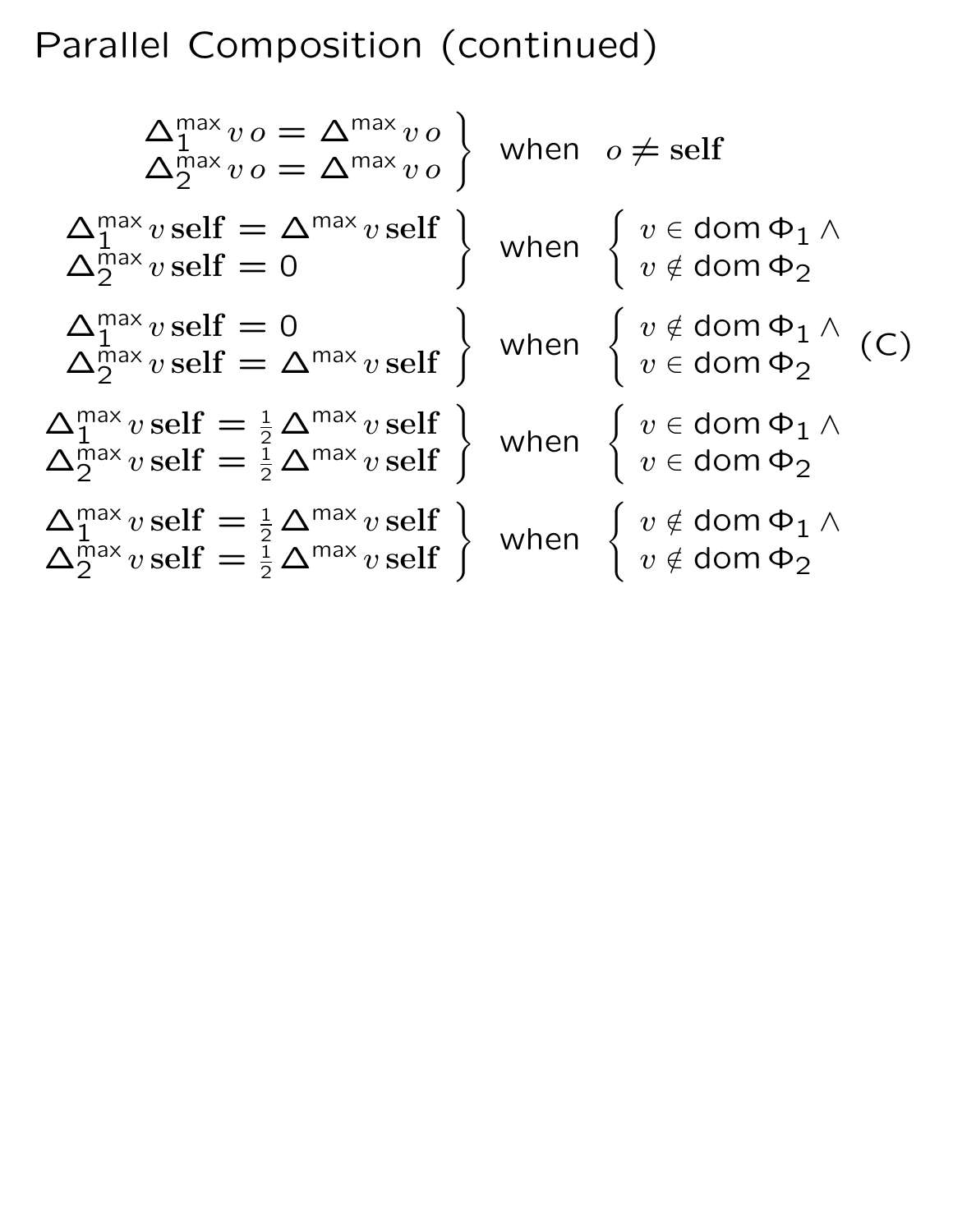Parallel Composition  $-$  Proof of  $(1)$ 

(1) If  $\Delta_1$  satisfies  $\Phi_1$ ,  $\Delta_2$  satisfies  $\Phi_2$ , and (A) and (B), then  $\Delta$  satisfies  $\Phi$ .

Proof Suppose, for  $i \in \{1,2\}$ ,  $\Delta_i$  satisfies  $\Phi_i$ , so that

 $\forall v \in {\mathsf{dom}}\, \Phi_i. \, \sum_{o \in {\mathsf{Owners}}} \Delta_i \, v\, o = 1$ 

 $\forall v \in \text{dom } \Phi_i, o \in \text{Owners. } o \notin \Phi_i v \text{ implies } \Delta_i v o = 0.$ 

Now suppose  $v \in \text{dom } \Phi = \text{dom } \Phi_1 \cup \text{dom } \Phi_2$ . If  $v \in$ dom  $\Phi_1$ , then by  $(A)$ :

$$
\sum_{o \in \text{OWners}} \Delta v o = (\sum_{o \in \text{OWners}} \Delta_1 v o) + \Delta_2 v \, \text{self}
$$

$$
= 1 + \Delta_2 v \, \text{self}.
$$

But  $\sum_{o \in \text{Owners}} \Delta v o \leq 1$ , so

$$
\sum_{o \in \text{OWners}} \Delta v o = 1 \quad \text{and} \quad \Delta_2 v \, \text{self} = 0.
$$

Similarly, if  $v \in$  dom  $\Phi_2$ , then

 $\sum_{o \in \textsf{Owners}} \Delta v o = 1$  and  $\Delta_1 v \, \text{self} = 0.$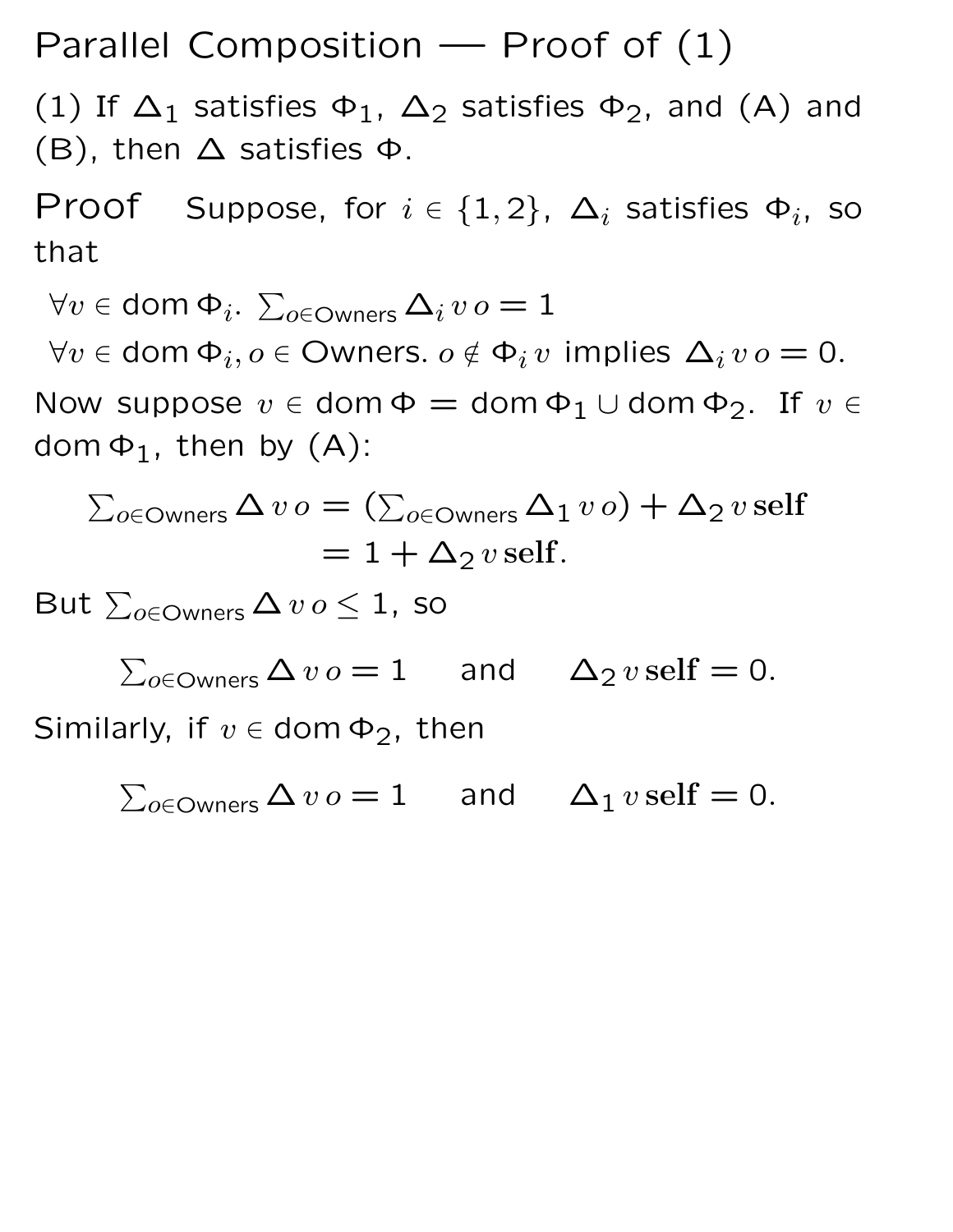Suppose  $v \in \text{dom } \Phi$  and  $o \notin \Phi v$ . Then, by (B), there are three possibilities, each of which implies  $\Delta v \, o = 0$ :

- $v \in$  dom  $\Phi_1$  and  $o \notin \Phi_1, v$ , so that  $\Delta_1 v o = 0$  and  $\Delta_2 v$  self = 0.
- $v \in$  dom  $\Phi_2$  and  $o \notin \Phi_2, v$ , so that  $\Delta_2 v o = 0$  and  $\Delta_1 v$  self = 0.
- $v \in$  dom  $\Phi_1$ ,  $v \in$  dom  $\Phi_2$  and  $o =$  self, so that  $\Delta_2 v$  self = 0,  $\Delta_1 v$  self = 0, and  $o =$  self.

Thus we have

 $\forall v \in$  dom  $\Phi$ .  $\sum_{o \in \textsf{Owners}} \Delta\, v\, o = 1$ 

 $\forall v \in \text{dom } \Phi, o \in \text{Owners. } o \notin \Phi v \text{ implies } \Delta_i v o = 0,$ so that  $\Delta$  satisfies  $\Phi$ .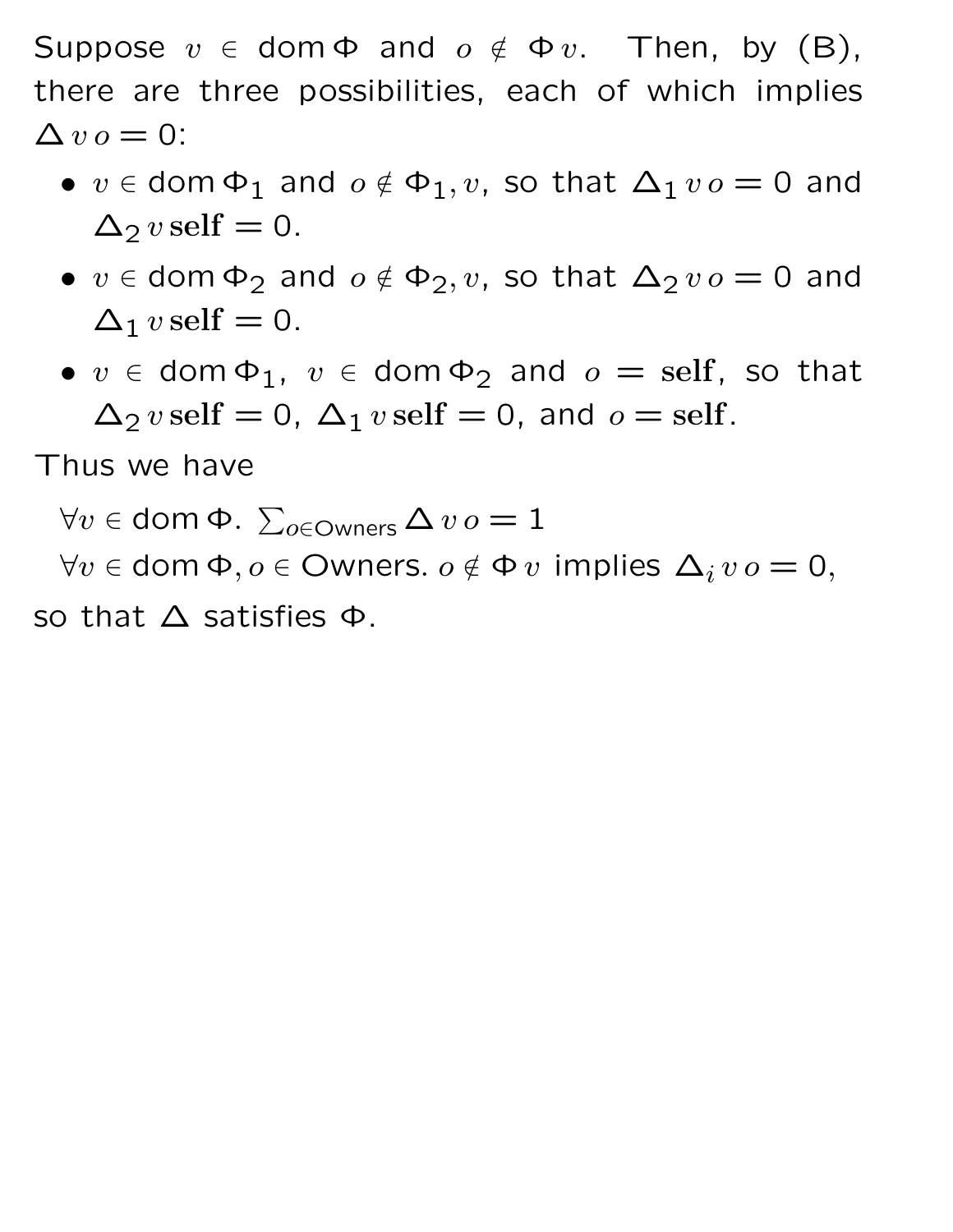Parallel Composition — Proof of (3)

(3) If  $\Delta^{\text{max}}$  satisfies  $\Phi$ , then  $\Delta_1^{\text{max}}$  and  $\Delta_2^{\text{max}}$ , as defined by  $(C)$ , satisfy  $\Phi_1$  and  $\Phi_2$  respectively, and

 $\Delta^{\max} v \, o = \Delta_1^{\max} v \, o = \Delta_2^{\max} v \, o$  when  $o \neq \text{self}$  $\Delta^{\max}v\,\text{self} = \Delta^{\max}_1v\,\text{self} + \Delta^{\max}_2v\,\text{self} \leq 1.$ (D) Proof It is easily seen that (C) satisfies (D). To show that  $\forall v \in \text{dom } \Phi_1$ .  $\sum_{o \in \text{Owners}}$ .  $\Delta_1^{\text{max}} v o$ , assume  $v \in$  dom  $\Phi_1$ . From (D) we have  $\sum_{o \in \textsf{Owners}} \Delta_1^{\textsf{max}} \, v \, o = (\sum_{o \in \textsf{Owners}} \Delta^{\textsf{max}} \, v \, o) - \Delta_2^{\textsf{max}} \, v \, \textsf{self}.$ When  $v \notin \text{dom } \Phi_2$ , (C) gives  $\Delta_2^{\text{max}} v \, \text{self} = 0$  directly. When  $v \in$  dom  $\Phi_2$ , (B) gives self  $\notin \Phi v$  and since  $\Delta^{\text{max}}$ is assumed to satisfy  $\Phi$ ,  $\Delta^{\text{max}} v \, \text{self} = 0$ , so that the penultimate case of (C) gives  $\Delta_2^{\text{max}} v \text{ self } = 0$ . Thus,

 $\sum_{o\in \textsf{Owners}}\Delta_1^{\textsf{max}}\,v\,o=\sum_{o\in \textsf{Owners}}\Delta^{\textsf{max}}\,v\,o=1.$ 

in either case,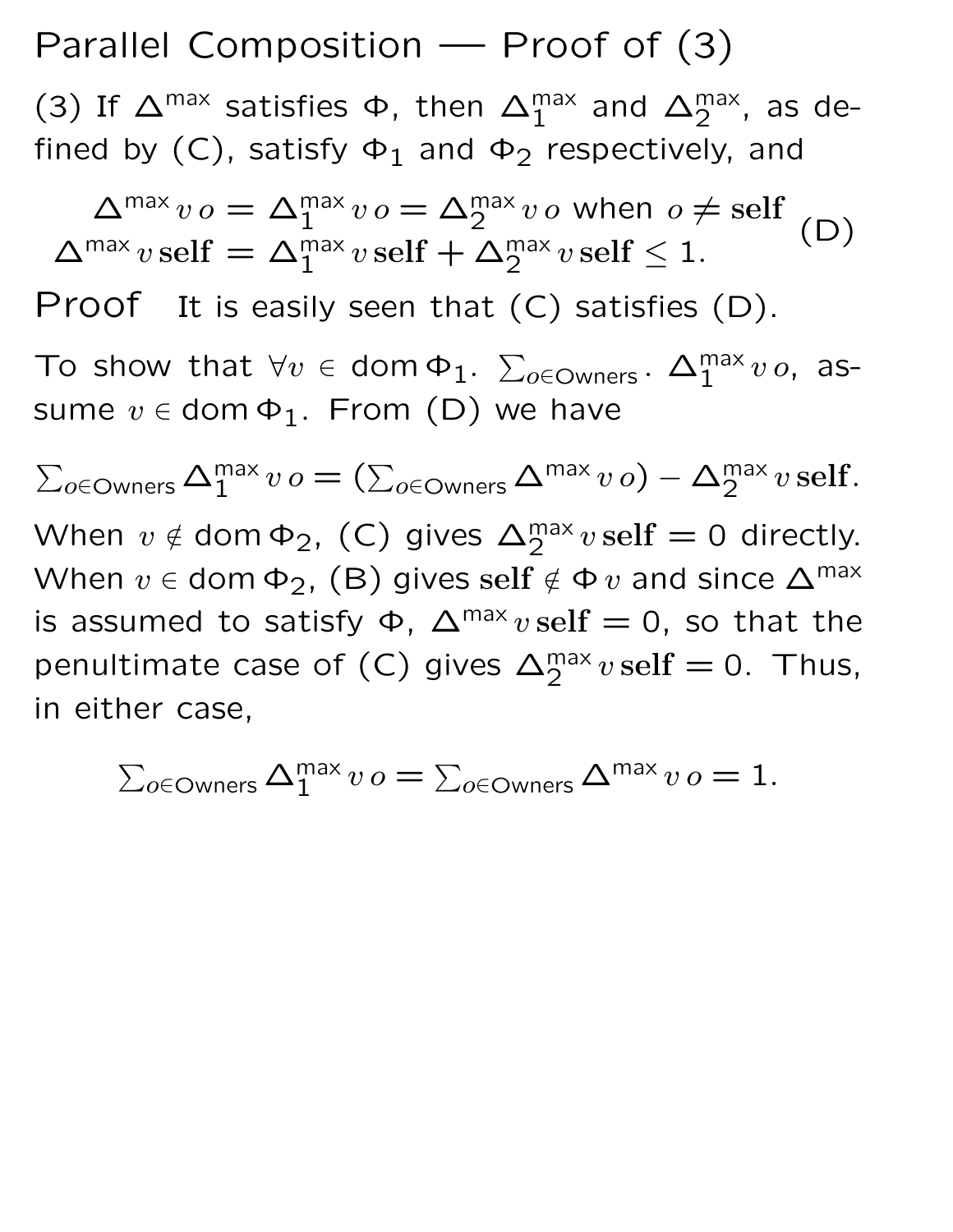To show that

 $\forall v \in \mathsf{dom}\, \Phi_1, o \in \mathsf{Owners}.~o \notin \Phi_1\, v \, \text{ implies } \, \Delta_1^{\mathsf{max}}\, v\, o = \mathsf{0},$ 

assume  $v \in$  dom  $\Phi_1$ ,  $o \in$  Owners and  $o \notin \Phi_1 v$ . Then (B) gives  $o \notin \Phi v$ , and the the assumption that  $\Delta^{\text{max}}$ satisfies  $\Phi$  gives  $\Delta^{\text{max}} v o = 0$ . Finally, (D) gives  $\Delta_1^{\text{max}} v o = 0.$ 

Thus  $\Delta_1^{\text{max}}$  satisfies  $\Phi_1$ . The argument for  $\Delta_2^{\text{max}}$  satisfies  $\Phi_2$  is symmetric.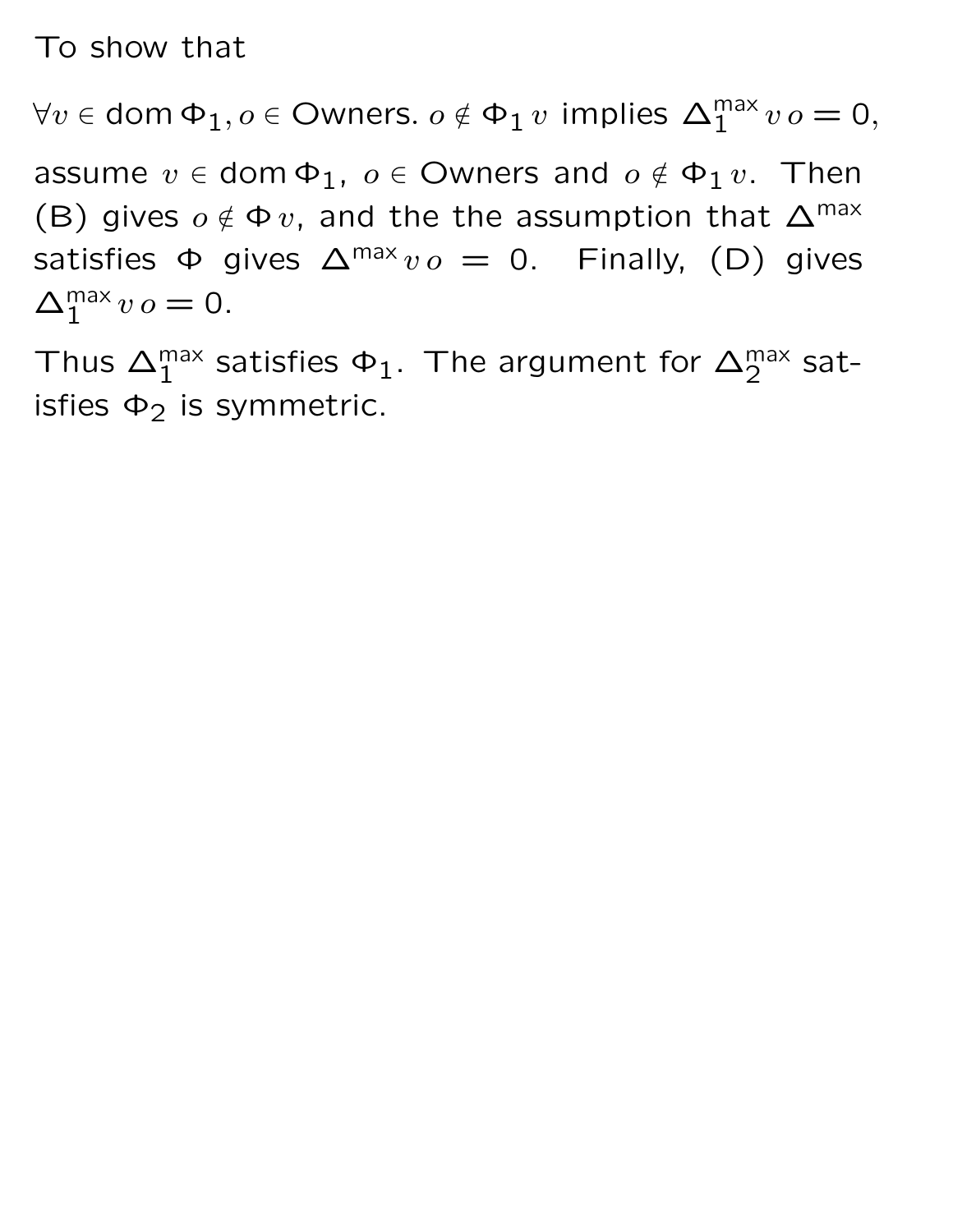Parallel Composition — Proof of (4)

If  $\Delta_1$ ,  $\Delta_2$ , and  $\Delta$  satisfy  $\Phi_1$ ,  $\Phi_2$ , and  $\Phi$  respectively, (A) holds, and  $\Delta \leq \Delta^\text{max}$ , then  $\Delta_1 \leq \Delta_1^\text{max}$  and  $\Delta_2 \leq$  $\Delta_2^{\text{max}}$ .

Proof Assume the hypotheses of the lemma, and  $\Delta_1 v o > 0$ . To show  $\Delta_1^{\text{max}} v o > 0$ , we first note that (A) gives  $\Delta_1 v o \leq \Delta v o$ , which, with  $\Delta \leq \Delta^{\text{max}}$ , gives

 $\Delta_1 v o > 0 \Rightarrow \Delta v o > 0 \Rightarrow \Delta^{\text{max}} v o > 0.$ 

So we need to show  $\Delta^{\max} v o > 0 \Rightarrow \Delta_1^{\max} v o > 0$ .

- When  $o \neq \text{self}$ , (D) gives  $\Delta_1^{\text{max}} v o = \Delta^{\text{max}} v o$ .
- When  $o = \text{self}$ , (A) gives  $\Delta_1 v \text{ self} \leq \Delta v \text{ self}$ . When  $v \notin$  dom  $\Phi_1$  and  $v \in$  dom  $\Phi_2$ , since  $\Delta_2$  satisfies  $\Phi_2$ , (A) gives

 $\sum_{o \in \mathsf{Owners}} \Delta \, v \, o = (\sum_{o \in \mathsf{Owners}} \Delta_2 \, v \, o) + \Delta_1 \, v \, \text{self}$  $= 1 + \Delta_1 v$  self.

so that  $\sum_{o \in \textsf{Owners}} \Delta\, v\, o\, \leq\, 1\,$  gives  $\Delta_1\, v\, \text{self}\,=\,0,$ which contradicts  $\Delta_1$   $vo > 0$ .

Otherwise, (C) gives

$$
\Delta^{\max} v \, \text{self} > 0 \Rightarrow \Delta_1^{\max} v \, \text{self} > 0.
$$

The argument for  $\Delta_2 \leq \Delta_2^{\text{max}}$  is symmetric.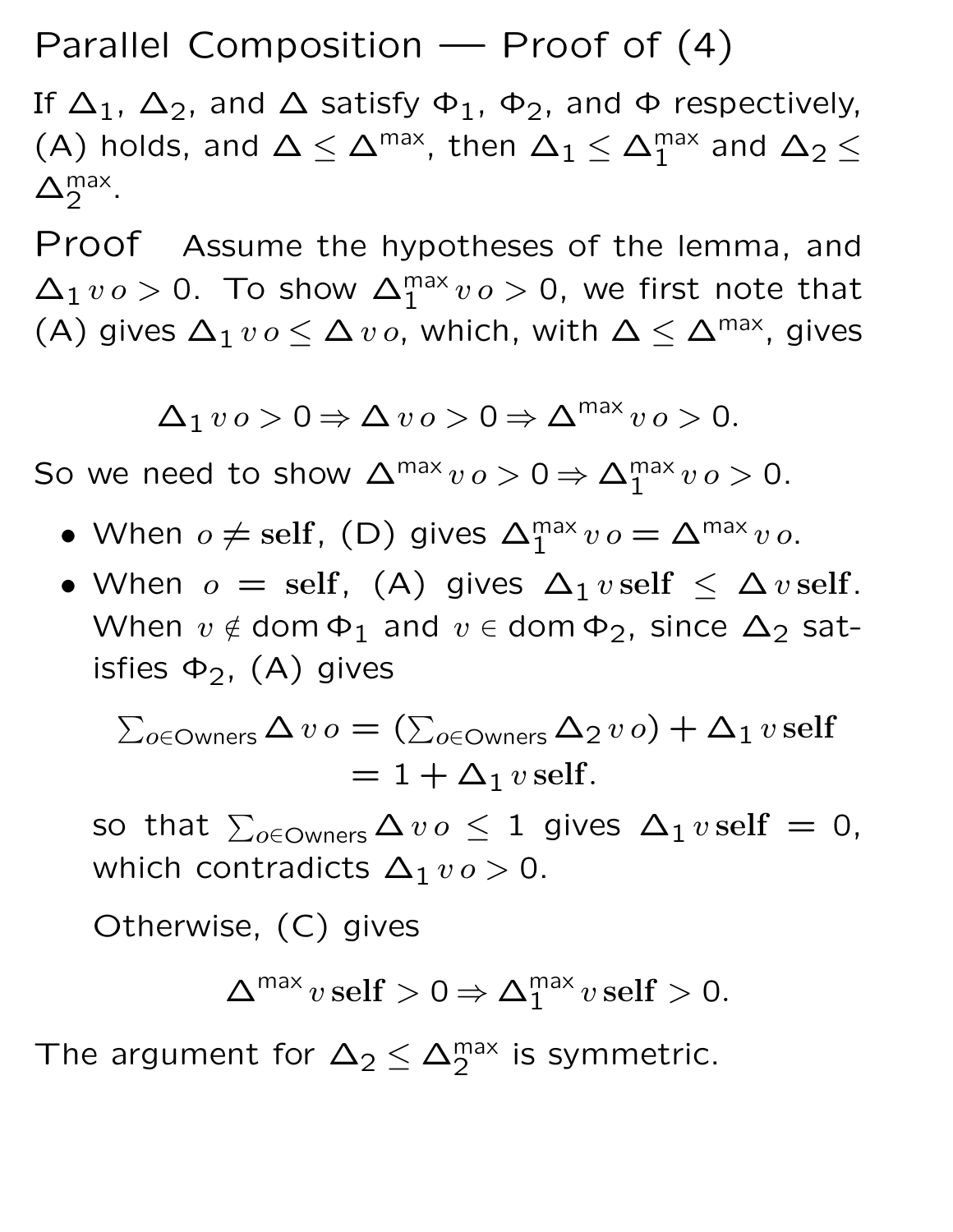#### Resource Declaration

$$
\frac{\Delta_1|\Upsilon \vdash R \text{ Asset} \Delta_2|\Upsilon, r: R \vdash \{P\} \ C \ \{Q\}}{\Delta|\Upsilon \vdash \{P * R\} \text{ resource } r \text{ in } C \ \{Q * R\}},
$$
\nwhere

$$
\Delta v o = \Delta_2 v o \text{ when } o \notin \{ \text{self}, r \}
$$

$$
\Delta v \text{ self} = \Delta_2 v \text{ self} + \Delta_2 v r \le 1
$$

$$
\Delta_1 v o = 0 \text{ when } o \ne \text{ self}
$$

$$
\Delta_1 v \text{ self} = \Delta_2 v r.
$$

$$
dom \Phi = dom \Phi_2.
$$

When  $v \in$  dom  $\Phi$ :

 $o \in \Phi v$  iff  $o \in \Phi_2 v$  when  $o \notin \{ \text{self}, r \}$  $r\notin \Phi\, v$  $\text{self} \in \Phi v \text{ iff } \text{self} \in \Phi_2 v \lor r \in \Phi_2 v.$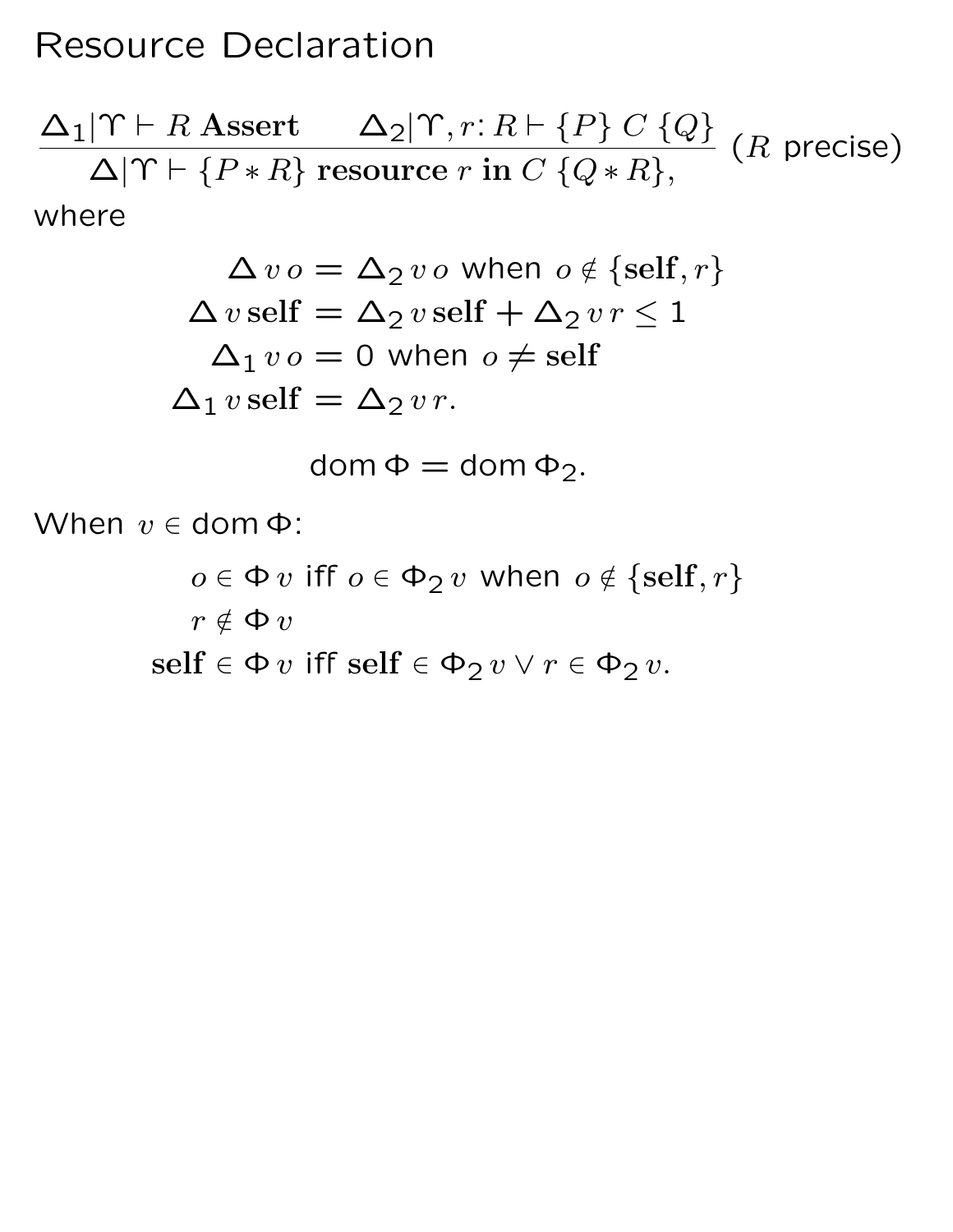# Resource Declaration (continued)

$$
\Delta_2^{\text{max}} v o = \Delta^{\text{max}} v o \quad \text{when} \quad o \notin \{\text{self}, r\}
$$
\n
$$
\Delta_2^{\text{max}} v \text{ self} = \frac{1}{2} \Delta^{\text{max}} v \text{ self} \}
$$
\n
$$
\Delta_2^{\text{max}} v r = \frac{1}{2} \Delta^{\text{max}} v \text{ self} \}
$$
\n
$$
\Delta_2^{\text{max}} v r = 0
$$
\n
$$
\Delta_2^{\text{max}} v r = 0
$$
\n
$$
\Delta_2^{\text{max}} v r = 0
$$
\n
$$
\Delta_2^{\text{max}} v r = 0
$$
\n
$$
\Delta_2^{\text{max}} v r = 0
$$
\n
$$
\Delta_2^{\text{max}} v r = 0
$$
\n
$$
\Delta_2^{\text{max}} v r = 0
$$
\n
$$
\Delta_2^{\text{max}} v r = 0
$$
\n
$$
\Delta_2^{\text{max}} v r = 0
$$
\n
$$
\Delta_2^{\text{max}} v r = 0
$$
\n
$$
\Delta_2^{\text{max}} v r = \Delta^{\text{max}} v \text{ self} \}
$$
\nwhen\n
$$
\begin{cases}\nv \in \text{dom } \Phi_2 \land \\
r \notin \Phi_2 v \\
r \in \Phi_2 v\n\end{cases}
$$
\n
$$
\Delta_2^{\text{max}} v r = \frac{1}{2} \Delta^{\text{max}} v \text{ self} \}
$$
\nwhen\n
$$
\begin{cases}\nv \in \text{dom } \Phi_2 \land \\
r \in \Phi_2 v \\
r \in \Phi_2 v\n\end{cases}
$$
\n
$$
\Delta_2^{\text{max}} v r = \frac{1}{2} \Delta^{\text{max}} v \text{ self} \}
$$
\nwhen\n
$$
\begin{cases}\nv \in \text{dom } \Phi_2 \land \\
r \in \Phi_2 v \\
r \in \Phi_2 v\n\end{cases}
$$
\n
$$
\Delta_1^{\text{max}} v s = 0 \quad \text{when} \quad o \neq \text{self}
$$
\n
$$
\Delta_1^{\text{max}} v \text{ self} = \Delta_2^{\text{max}} v r
$$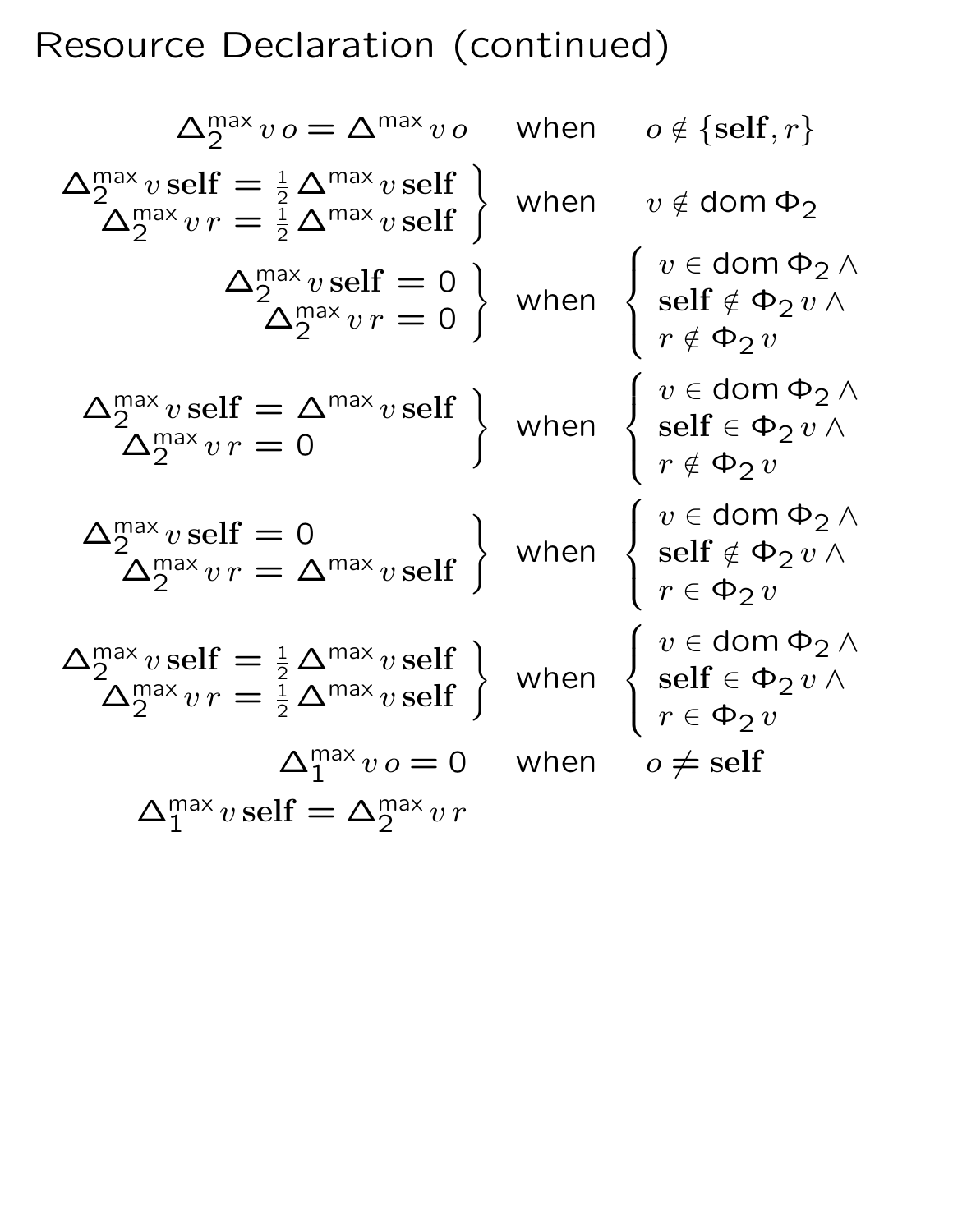#### Critical Regions

 $\Delta_1|\Upsilon, r: R \vdash P$  Assert  $\Delta_2|\Upsilon, r: R \vdash Q$  Assert  $\Delta_3|\Upsilon \vdash B$  Assert  $\Delta_4|\Upsilon \vdash \{(P * R) \land B\} \ C \ \{Q * R\}$  $\Delta|\Upsilon, r: R \vdash \{P\}$  with r when B do  $C \{Q\},$ 

where

 $\Delta_1 = \Delta_2 = \Delta$   $\Delta_3 = \Delta_4$ ,  $\Delta_4 v o = \Delta v o$  when  $o \notin \{ \text{self}, r \}$  $\Delta_4 v$  self =  $\Delta v$  self +  $\Delta v r \leq 1$  $\Delta_4 v r = 0.$ 

$$
dom \Phi = dom \Phi_4.
$$

When  $v \in$  dom  $\Phi$ :

 $o \in \Phi v$  iff  $o \in \Phi_4 v$  when  $o \notin \{ \text{self}, r \}$  $\text{self} \in \Phi v \text{ iff } \text{self} \in \Phi_4 v$  $r \in \Phi v$  iff self  $\in \Phi_4 v$ .

 $\Delta_1^{\text{max}} = \Delta_2^{\text{max}} = \Delta^{\text{max}}$   $\Delta_3^{\text{max}} = \Delta_4^{\text{max}}$ ,

$$
\Delta_4^{\max} v \circ = \Delta^{\max} v \circ \text{ when } \circ \notin \{\text{self}, r\}
$$

$$
\Delta_4^{\max} v \cdot \text{self} = \Delta^{\max} v \cdot \text{self} + \Delta^{\max} v r
$$

$$
\Delta_4^{\max} v r = 0.
$$